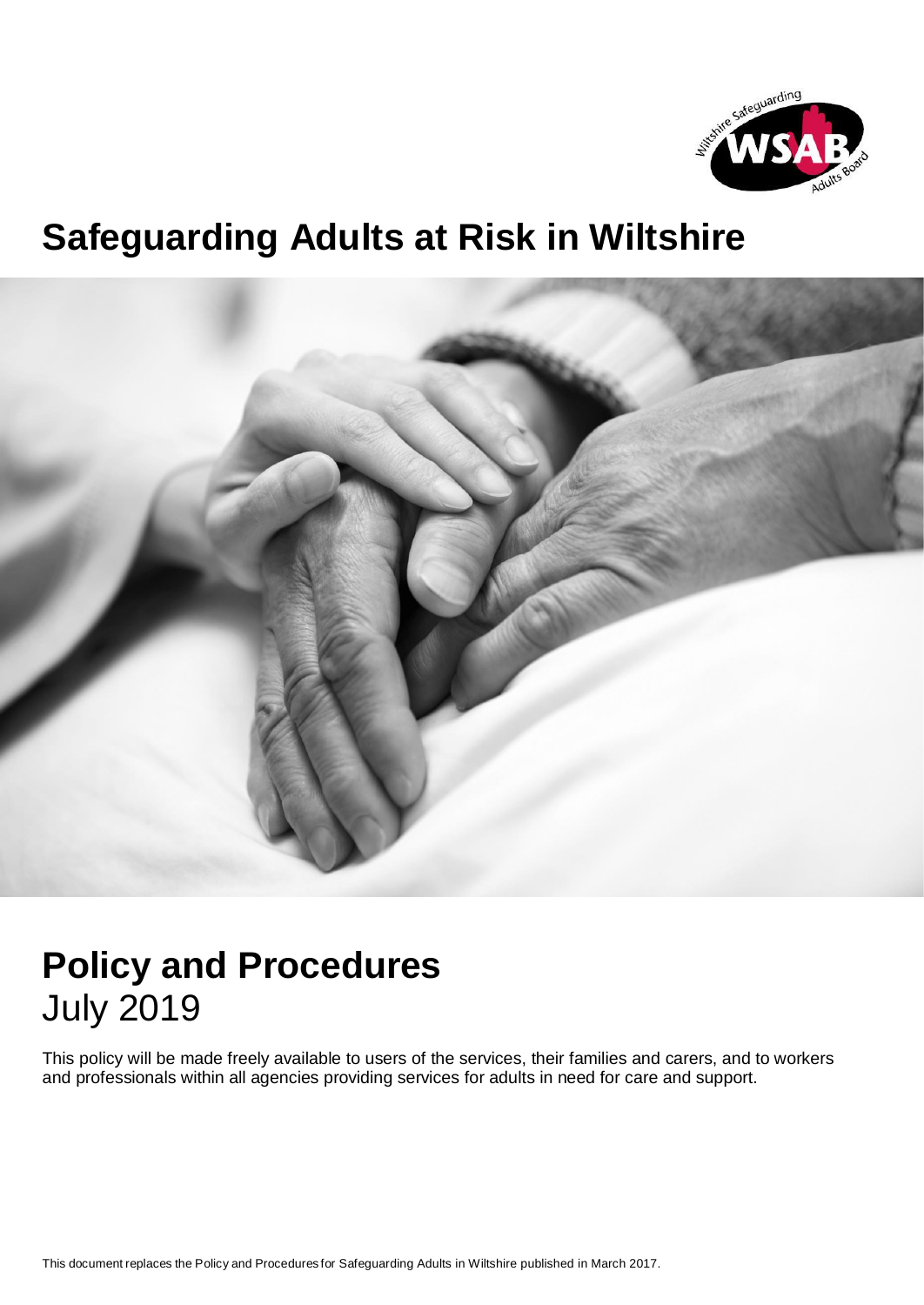## **CONTENTS**

| Section 1.         | <b>INTRODUCTION</b><br>Introduction<br>Care Act 2014 – Statutory Principles of Safeguarding<br>Wiltshire Safeguarding Adults Board (WSAB)<br><b>Policy Statement</b><br><b>Definitions</b><br>Roles and Responsibilities<br>Recognition of Adult Abuse and Neglect<br>Indicators of possible abuse                                                                                                                                                                                                                                                                                                                                                                                           | 1.1<br>1.2<br>1.3<br>1.4<br>1.5<br>1.6<br>1.7<br>1.8                                                        |
|--------------------|----------------------------------------------------------------------------------------------------------------------------------------------------------------------------------------------------------------------------------------------------------------------------------------------------------------------------------------------------------------------------------------------------------------------------------------------------------------------------------------------------------------------------------------------------------------------------------------------------------------------------------------------------------------------------------------------|-------------------------------------------------------------------------------------------------------------|
| Section 2.         | <b>PROCEDURES (Concerns)</b><br>Raising a concern<br>Good practice when receiving a disclosure<br>Obtaining the consent of the Adult at Risk<br>Factors to consider when raising a concern<br><b>Concerns checklist</b><br><b>Referral Flowchart</b>                                                                                                                                                                                                                                                                                                                                                                                                                                         | 2.1<br>$2.2\phantom{0}$<br>2.3<br>2.4<br>2.5<br>2.6                                                         |
| Section 3.         | <b>PROCEDURES (section 42 enquiries)</b><br>What an enquiry should consider<br>Role of the Local Authority.<br>Linking different types of enquiries.<br><b>Establishing Safeguarding Outcomes (MSP)</b><br><b>Individual Support Networks</b><br>Care Act (2014) Decision Making Framework<br>Flowchart for Care Act (2014) Enquiries<br>Safeguarding Adults Strategy Meeting / Action<br>Professionals who may be asked to investigate<br>Safeguarding Adult Plan (SAP)<br>Safeguarding Adult Plan (SAP) Review Meeting<br>Investigator's Report<br>Closure of S.42 (1) AND s.42 (2) Enquiries<br>Closing s.42 enquiries when other processes continue<br><b>Safeguarding Adult Reviews</b> | 3.1<br>3.2<br>3.3<br>3.4<br>3.5<br>3.6<br>3.7<br>3.8<br>3.9<br>3.10<br>3.11<br>3.12<br>3.13<br>3.14<br>3.15 |
|                    | Appendix 1: Current Legislation to consider                                                                                                                                                                                                                                                                                                                                                                                                                                                                                                                                                                                                                                                  |                                                                                                             |
|                    | Appendix 2: Agenda's - SASM /A, SAP Review Meeting & Closure Checklist<br>templates                                                                                                                                                                                                                                                                                                                                                                                                                                                                                                                                                                                                          |                                                                                                             |
|                    | <b>Appendix 3: Safeguarding Adults Risk Assessment</b>                                                                                                                                                                                                                                                                                                                                                                                                                                                                                                                                                                                                                                       |                                                                                                             |
| <b>Appendix 4:</b> | Investigator's reports templates                                                                                                                                                                                                                                                                                                                                                                                                                                                                                                                                                                                                                                                             |                                                                                                             |
| <b>Appendix 5:</b> | MSP Outcomes / Safeguarding Adults Plan (SAP) template                                                                                                                                                                                                                                                                                                                                                                                                                                                                                                                                                                                                                                       |                                                                                                             |
| <b>Appendix 6:</b> | Safeguarding Adult Chronology template                                                                                                                                                                                                                                                                                                                                                                                                                                                                                                                                                                                                                                                       |                                                                                                             |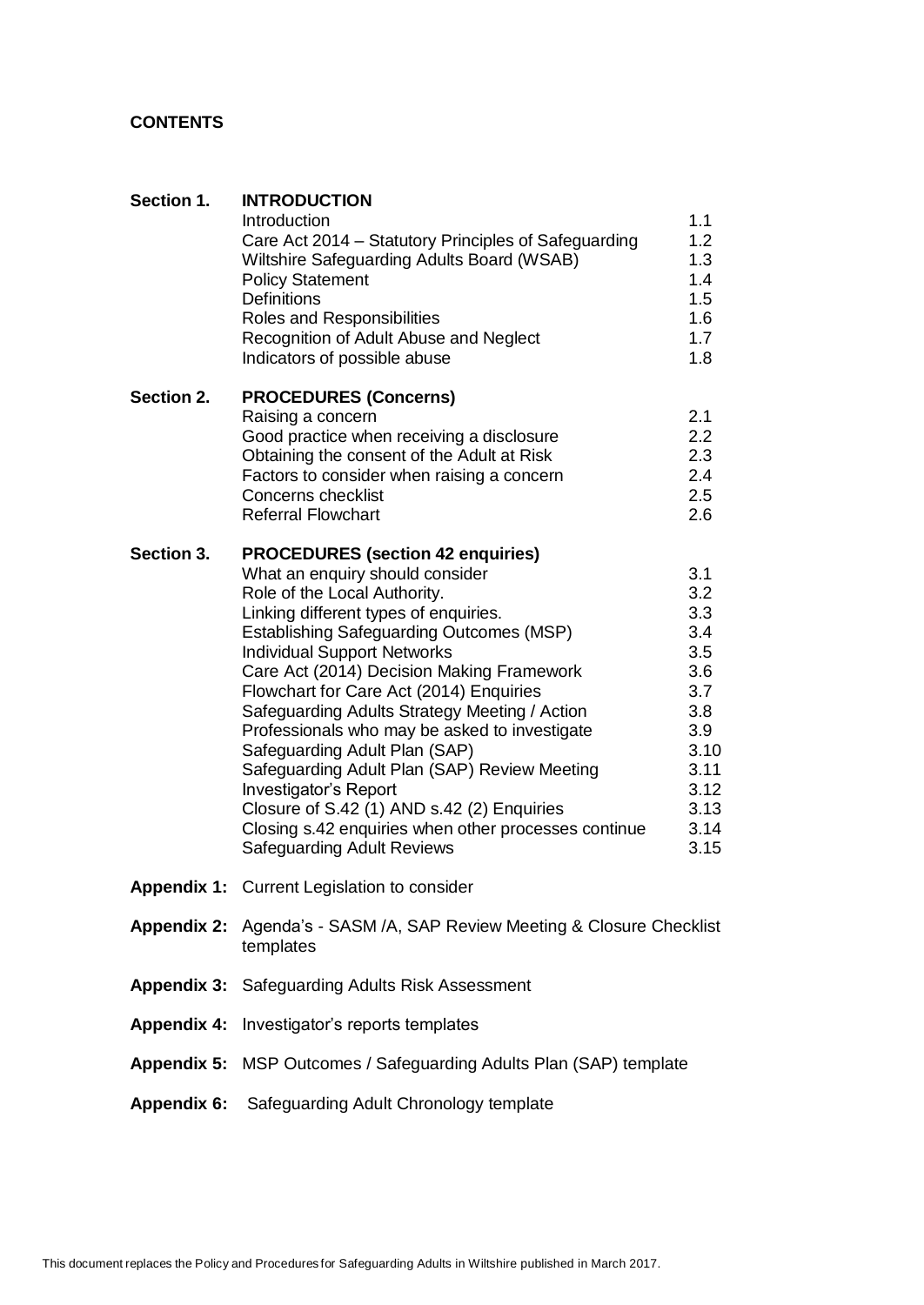# Section 1 - Introduction

## **1.1 - INTRODUCTION**

Safeguarding in the UK is governed by the Care Act 2014. This legislation requires local authorities to fulfil specific duties in relation to safeguarding adults. These duties apply in relation to any person who is aged 18 or over and at risk of abuse or neglect because of their needs for care and support to:

- make enquiries, or ensure others do so, if it believes an adult is, or is at risk of, abuse or neglect
- set up a Safeguarding Adults Board
- arrange, where appropriate, for an independent advocate
- cooperate with each of its relevant partners and supply information
- carry out safeguarding adult reviews

The full guidance for the Care Act can be found at

[www.gov.uk/government/publications/care-act-statutory-guidance/care-and-support](http://www.gov.uk/government/publications/care-act-statutory-guidance/care-and-support-statutory-guidance)statutory-quidance

Under the Care Act 2014 "Wellbeing" is defined as a broad concept, and described as relating to the following areas in particular**:**

- personal dignity (including treatment of the individual with respect);
- physical and mental health and emotional wellbeing;
- protection from abuse and neglect;
- control by the individual over day-to-day life (including over care and support provided and the way it is provided);
- participation in work, education, training or recreation;
- social and economic wellbeing;
- domestic, family and personal;
- suitability of living accommodation and
- the individual's contribution to society.

The Care Act and its statutory guidance (Chapter 14) revised the definition of an 'Adult at Risk'.

"Safeguarding means protecting an adult's right to live in safety, free from abuse and neglect. It is about people and organisations working together to prevent and stop both the risks and experience of abuse or neglect, while at the same time making sure that the adult's wellbeing is promoted including, where appropriate, having regard to their views, wishes, feelings and beliefs in deciding on any action.

This must recognise that adults sometimes have complex interpersonal relationships and may be ambivalent, unclear or unrealistic about their personal circumstances. Organisations should always promote the adult's wellbeing in their safeguarding arrangements. People have complex lives and being safe is only one of the things they want for themselves

Professionals should work with the adult to establish what being safe means to them and how that can be best achieved. Professionals and other staff should not be advocating "safety" measures that do not take account of individual well-being, as defined in Section 1 of the Care Act."

## **Department of Health Care Act Guidance October 2014**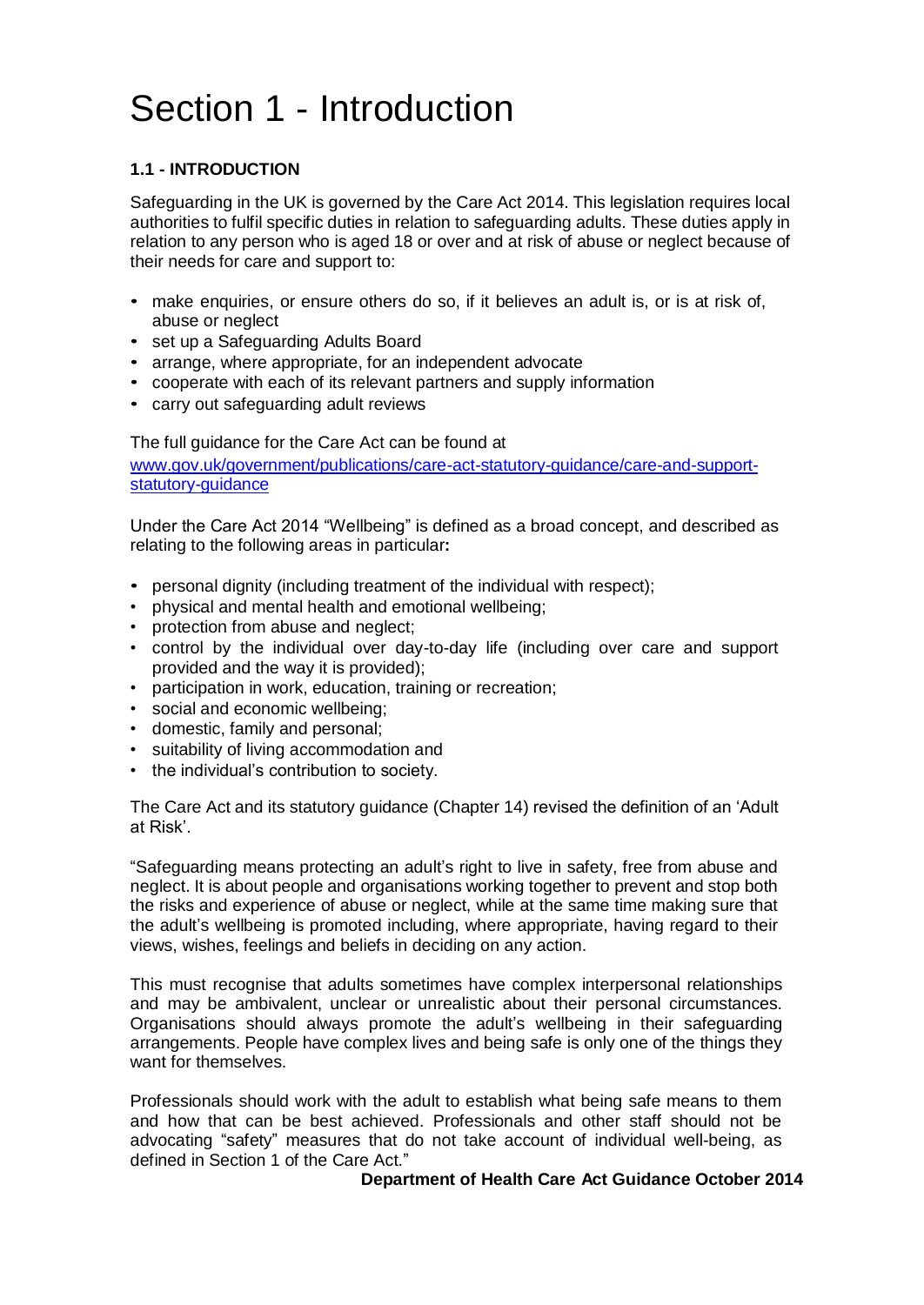## **1.2 – CARE ACT 2014 STATUATORY PRINCIPLES OF SAFEGUARDING ADULTS:**

- **Empowerment**  Presumption of person led decisions and informed consent.
- **Protection** Support and representation for those in greatest need.
- **Prevention** It is better to take action before harm occurs.
- **Proportionality** Proportionate and least intrusive response appropriate to the risk presented.
- **Partnership** Local solutions through services working with their communities Communities have a part to play in preventing, detecting and reporting neglect and abuse.
- **Accountability** Accountability and transparency in delivering safeguarding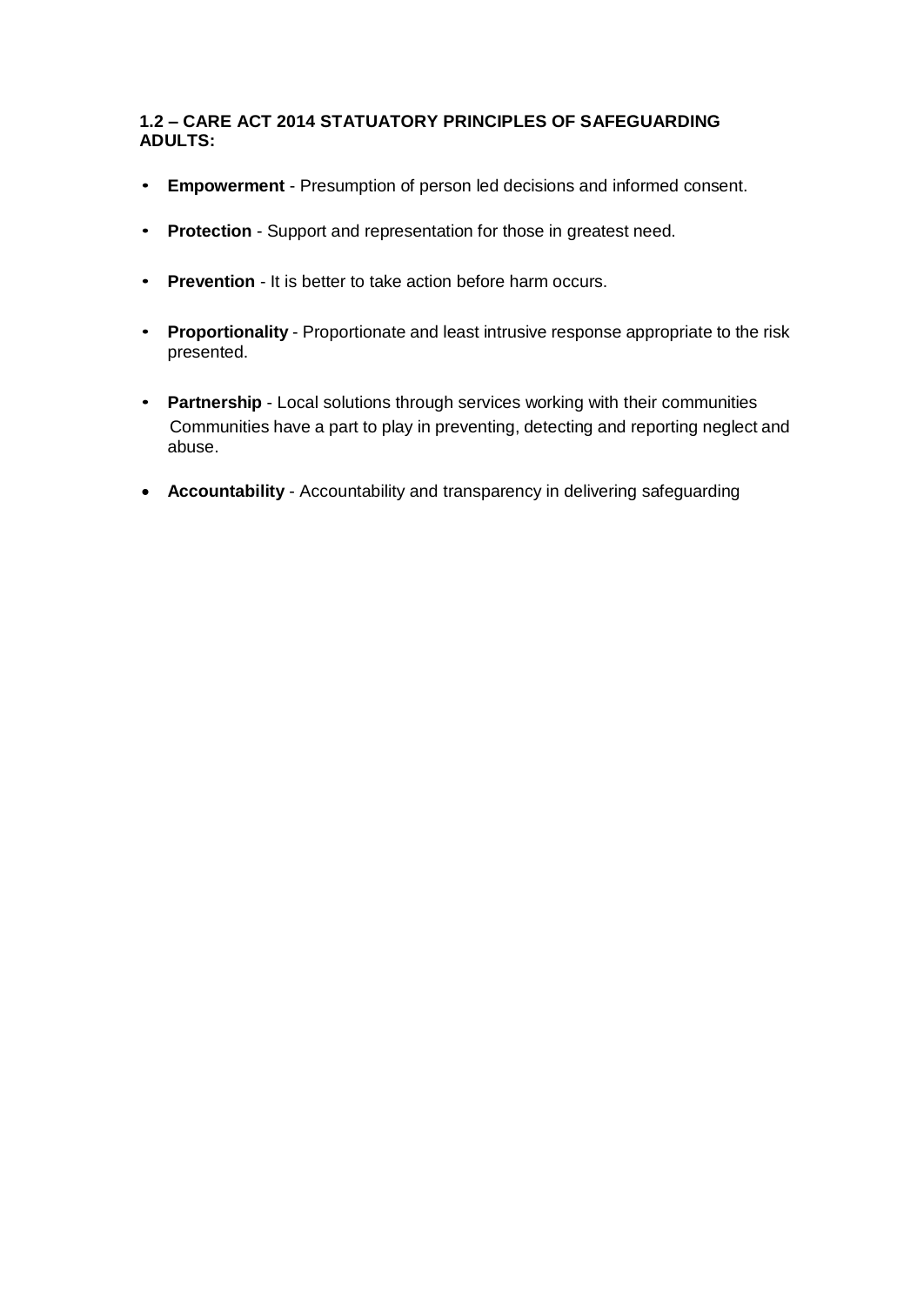## **1.3 – WILTSHIRE SAFEGUARDING ADULTS BOARD (WSAB).**

Our Safeguarding Adults Board is made up of professionals from the local authority, the police, health services and other local organisations. Members work together to prevent abuse and neglect where possible and safeguard vulnerable adults across our county.

Every area in the country has a legal duty to have a Safeguarding Adults Board. Wiltshire's Board members work alongside the people who use our local services to protect adults who are at risk. Someone might be at risk because they have dementia, a learning difficulty, an illness or a disability – whatever the reason the Board wants to make sure their views are heard and they are protected from harm.

The WSAB has an independent Chair, more details can be found on the WSAB website. The statutory partner agencies are:

[Wiltshire Council](http://www.wiltshire.gov.uk/) [Wiltshire Police](http://www.wiltshire.police.uk/) [NHS Wiltshire Clinical Commissioning Group](http://www.wiltshireccg.nhs.uk/)

## **Wider partners include:**

[AWP NHS Trust](http://www.awp.nhs.uk/) [Wiltshire Care Partnership](http://www.wiltshirecarepartnership.org.uk/) [Great Western Hospital, Swindon](http://www.gwh.nhs.uk/) [Royal United Hospital, Bath](http://www.ruh.nhs.uk/) [Salisbury NHS Foundation Trust](http://www.salisbury.nhs.uk/Pages/home.aspx) [Wiltshire Health & Care](http://wiltshirehealthandcare.nhs.uk/) [The National Probation Service](http://www.traintobeaprobationofficer.com/) [BGSW Community Rehabilitation Company](http://www.bgswcrc.co.uk/) [Dorset and Wiltshire Fire & Rescue Service](https://www.dwfire.org.uk/) [SW Ambulance Service NHSFT](http://www.swast.nhs.uk/) [Healthwatch Wiltshire](https://www.healthwatchwiltshire.co.uk/) [Domiciliary Care Providers Association](http://www.carechoices.co.uk/the-wiltshire-domiciliary-care-providers-association/) Wiltshire [& Swindon Users Network](http://wsun.co.uk/) [Carers in Wiltshire](http://carersinwiltshire.co.uk/) [Care Quality Commission](http://www.cqc.org.uk/) [NHS England, South Central](https://www.england.nhs.uk/south/)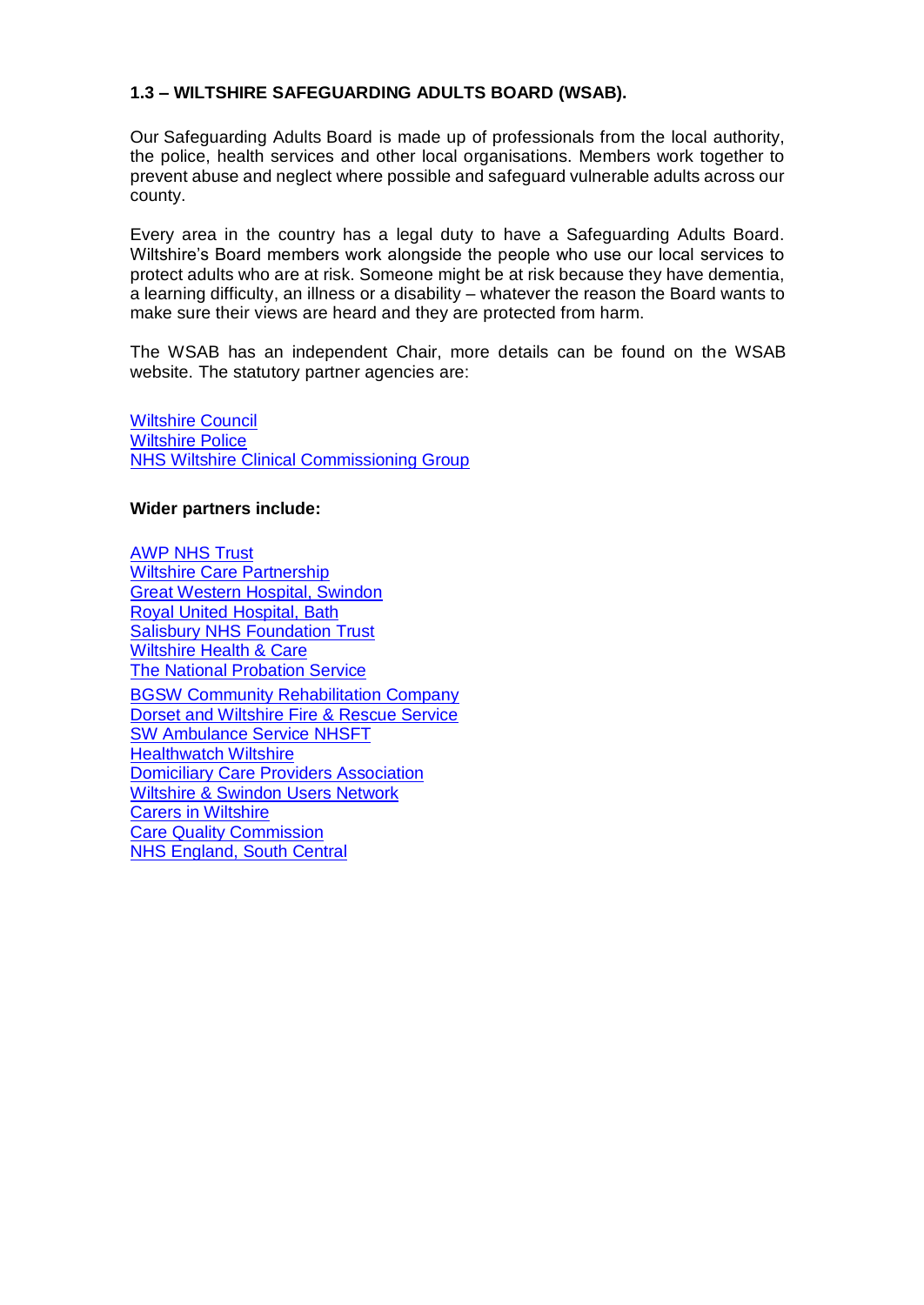## **1.4 – POLICY STATEMENT.**

The partners of the Wiltshire Safeguarding Adults Board (WSAB) operate a policy of zero tolerance to abuse of vulnerable people. This policy relates to adults at risk.

The WSAB recognising that inequality, disadvantage and discrimination exist in society, all signatories to this policy accept the responsibility to ensure that all adults in need of care and support regardless of their ethnic origin, religion, language, age, sexuality, gender or disability have equal opportunity to access services and information designed to protect them from harm and to promote their wellbeing.

The signatories to this policy adopt the following philosophy statement in accordance with the principles contained within the European Convention on Human Rights and the Human Rights Act 1998:

- All individuals have the right to live their lives free from coercion, intimidation, oppression and physical, sexual emotional or mental harm;
- All individuals have a right to a family life and privacy;
- Individuals have a right to confidentiality in respect of personal information insofar as this does not infringe the rights of other people;
- All individuals have the right to receive full and comprehensive information to enable them to make informed choices about their own circumstances; and
- All individuals have the right to the protection of the law and access to the judicial process.

## **SCOPE OF THIS POLICY:**

**"***The emphasis must be on sensible risk appraisal, not striving to avoid all risk, whatever the price, but instead seeking a proper balance and being willing to tolerate manageable or acceptable risks as the price appropriately to be paid in order to achieve some other good – in particular to achieve the vital good of the elderly or vulnerable person's happiness. What good is it making someone safer if it merely makes them miserable?"*

## *Lord Justice Munby*

This policy applies to all residents of Wiltshire including people who are funding their own care services, those whose service is funded by the local authority or Clinical Commissioning Group, adults at risk who are not in receipt of care services or direct their own care, and people living in Wiltshire who are funded by local authorities and health authorities outside the area. In some circumstances, a carer (family/friend/partner i.e. not a member of care staff) may require support under these procedures if they have been experiencing abuse or neglect.

Any necessary measures taken should be in line with the ethos of 'Making Safeguarding Personal' (MSP). All actions should be undertaken at the earliest opportunity and individuals supported and empowered to decide what action, if any, will be taken. Where an adult does not have the capacity to consent to actions taken to protect them it should be clarified who, if anyone, has the power to act on their behalf or should advocate for them in accordance with the Mental Capacity Act 2005.

While services will be keen to work to help people to be safe, the individual needs the opportunities to express what being safe means to them. As far as possible, all the relevant agencies should work towards enabling the person to achieve this while maintaining their wellbeing.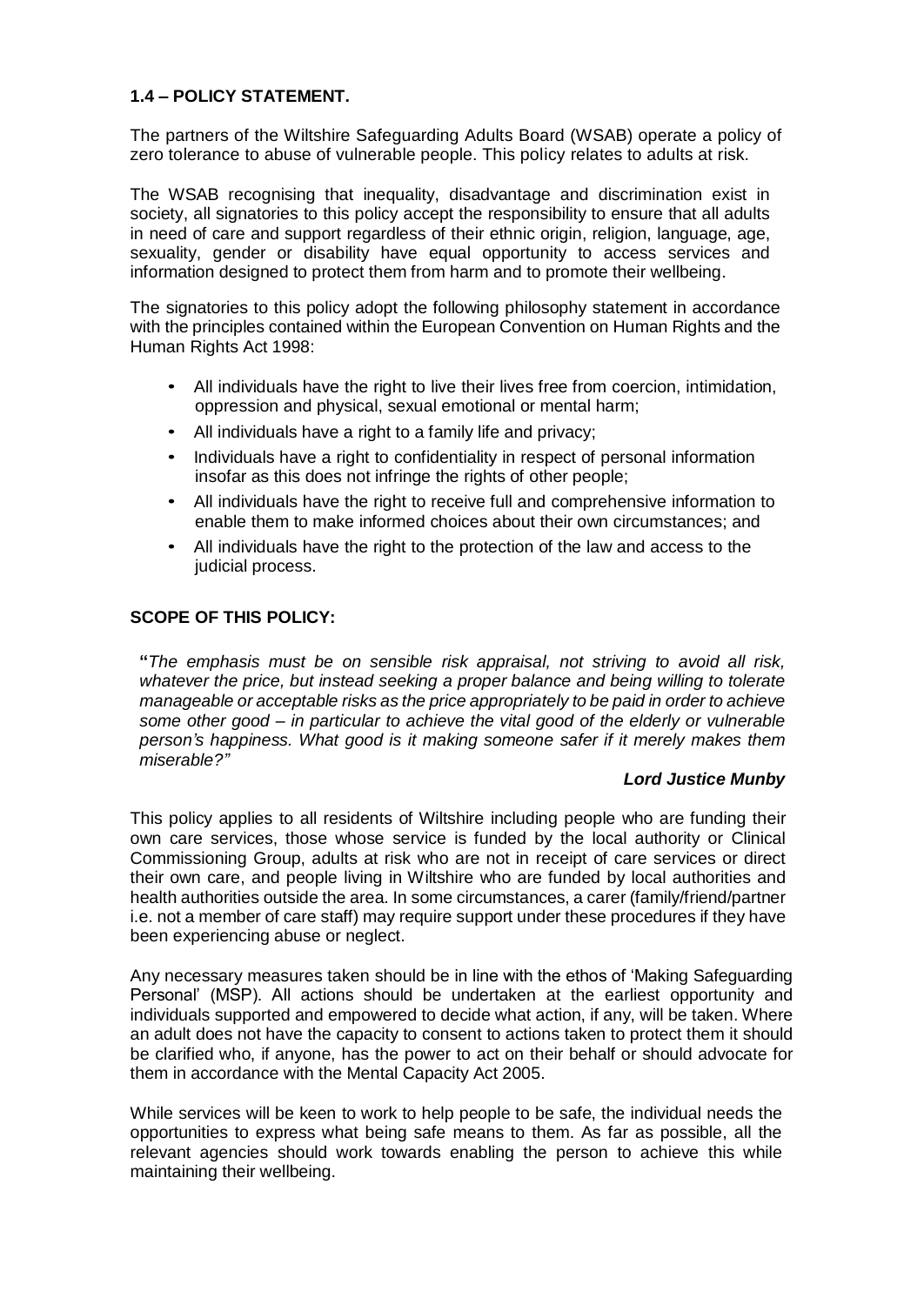## **1.5 – DEFINITIONS.**

The definitions contained within this policy are underpinned by the Care Act 2014 and associated guidance.

## **Who is an adult at risk?**

Under this policy and procedures, the safeguarding duties apply to an adult who:

- has needs for care and support (whether or not the local authority is meeting any of those needs) and;
- is experiencing, or at risk of, abuse or neglect; and
- as a result of those care and support needs is unable to protect themselves from either the risk of, or the experience of abuse or neglect.

## **What is Abuse**

Abuse may consist of a single act or repeated acts, or may be an act of neglect or an omission to act. Abuse may be perpetrated as the result of deliberate intent, negligence or ignorance.

Neglect and poor professional practice also need to be taken into account. This may take the form of isolated incidents of poor unsatisfactory professional practice or it may occur when an adult at risk is persuaded to enter into a financial or sexual transaction to which he or she has not consented, or cannot consent Abuse can occur in any relationship and may result in significant harm to, or exploitation of, the person subjected to it.

Abuse is a violation of an individual's human and civil rights by any other person or persons. The risk of being abused depends upon the situation, the environment and those who cause harm, not on the behaviour of victims. Many incidents of abuse are criminal offences.

**Abuse** may include one or more of the following:

- **Physical abuse**, including hitting, slapping, pushing, kicking, misuse of medication, inappropriate restraint, or inappropriate sanctions;
- **Sexual abuse**, including rape and sexual assault, contact or non-contact sexual acts to which the adult at risk has not consented, or could not consent or was pressurised into consenting;
- **Psychological abuse**, including emotional abuse, threats of harm or abandonment, deprivation of contact or communication, humiliation, blaming, controlling, intimidation, coercion, harassment, verbal abuse, isolation or withdrawal from services or supportive networks;
- **Financial or material abuse**, including theft, fraud, exploitation, pressure in connection with wills, property or inheritance or financial transactions, or the misuse or misappropriation of property, possessions or benefits;
- **Neglect or acts of omission**, including ignoring medical or physical care needs, failure to provide access to appropriate health, social care or educational services, the withholding of the necessities of life, such as medication, adequate nutrition and heating; failure to report abuse or risk of abuse;
- **Discriminatory abuse**, including that based on a person's ethnic origin, religion, language, age, sexuality, gender, disability, and other forms of harassment, slurs or similar treatment;
- **Organisational abuse;** including neglect and poor care practice within an institution or specific care setting such as a hospital or care home, for example, or in relation to care provided in one's own home. This may range from one off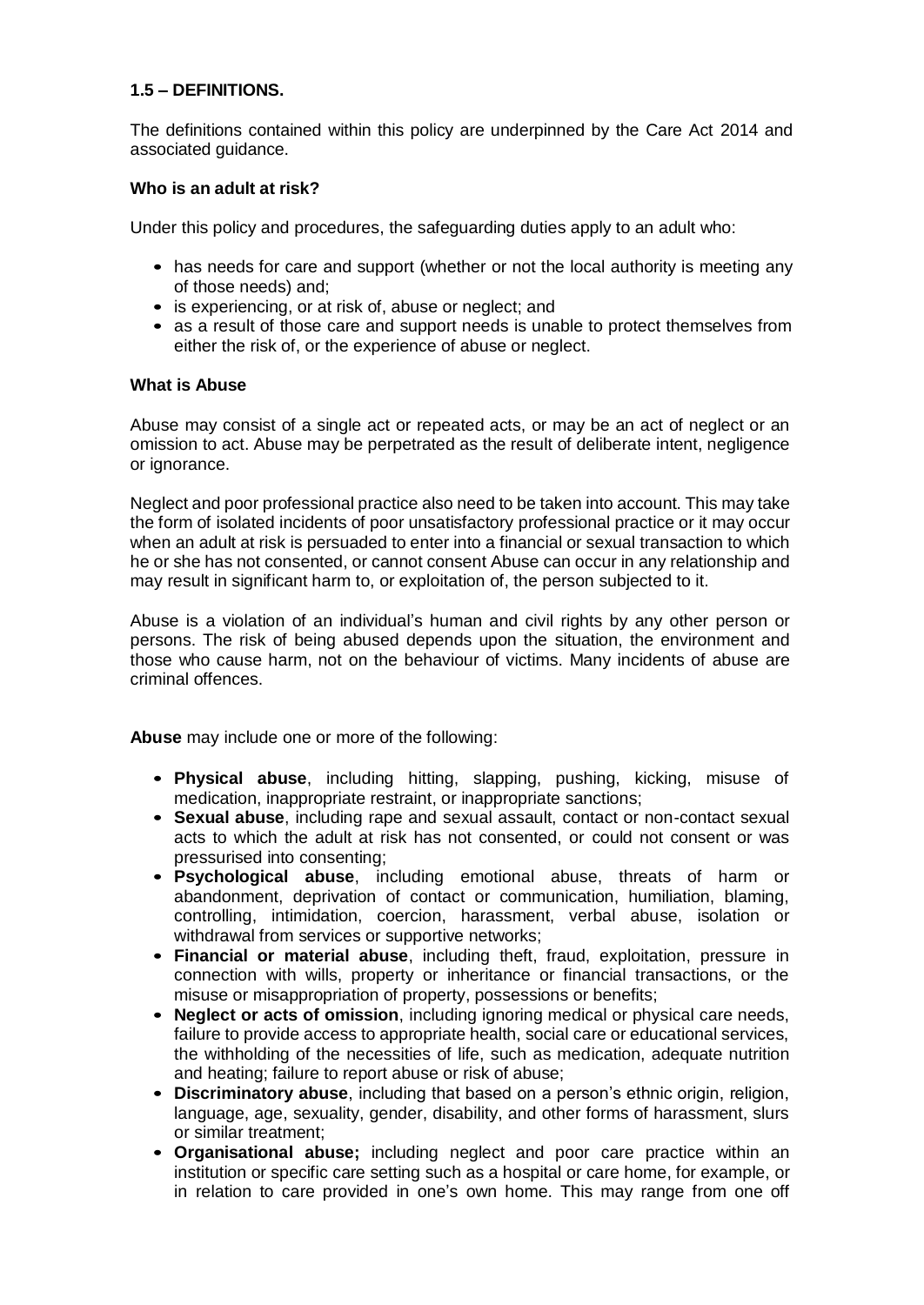incidents to on-going ill-treatment. It can be through neglect or poor professional practice as a result of the structure, policies, processes and practices within an organisation*.*

- **Domestic Abuse:** As defined by the home office**.** Any incident or pattern of incidents of controlling, coercive or threatening behaviour, violence or abuse between those aged 16\* or over who are or have been intimate partners or family members regardless of gender or sexuality. This can encompass, but is not limited to, the following types of abuse: psychological physical sexual financial and emotional. *(Although this definition refers to those over 16, in the context of this policy, safeguarding adults refers to victims of domestic abuse who are 18 years or over.)*
- **\*Modern Slavery** encompasses slavery, human trafficking, forced labour and domestic servitude. Traffickers and slave masters use whatever means they have at their disposal to coerce, deceive and force individuals into a life of abuse, servitude and inhumane treatment.
- **Self Neglect:** this covers a wide range of behaviour neglecting to care for one's personal hygiene, health or surroundings and includes behaviour such as hoarding

## **Any or all of these types of abuse may be perpetrated as the result of deliberate intent, negligence or ignorance.**

Incidents of abuse may be one-off or multiple and may affect one person or more. Professionals and others should look beyond single incidents or individuals to identify patterns of harm, just as the Care Quality Commission, as the regulator of service quality, does when it looks at the quality of care in health and care services. Repeated instances of poor care may be an indication of more serious problems and of what we now describe as **organisational abuse**.

It is important to recognise that abuse or neglect may be unintentional (and may arise because a carer is struggling to care for another person) but where there is poor, neglectful care or poor practice consideration should be given to whether employer-led disciplinary practice may be more appropriate. In order to see these patterns it is important that information is recorded and appropriately shared.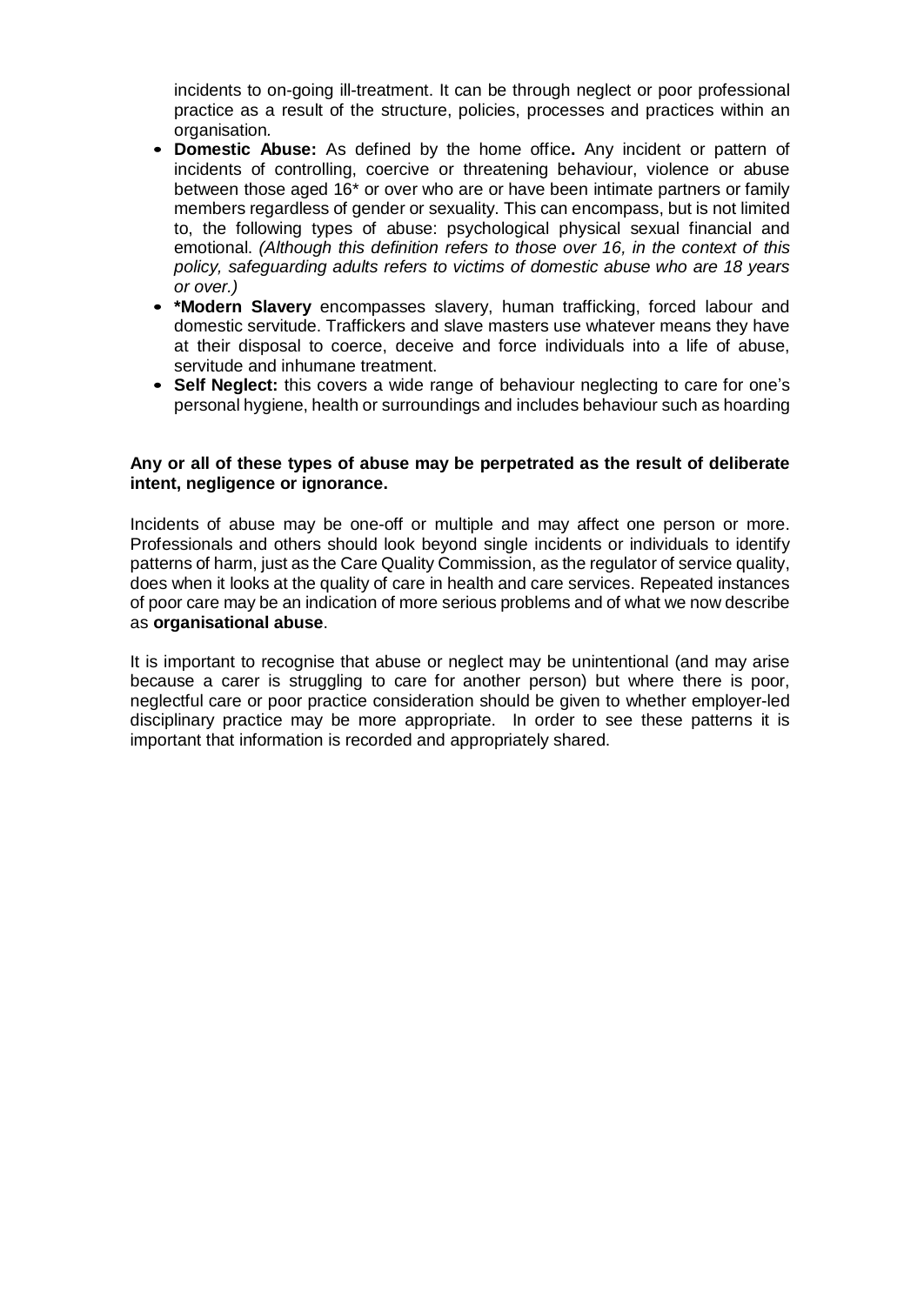## **1.6 – Adult Safeguarding: Roles and Responsibilities**

## **Overall responsibility**

The overall responsibility for making enquires or causing others to do so lies with Wiltshire Council.

From time to time it may be necessary for an adult team to respond in a safeguarding children's case that has been highlighted by children's services where it is possible that the young person is likely to continue to be at risk beyond their  $18<sup>th</sup>$  birthday and where they may be subsequently described as an adult as defined in the Care Act s.42 / DoH Chapter 14 Guidance.

Where an individual who is 18 years or over and is still supported by children's services, arrangements under these procedures should be applied.

## **The Adult 'Multi-Agency Safeguarding Hub' (MASH)**

Wiltshire's Adult MASH was set up in 2018. It brings together staff, knowledge and expertise from the Council's previous Safeguarding Adult Team, Wiltshire Police's Safeguarding Adults Investigation (SAIT) Team and NHS Wiltshire Clinical Commissioning Group.

When you call the Adult MASH the call with be answered by the Advice and Contact Team who will screen the call. There is a triage number for professionals to discuss queries and concerns. Triage will be completed in conjunction with the LGA / ADASS 'Threshold Decision Framework' and internal guidance and procedures to ensure that there is consistency in approach to all concerns.

The team ensures that all enquiries are screened in accordance to Care Act (2014) s.42 criteria, if the s.42 enquiry does not proceed past the point of triage, the Adult MASH ensure that appropriate action taken and that adults are sign posted to appropriate services.

## **Investigating Manager**

Investigating Managers are responsible for ensuring that the Policy and Procedures for Safeguarding Adults in Wiltshire are adhered to and that a Section 42 enquiry under the Care Act 2014 is carried out if it is believed an adult with care and support needs is experiencing abuse or neglect or is at risk of it and that the adult is unable to protect themselves from abuse or neglect as a result of their care and support needs.

The Investigating Manager must ensure that the person of the concern is involved in all stages of the safeguarding process.

Where there are substantial difficulties in ensuring participation or there is no one suitable to support the adult, an advocate will need to be engaged. In exceptional circumstances where it is believed that by involving the adult at the earliest stage could place an additional risk on the person it may be necessary to delay involvement until an assessment of the risks can be carried out.

The Investigating Manager is responsible for establishing who is best placed to begin the enquiry with regards to the correct agency and the correct personnel (for example, does the person have jurisdiction within their organisation to carry out an effective enquiry? Are they qualified to complete an enquiry?). They will also need to ensure the appropriate agencies are involved in safeguarding the adult. They are responsible for the overall management of the enquiry as well as specific duties within it.

Effective supervision and on-going support are essential for the team members involved in the case. Investigating Officers will receive professional supervision within their relevant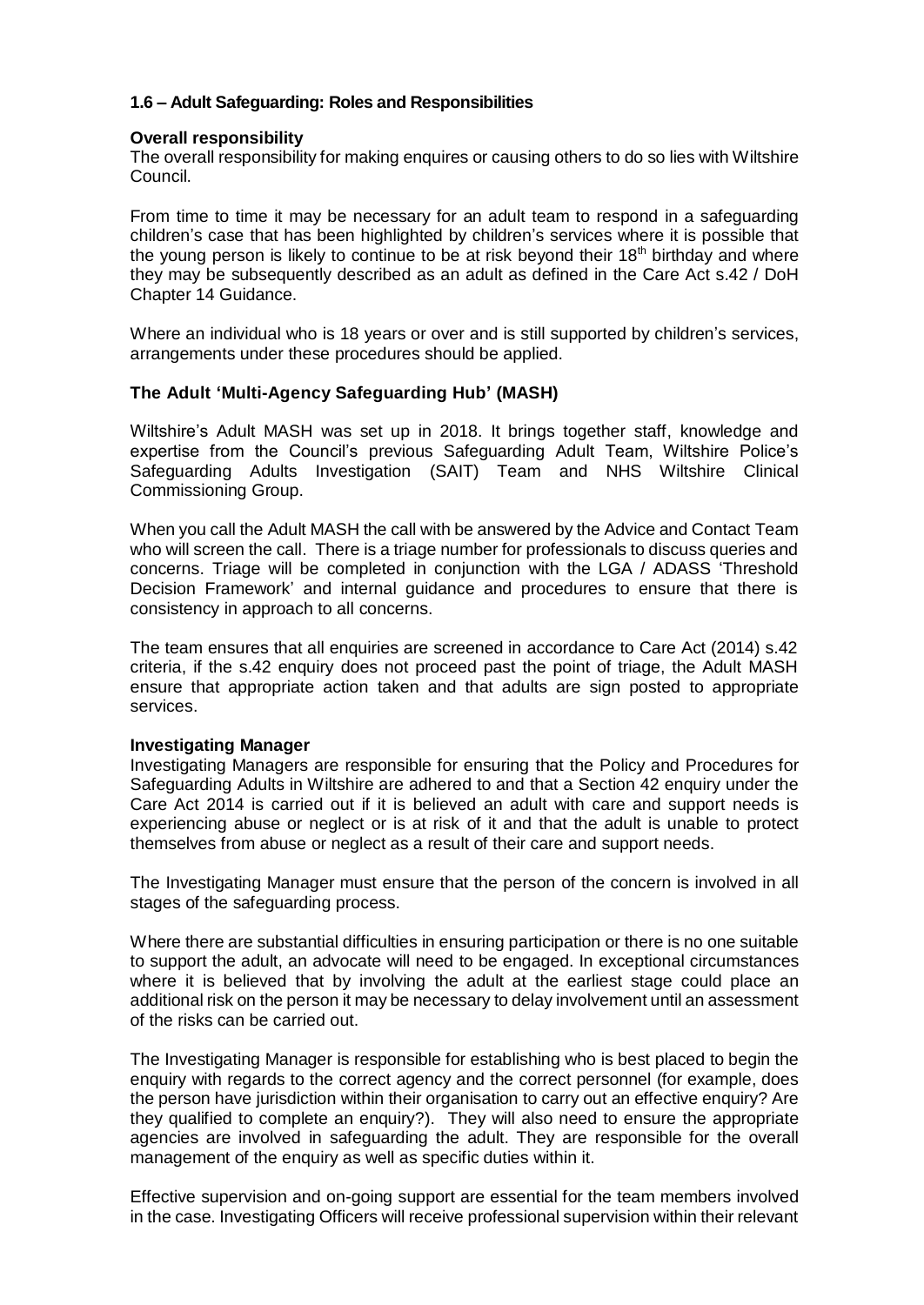teams, however it is the responsibility of the Investigating Manager to ensure that support and guidance is provided in a way that is appropriate to the experience of the Investigating Officer on a case by case basis, with consideration to the complexity of the investigation. The Investigating Manager must ensure that all records are kept in accordance with the relevant agencies policies and the **General Data Protection Regulation** (**GDPR**).

All Investigating Managers are responsible for ensuring that they receive appropriate training to carry out their role and responsibilities in safeguarding adults. They also need to ensure that staff for whom they are responsible have undertaken training relating to making enquiries, similar training events or are deemed to be competent to be Investigating Officers.

The role of the Investigating Manager may be undertaken by Team Managers, Deputy Team Managers and Senior Practitioners, who have appropriate experience and training.

#### **Investigating Officer**

In collaboration with the relevant Investigating Manager, the primary role for the Investigating Officers is to undertake the investigation as directed by the Investigating Manager in accordance with these policy and procedures.

#### **Wilshire Police**

Protecting life and preventing crime are the primary tasks of the Police. Vulnerable adults are citizens who have the right to protection offered by the criminal law.

The Police have a duty and a responsibility to prevent and investigate criminal offences committed against vulnerable adults (adults at risk) and such actions should be carried out sensitively, thoroughly and professionally. Safeguarding vulnerable adults is not, within a policing context, seen only as the role of the Safeguarding Adults Investigators, but that of all Police Officers as part of their everyday duties.

Wiltshire Police recognises the fundamental importance of inter-agency working in combating Adult Abuse.

Wiltshire Police is committed to the sharing of information with other agencies, where it is necessary and proportionate to protect a vulnerable adult.

#### **Safeguarding Adults Investigation Team**

The Safeguarding Adults Investigation Team (SAIT) is a dedicated unit within Wiltshire Police's Public Protection Department. The SAIT are responsible for all Police investigations where the victim has care and support needs and the perpetrator is in a formal position of trust such as a carer or power of attorney (strand 3 below). The team consists of a mix of Police officers and Police staff investigators who are supervised by a Detective Sergeant. Investigators are based in Melksham, Salisbury and Swindon but maintain responsibility for the entire county.

All police referrals are triaged by the Police decision maker based within the Adult Mash, working in close liaison with Wiltshire Council colleagues in the Adult MASH and Swindon Borough Councils Verifications Team, before being forwarded to the most appropriate recipient. These will include relevant adult care services as well as other Police departments, such as Community Policing Teams.

Wiltshire Police aims to differentiate between the three identified areas of vulnerability often encountered by Police:

Strand 1: Welfare concern. Relevant issues are passed via dedicated contact centres to the relevant local authority support service, such as social services;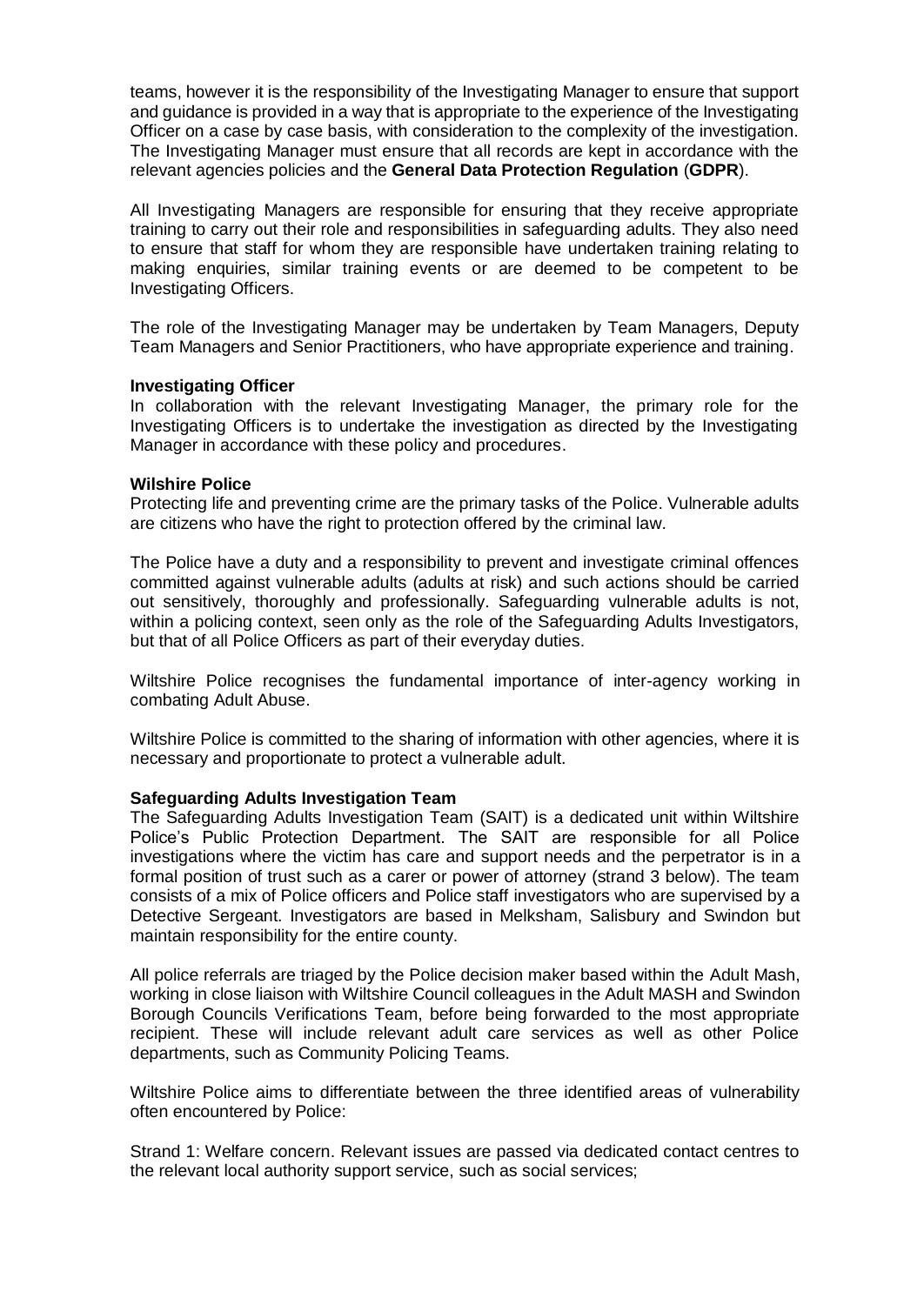Strand 2: Victim/Witness to a crime/ASB incident. These concerns are managed locally by Community Policing Teams through the implementation of a risk assessment process and collaborative work with partner agencies; and

Strand 3: Safeguarding Adult investigations; i.e. those involving Adults at Risk who are in receipt of care services and subject to abuse from family member/person/carer in a position of trust and client on client Strand 3 concerns are those which meet the criteria for SAIT intervention.

## **Partner Agencies**

Working with the MASH team all local partners that provide care or support or protect adults at risk should:

- Actively work together based on the guidance relating to the Care Act 2014
- Take action proportionate to the level of risk to prevent harm from occurring
- Carry out enquiries where abuse or neglect is alleged and manage safeguarding adults procedures within the agreed policy, guidance and protocols underpinning this framework involving the adult as much as possible
- Provide a proportionate response and seek to ensure that the individual's life will be improved as a result of using safeguarding procedures
- To actively promote the empowerment and well-being of adults
- Ensure good practice with safe recruitment and staff development
- To actively support the rights of the individual to lead an independent life based on self-determination and personal choice
- Ensure the law is followed when assessing an individual's capacity to make particular decisions and that decisions made on their behalf are in their best interests if they are assessed as lacking capacity to do this for themselves
- Recognise people who are unable to make their own decisions and/or protect themselves, their assets and their bodily integrity
- Recognise that the right to self-determination can involve risk and ensure such risk is recognised and understood by all concerned, and harm is minimised whenever possible
- Ensure the safety of adults in need for care and support by integrating strategies, policies and services relevant to abuse within all systems and relevant legislation
- Ensure that when the right to an independent lifestyle and choice is at risk, the individual concerned receives appropriate advocacy, including advice, protection and support from relevant agencies
- Ensure that the law and statutory requirements are known and used appropriately so that adults in need for care and support receive the protection of the law and access to the judicial process
- Identify others who may be at risk of harm, including children (including unborn babies), and effect immediate referral to the appropriate authority
- Recognise the on-going duty of care to service users who cause harm and facilitate any necessary action to address abusive behaviour
- To actively promote an organisational culture within which all those who express concern will be treated seriously and will receive a positive response from management
- Ensure that all agencies and their staff working with adults in need of care and support are familiar with this policy and the agreed procedures, guidance and protocols
- Ensure that confidentiality and information sharing related to safeguarding adults at risk and those alleged to have caused harm in a multi-agency context are maintained with the agreed protocols
- Ensure that all staff responsible for managing and conducting investigations within these procedures receive the appropriate training and support

Each Partner agency will have its own policy with explanation of how they relate to this over-arching WSAB multi agency Safeguarding Adults Policy and Procedure document.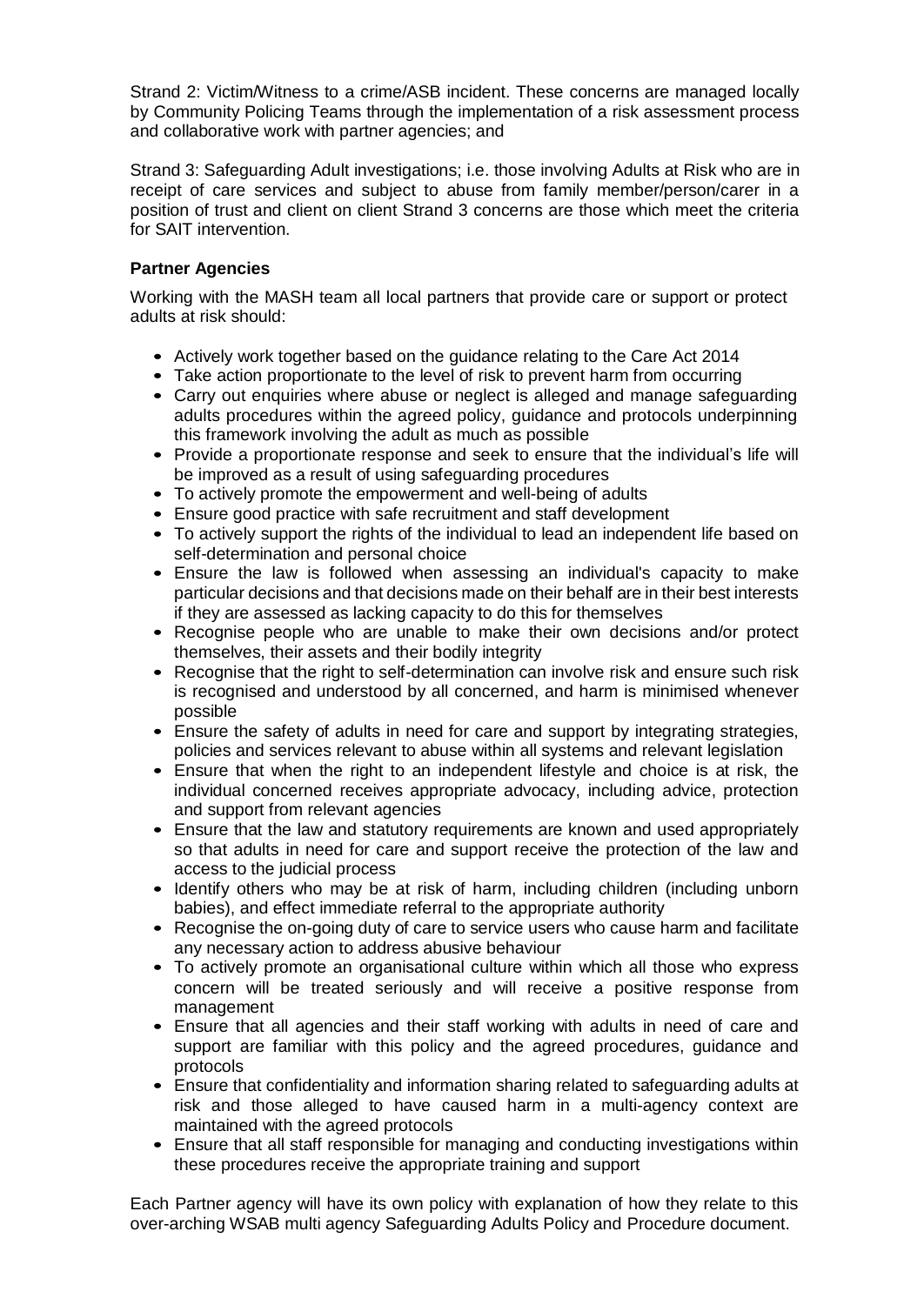## **1.7 - Recognition of adult abuse and neglect**

## **Who may be the Abuser?**

Those who carry out abuse or neglect are not confined to any section of society and may be people who hold a position of trust, power or authority in relation to an adult in need for care and support (from here on referred to as "adult" in this section. A person who causes harm may be:

- A member of staff, proprietor or service manager;
- A member of a recognised professional group;
- A volunteer or member of a community group such as a place of worship or social club;
- A service user or adult at risk;
- A spouse, relative or member of the person's social network;
- A carer, i.e. someone who has the right to an assessment and may be eligible for services to meet their caring role independently of an adult at risk A neighbour, member of the public or stranger; or
- A person who deliberately targets adults at risk and
- In the case of self neglect, the person themselves.

As well as their responsibility to the person who may have been abused or neglected, agencies may have a responsibility in relation to those alleged to have caused harm. Their powers and duties will vary depending upon the role of the person alleged to have caused harm in relation to the agency.

NB: In some circumstances, there may not be an identified alleged abuser or abusers, but the abuse may stem from organisational cultures or practices (e.g. Organisational Abuse)

## **Where may abuse occur?**

Abuse can take place in any situation:

- Where the person lives, either alone or with someone else;
- In supported/sheltered accommodation;
- Within nursing, residential or day care settings;
- In hospital;
- In custodial situations;
- Where support services are being provided; and
- In public places.

## **Patterns of abuse / abusing**

Patterns of abuse vary and reflect very different dynamics. These include:

- Predatory abuse involves a person intending to cause harm and seeking out and 'grooming' individuals over a period of time. Sexual abuse can fall into this pattern as do some forms of financial abuse and psychological abuse;
- Long term abuse in the context of an on-going family relationship such as domestic abuse between spouses or generations of family members (e.g. older relatives, or children where children's safeguarding procedures may be required) this could also include Honour Based Violence where an adult is subjected to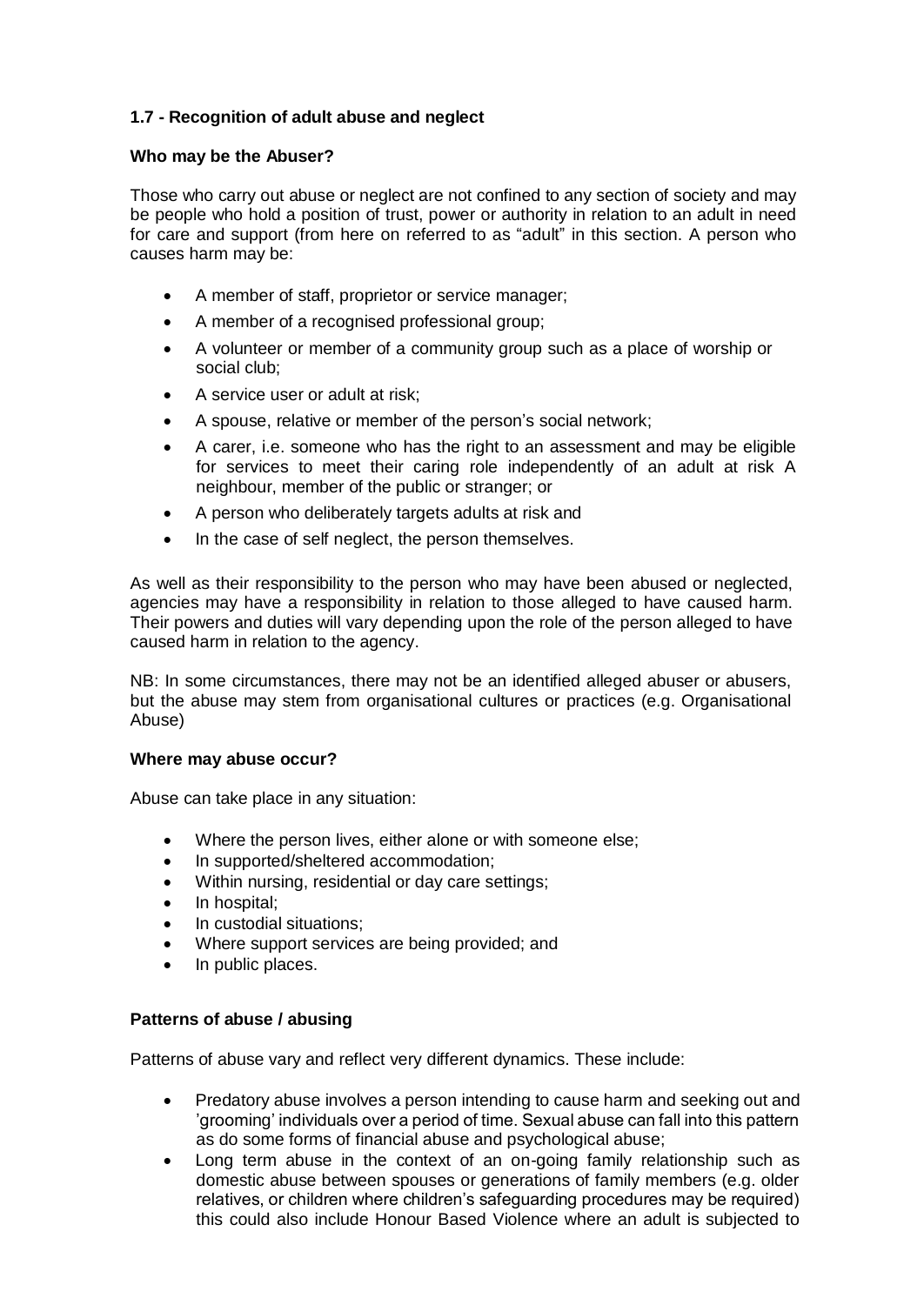controlling behaviour within families or other social groups to protect perceived cultural and religious beliefs and/or honour;

- Situational abuse which arises because pressures have built up and/or because of difficult or challenging behaviour;
- Neglect of a person's needs because those around him or her are not able to be responsible for their care, e.g. the carer has difficulties attributable to debt, alcohol, mental health problems or learning disabilities or has not got the required skills to fulfil the caring role;
- Organisational abuse such as poor care standards, lack of positive responses to needs, rigid routines, inadequate staffing and insufficient knowledge base within the service;
- Restrictive care planning in a hospital or care home setting with or for people who lack capacity to consent to these arrangements without appropriate reference to the legal requirements. These may be in their best interests but may deprive them of their liberty and require further action. e.g. Deprivation of Liberty Safeguards;
- Unacceptable 'treatments' or programmes which include sanctions or punishments such as withholding food and drink, seclusion, unnecessary and unauthorised use of control and restraint or over medication;
- Prevention or failure to allow access to healthcare, dentistry, prostheses;
- Misappropriation of benefits and/or use of a persons' money by other members of the household;
- Fraud or intimidation in connection with wills, property or other assets;
- Failure of agencies to address racist and discriminatory attitudes, behaviour and practice;
- Violence;
- On line and other digital risks that can include cyber bullying, "grooming" or harm that can result from malicious use of social networking sites by those who intend to cause harm, online risks resulting in fraud and financial abuse and misuse of other digital media that is intended to cause harm, e.g. malicious use of mobile phones, text messaging etc.
- Intimidation, coercion or exploiting the vulnerability of an adult to become involved in acts of terrorism or actions that may contribute to acts of terrorism;
- Controlling behaviour that leads to an adult becoming subordinate and unnecessarily dependent and isolated from support. Exploiting the adult for personal gain, depriving them of the means needed for independence, resistance and escape and directing their everyday behaviour that is detrimental to their wellbeing
- Coercion of an adult at risk to carry out actions they would not otherwise undertake (e.g. slavery, human trafficking, forced labour and domestic servitude).; and
- Being forced into a marriage the adult at risk cannot or does not consent to.

(Please note this list is not exhaustive)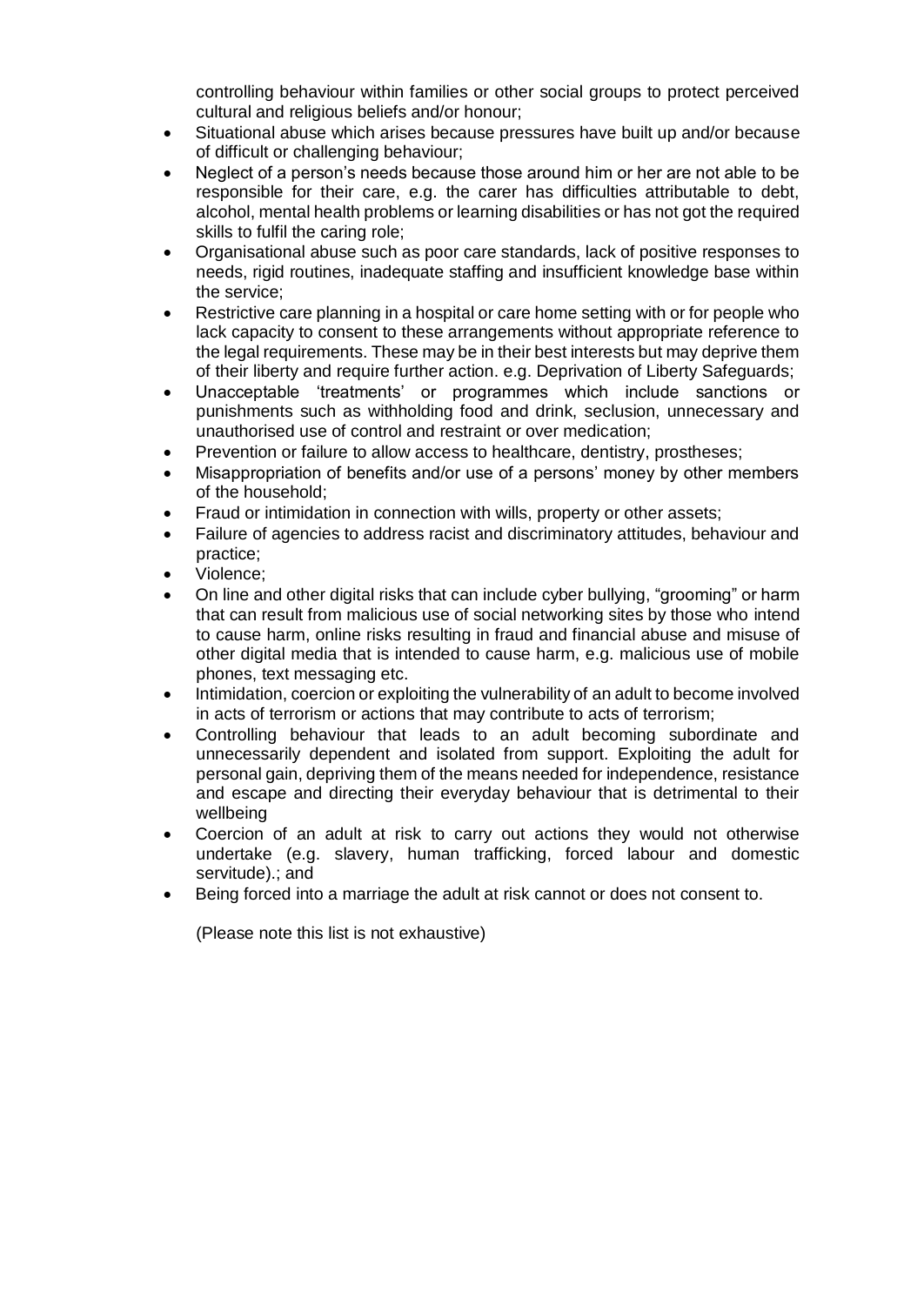## **1.8 – Indicators of possible abuse**

Indicators of abuse should be seen as suggestive of, not proof of, abuse. Any one or group of indicators could arise from other causes other than abuse. However, recognition of a number of factors or symptoms in any one individual should lead to concern and further assessment or investigation.

If a member of staff sees one or more indicators in an individual that must be discussed with a line manager/senior manager. It could be the case that several staff are seeing some of these signs and that by openly sharing their observations, staff may become aware that they have each noticed a different aspect of the abuse and that by sharing information a fuller picture may emerge. It is important to bear in mind that abuse may be perpetrated as a result of deliberate intent, negligence, or ignorance.

The following lists of indicators are not exhaustive and need to be used as a tool in the assessment of vulnerability and risk. Some of the following indicators may relate to more than one type of abuse and may also be an indicator of offending behaviour.

## **Indicators of Physical Abuse**

- Any injury not fully explained by the history given;
- Injuries inconsistent with the lifestyle of the adult at risk;
- Bruises and/or welts on face, lips, mouth, torso, arms, back, buttocks, thighs;
- Cluster of injuries forming regular patterns or reflecting shape of article;
- Burns, especially on soles, palms or back, immersion in hot water, friction burns, rope or electrical appliance burns;
- Multiple fractures;
- Lacerations or abrasions to mouth, lips, gums, eyes, external genitalia;
- Marks on body, including slap marks, finger marks;
- Injuries at different stages of healing;
- Medication misuse;
- Enforced misuse of illegal or legal substances; and
- Inappropriate restraint.

## **Indicators of Sexual Abuse**

- Significant change in sexual behaviour, language or outlook;
- Pregnancy in a woman who is unable to consent to sexual intercourse;
- Wetting or soiling;
- Unexplained negative responses to personal/medical care tasks;
- Signs of withdrawal, depression and stress;
- Full or partial disclosure or hints of sexual abuse;
- Overly sexualised language;
- Unusual difficulty in walking and sitting;
- Pain or itching, bruises or bleeding in genital area;
- Sexually-transmitted disease, urinary tract/vaginal infections in someone who is unable to consent to sexual intercourse; and
- Psychosomatic disorders stomach pains, excessive period pains.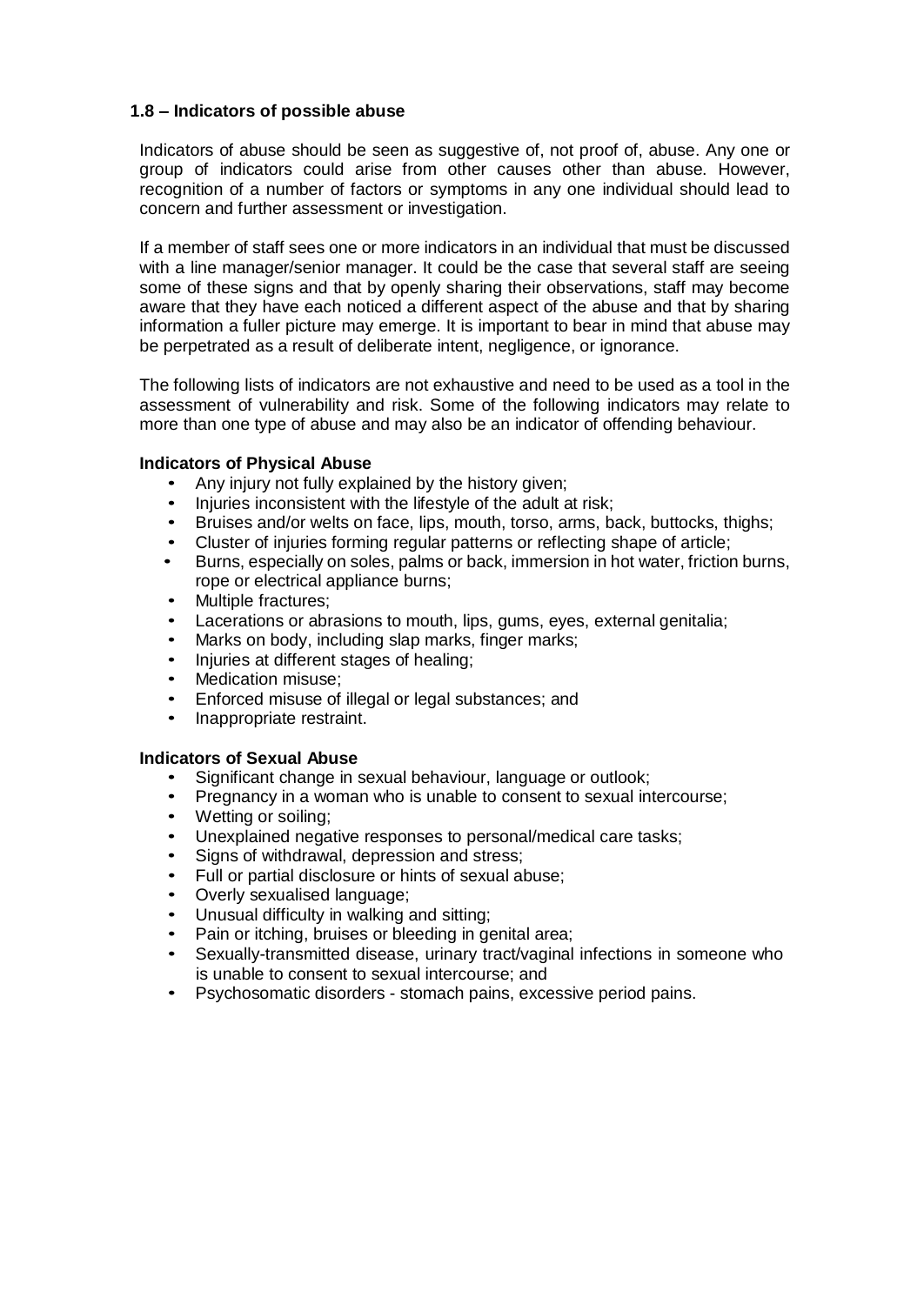## **Indicators of Psychological/Emotional Abuse**

- Change in appetite:
- Low self-esteem, deference, passivity and resignation;
- Unexplained fear, defensiveness, ambivalence;
- Emotional withdrawal;
- Sudden change in behaviour;
- Person managing care uses bullying, intimidation or threats to induce desired behaviour;
- Person managing care has punitive approach to bodily functions or incontinence; and
- Person is in receipt of malicious texts, emails or harmful contact while using social networking websites.

## **Indicators of Financial or Material Abuse**

- Unexplained sudden inability to pay for bills or maintain lifestyle;
- Person lacks belongings or services they can clearly afford;<br>• Recent acquaintances expressing sudden or disproportional
- Recent acquaintances expressing sudden or disproportionate affection for a person with money or property;
- Lack of records and accounting of where money spent;
- Unusual or suspicious bank account activity;
- Power of attorney obtained when person is unable to comprehend and give consent;
- Withholding money without legal reason;
- Recent change of deeds or title of property;
- Unusual interest shown by family or others in the person or the person's assets;
- Person managing financial affairs is evasive or uncooperative; and
- Selling or offering to sell possessions of an adult at risk who does not have the capacity to consent or know the full value of those possessions.

## **Indicators of Neglect (acts of omission)**

- Inadequate heating and/or lighting;<br>• Inappropriate old or shabby clothing
- Inappropriate, old or shabby clothing, or being kept in night clothes during the day;
- Sensory deprivation, not allowed to have hearing aid, glasses or other aids to daily living;
- Physical condition is poor e.g. treated or untreated pressure ulcers;
- Inadequate physical environment;
- Inadequate diet;
- Untreated injuries or medical problems;
- Inconsistent, frequently unexplained or reluctant contact with health or social care agencies;
- Failure to engage in social interaction;
- Malnutrition when not living alone;
- Failure to give/offer prescribed medication/treatment; and<br>• Poor personal hydiene:
- Poor personal hygiene;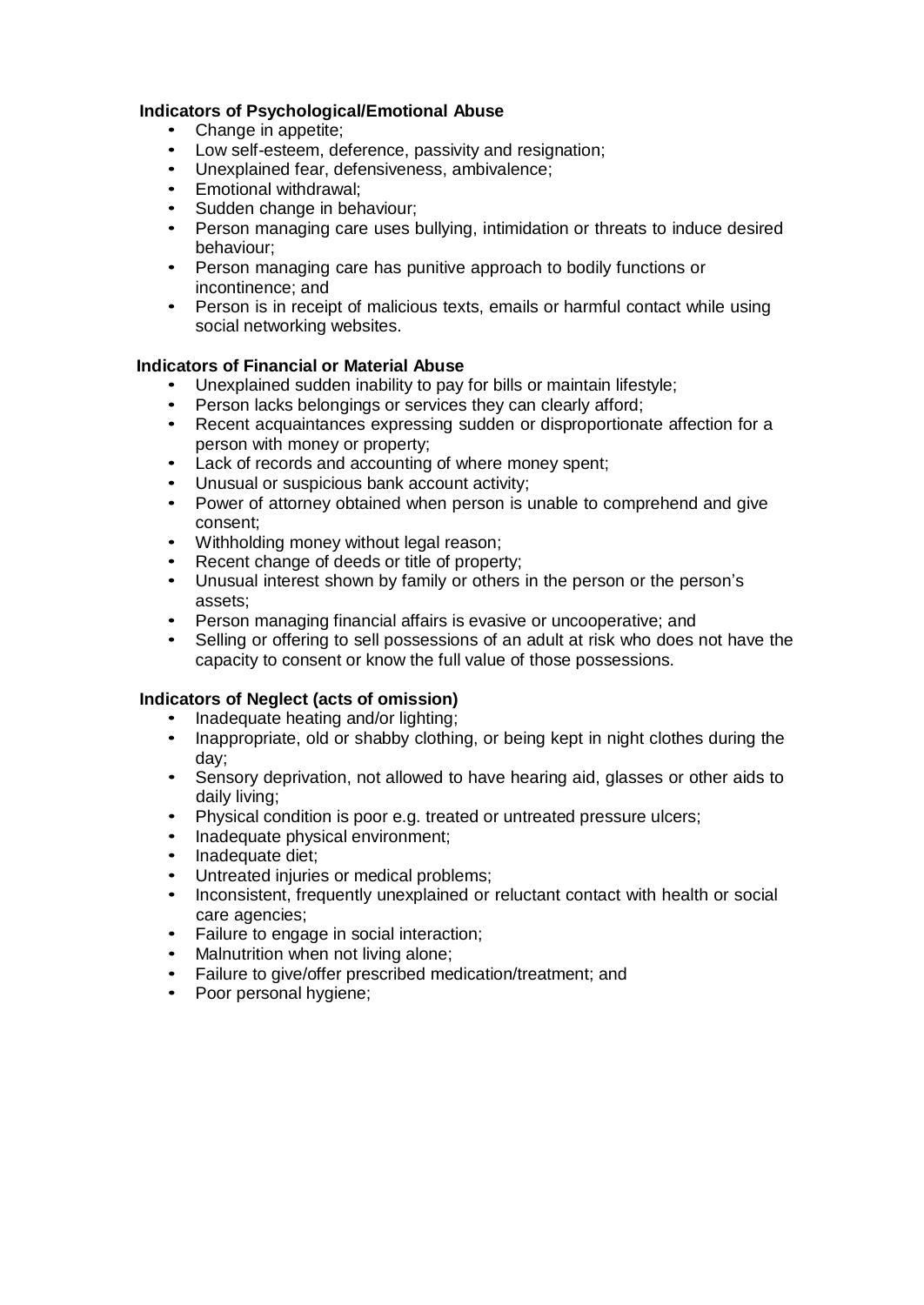## **Indicators of Organisational /Institutional Abuse**

- Inappropriate or poor care, poor care planning and inconsistent application of care plans;
- Misuse of medication:
- \*Higher than average levels of mortality;
- \*Higher than average levels of accidents and incidents and "near misses";
- Inappropriate physical restraint or intervention;
- Inappropriate use of chemical restraint;
- Sensory deprivation e.g. denial of use of spectacles, hearing aid etc.:
- Lack of recording on client files:
- Lack of respect shown to person:
- Denial of visitors or phone calls;
- Restricted access to toilet or bathing facilities;
- Restricted access to appropriate medical or social care;
- Lack of privacy or failure to ensure appropriate privacy or personal dignity;
- Lack of flexibility and choice e.g. mealtimes and bedtimes, choice of food;
- Lack of personal clothing and possessions;
- Lack of response to specialists quidance;
- Lack of consideration given to an individual's mental capacity and their best interests;
- Overly restrictive care planning & use of restrictive practice without proper authority or consent;
- Lack of adequate procedures e.g. for medication, financial management
- Controlling relationships between staff and service users;
- Poor professional practice; and
- Lack of response to complaints.

(\*The source of the statistical information that may give rise to a concern maybe from CQC, the Coroner's Office, Contracts Monitoring Visits, Health & Safety Executive etc.)

## **Indicators of Discriminatory Abuse**

- Lack of respect shown to an individual;
- Failure to respect dietary needs;
- Failure to respect cultural and religious needs;
- Signs of a substandard service offered to an individual; and
- Exclusion from rights and services afforded to citizens e.g. health, education, employment, criminal justice and civic status.

## **Self Neglect**

- Extreme poor personal hygiene;
- Poor health and reluctance to receive treatment or engage with health services:
- Poor and unsanitary living conditions
- **Extreme hoarding behaviour:**
- Living environment is unsafe and unmaintained that may (for example) present a fire risk
- Eccentric behaviours that are impacting on the wellbeing of the individual especially if they lack capacity or experience poor mental health;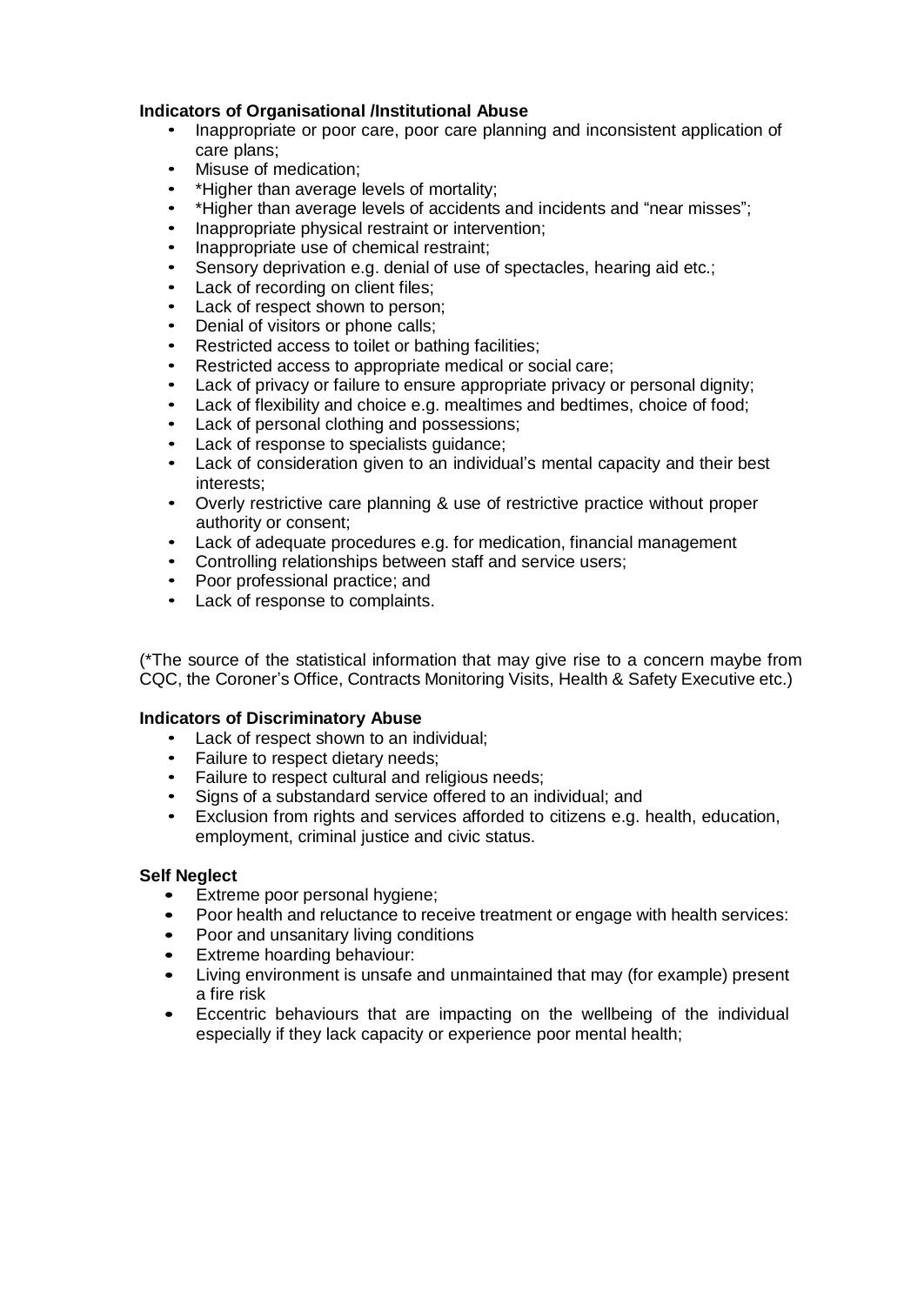## **Modern Slavery**

- The individual is not free to come and go as they wish;
- The person is unpaid, or paid less than minimum wage for carrying out forced labour or domestic servitude;
- A person working excessively long or unusual hours
- Unusual restrictions while at work;
- Sexual exploitation

(Other forms of abuse as listed above may indicate that someone is experiencing exploitation or inhumane treatment)

## **Domestic Abuse**

- Any abuse between intimate partners or family members
- Controlling behaviour detrimental to the well-being of the individual
- Coercive behaviour that include assault, threats, humiliation and intimidation<br>• abuse that is used to harm punish or frighten their victim
- abuse that is used to harm, punish, or frighten their victim

## **Other Indicators**

Other forms of abuse (e.g. Domestic Violence, child abuse and cruelty to animals) may highlight an increased risk that adult abuse may be taking place. Self harm or self neglect may also be considered an indicator of harmful actions by someone other than the individual at risk.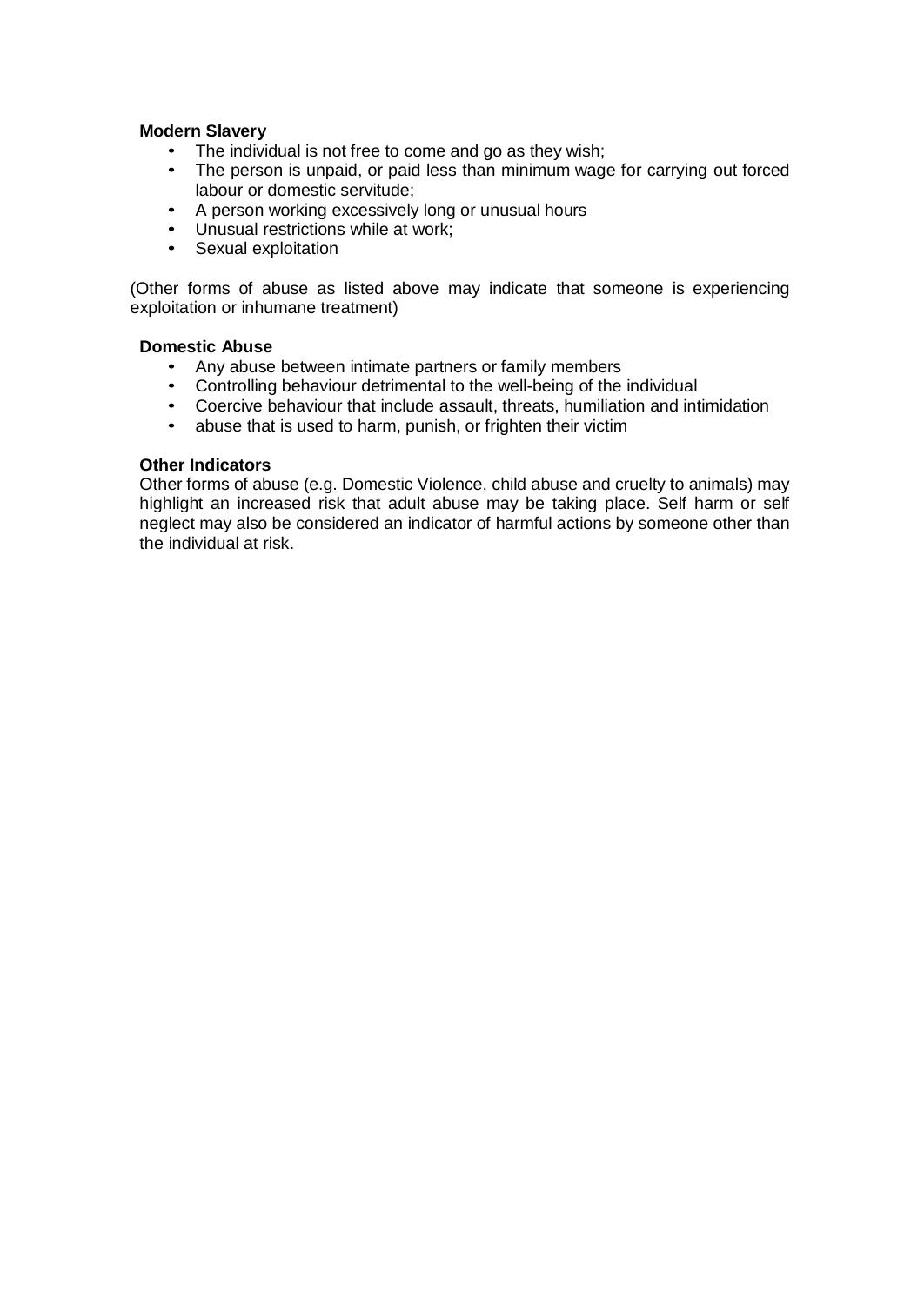# Section 2 – Procedures (Concerns)

## **2.1 – Raising a concern**

## **What is an adult safeguarding concern?**

An adult safeguarding concern is any concern you may have about an adult who has or appears to have care and support needs, who may be subject to, or potentially at risk of, abuse and/or neglect and may be unable to protect themselves against this.

## **A concern may be raised by anyone, and can be:**

- **1) An active disclosure of abuse by the adult**, is where the adult tells another person that they are experiencing abuse and/or neglect.
- **2) A passive disclosure of abuse** is where someone has noticed signs of abuse or neglect, for example clinical staff who notice unexplained injuries.
- **3) An allegation of abuse by a third party** is, for example a family/friend or neighbour who have observed abuse or neglect or have been told of it by the adult.
- **4)** A complaint or concern raised by an adult or a third party who doesn't perceive that it is abuse or neglect.

The recipient of the complaint should consider whether there are safeguarding issues based on:

- A concern raised by staff or volunteers, others using the service, a carer or a member of the public.
- An observation of the behaviour of the adult at risk.
- An observation of the behaviour of another person.
- Patterns of concerns or risks that emerge through reviews, audits and complaints or regulatory inspections or monitoring visits (CQC, Monitor etc.).
- Concern that the adult has caused or is likely to cause harm to others
- The adult has capacity to make decisions about their own safety and wants this to happen
- The adult has been assessed as not having capacity to make a decision about their own safety, but a decision has been made in their best interests to make a referral
- A crime has been or may have been committed against an adult who lacks the mental capacity to report a crime and a 'best interests' decision is made
- The abuse or neglect has been caused by a member of staff or a volunteer
- Other people or children are at risk from the person causing the harm
- The concern is about organisational or systemic abuse

## **2.2 – Good practice when receiving a disclosure**

- Speak in a private and safe place
- Listen to what the person is saying
- Don't 'interview' the person; but establish the basic facts avoiding asking the same questions more than once
- Ask them what they would like to happen and what they would like you to do
- Don't promise the person that you'll keep what they tell you confidential; explain who you will tell and why
- If the adult asks you not to share the information record this and seek advice
- If there are grounds to override a person's consent to share information, explain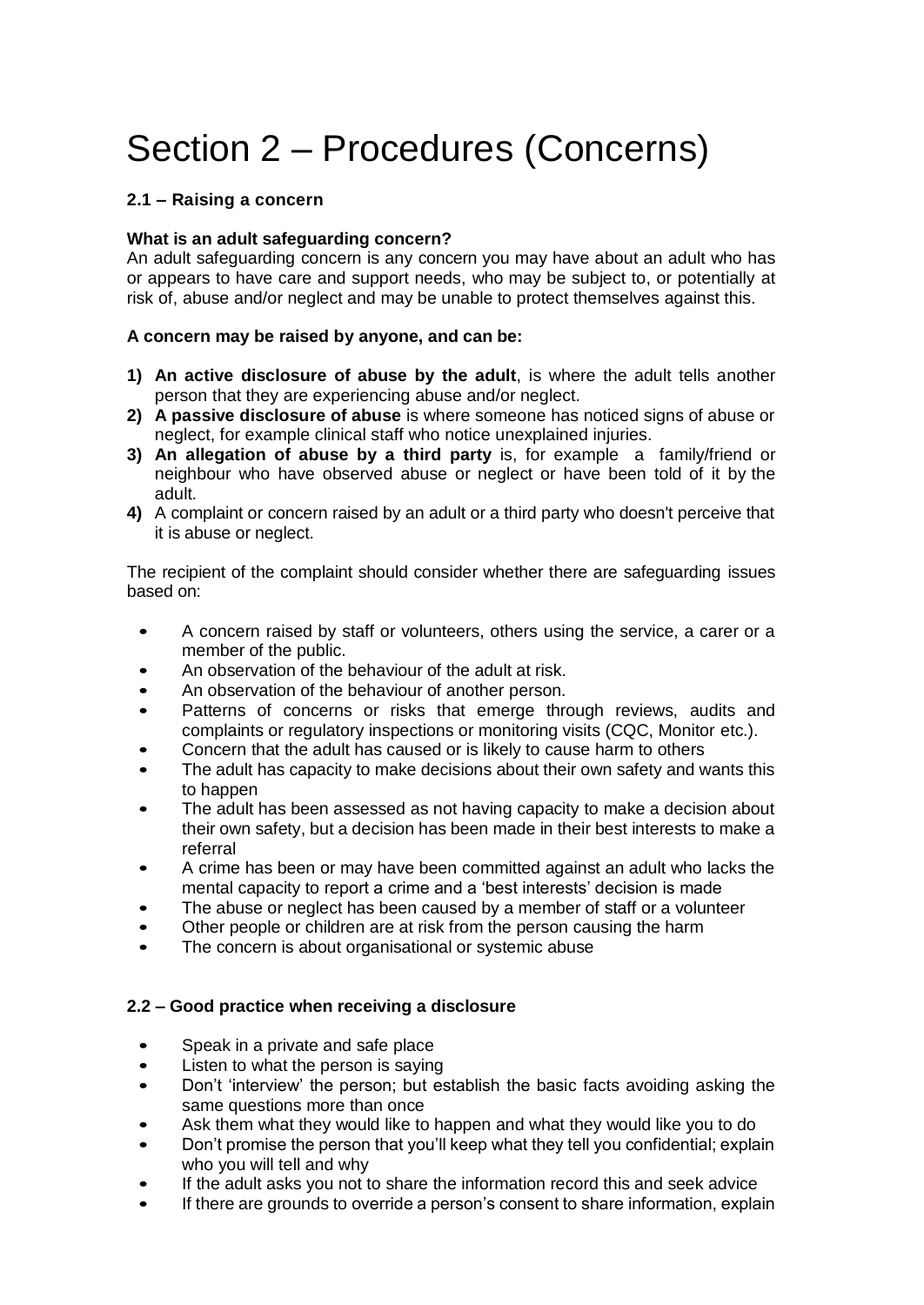what these are

- Explain how the adult will be involved and kept informed
- Provide information and advice on keeping safe and the safeguarding process
- Make a best interest decision about the risks and protection needed if the person is unable to provide informed consent

## **2.3 – Obtaining the consent of the Adult at Risk**

The mental capacity of the adult, their ability to give their informed consent to a referral being made and action being taken under these procedures is significant, but not the only factor in deciding what action to take. The test of capacity in this case is to find out if the person at risk has the mental capacity to make informed decisions about:

- 1. A safeguarding alert
- 2. Actions which may be taken under multi-agency policy and procedures
- 3. Their own safety or that of others including an understanding of longer-term harm as well as immediate effects
- 4. Their ability to take action to protect themselves from future harm

If the person is assessed as not having capacity to consent and it is considered that they are at risk of, or have experienced harm, then a concern should be raised to the local authority. With reference to Making Safeguarding Personal (MSP) the expectation is that the person will require support from a friend, family member, significant other or an advocate to ensure that their views are represented and taken into consideration.

## **Raising a concern when the adult does not want any action**

If the adult has capacity and does not consent to a referral and there are no public or vital interest considerations, they should be given information about where to get help if they change their mind or if the abuse or neglect continues and they subsequently want support to promote their safety.

The referrer must assure themselves that the decision to withhold consent is not made under undue influence, coercion or intimidation. The adult will need to be informed that an alert will still need to be raised and as at minimum a record must be made of the concern, as well as the adult's decisions with reasons. A record should also be made of what information the person at risk was given.

At any time, you can contact MASH to seek advice about what to do next.

## **Consideration of Public / Vital Interest**

If there is an overriding public interest or vital interest i.e. where there is a high risk to the health and safety of the adult, or if gaining consent would put the adult at further risk, a s.42 referral must be made

## **2.4 – Factors to consider when raising a concern**

## **The first consideration must be 'does the adult require immediate support from the emergency services?'**

Establish the risks and what immediate steps to take - if the person is at immediate risk of harm, it is expected that the referrer will have taken appropriate steps to contact emergency services. If they are not, then the referrer needs to consider the following: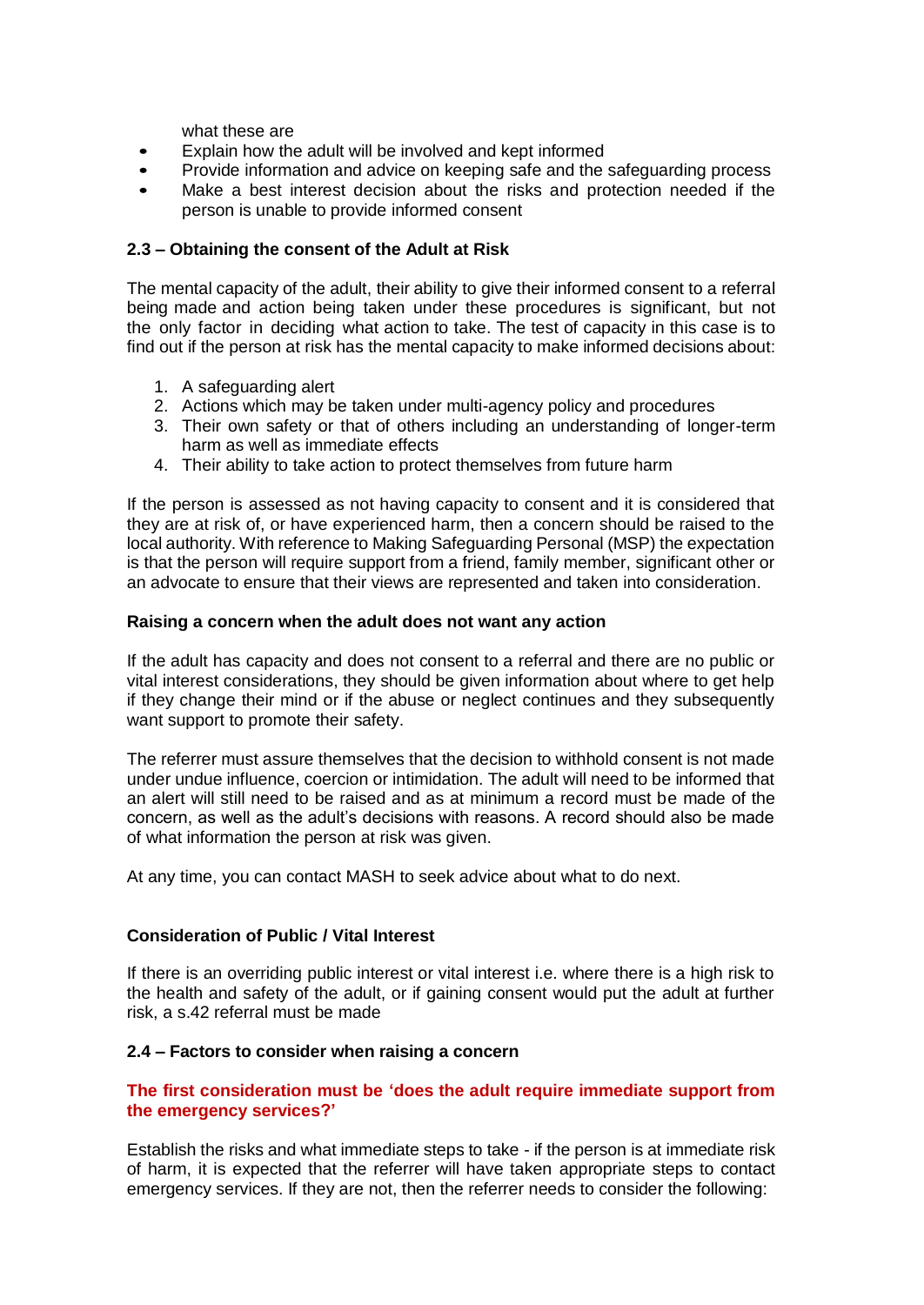- Communication needs, whether an interpreter or other support is needed
- Whether it is likely that advocacy may be required
- Personal care and support arrangements
- Mental capacity to make decisions about whether the adult is able to protect themselves and understand the safeguarding process.

Once you have mitigated any immediate risk of harm you should consider the mental capacity of the adult at risk and whether they are unable to make decisions about their own safety. Remember to assume capacity unless there is evidence to the contrary. Capacity can be undermined by the experience of abuse and where the person is being exploited, coerced, groomed or is subjected to undue influence or duress. If possible ascertain what the adult at risk would hope to be achieved by the any investigation wants to happen.

## **Other considerations include:**

- The extent of the person's vulnerability and any personal, environmental and social factors contributing to this
- The nature and extent of the abuse including whether it is criminal
- Whether the situation poses a risk to the public or other people, including children under 18 years
- The length of time the abuse has been occurring and whether it is a one-off incident or a pattern of repeated actions
- The impact of the abuse on the adult and the physical and/or psychological harm being caused and whether the abuse is having an impact on other people
- The extent of premeditation, threat or coercion
- The immediate and likely longer-term effects of the abuse on their independence, well-being and choice
- The risk of repeated or increasingly serious acts by the person causing the harm.

## **2.5 – Concerns Checklist**

- Safety of adult and others considered
- Initial conversation held with the adult
- Emergency services contacted and recorded
- Medical treatment sought
- Consent sought
- Mental Capacity considered
- Best Interest Decisions made and recorded if appropriate.
- Initial person centred desired/negotiated outcomes have been considered and recorded.
- Public and vital interest considered and recorded
- Police report made
- Consider DASH assessment or referral to MARAC for situations of domestic abuse.
- Evidence preserved
- Referral to children services if there are children and young people involved
- Action taken to remove/reduce risk where possible and recorded
- Recorded clear rationales for decision making
- Referral to Local Authority includes all relevant information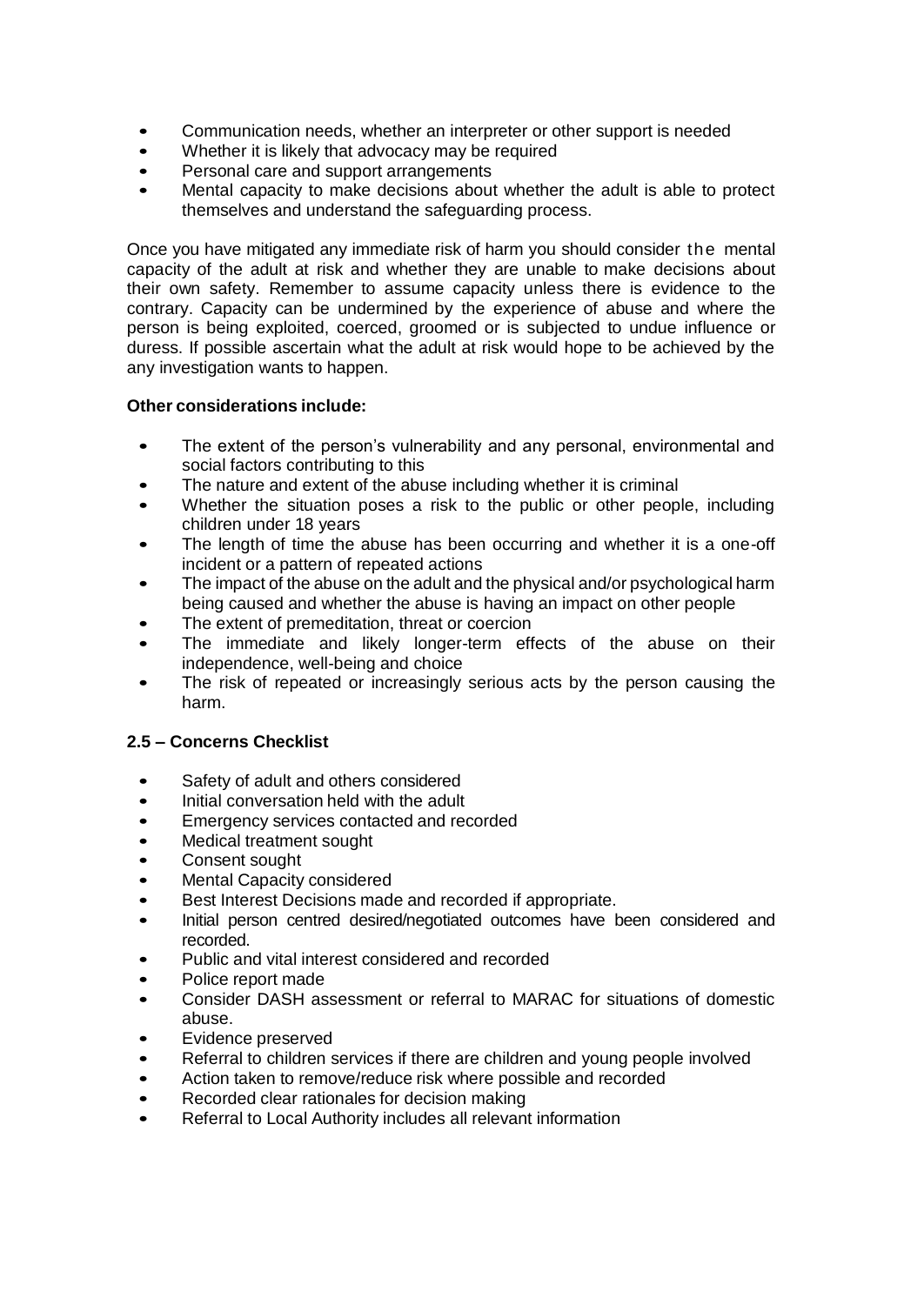## **Information the referral / concern might contain**

Organisations that refer to the Local Authority should include the following information:

- Demographic and contact details for the adult at risk, the person who raised the concern and for any other relevant individual, specifically carers and next of kin
- Basic facts, focusing on whether or not the person has care and support needs including communication and on-going health needs
- Factual details of what the concern is about; what, when, who, where.
- Immediate risks and any actions taken to address risk
- Preferred method of communication
- If reported as a crime details of which police station/officer, crime reference number etc.
- Whether the adult at risk has any cognitive impairment which may impede their ability to protect themselves
- Any information on the person alleged to have caused harm
- Wishes and views of the adult at risk, in particular consent
- Advocacy involvement (includes family/friends)
- Information from other relevant organisations for example, the Care Quality Commission
- Any recent history (if known) about previous concerns of a similar nature or concerns raised about the same person, or someone within the same household

Not all concerns will necessarily result in a section 42 enquiry. For example, if the person does not want a safeguarding investigation to take place and there is not public or vital interest concern, where there is no abuse, or where the person requires signposting to another service for example a review of their current care. Some situations of self-neglect may also follow another pathway. In order to prevent a delay in raising concerns, alerts to the Local Authority should usually be made by contacting:

## **For further advice call the adult MASH on – 0300 4560111**

## **2.6 - Referral Flowchart (next page)**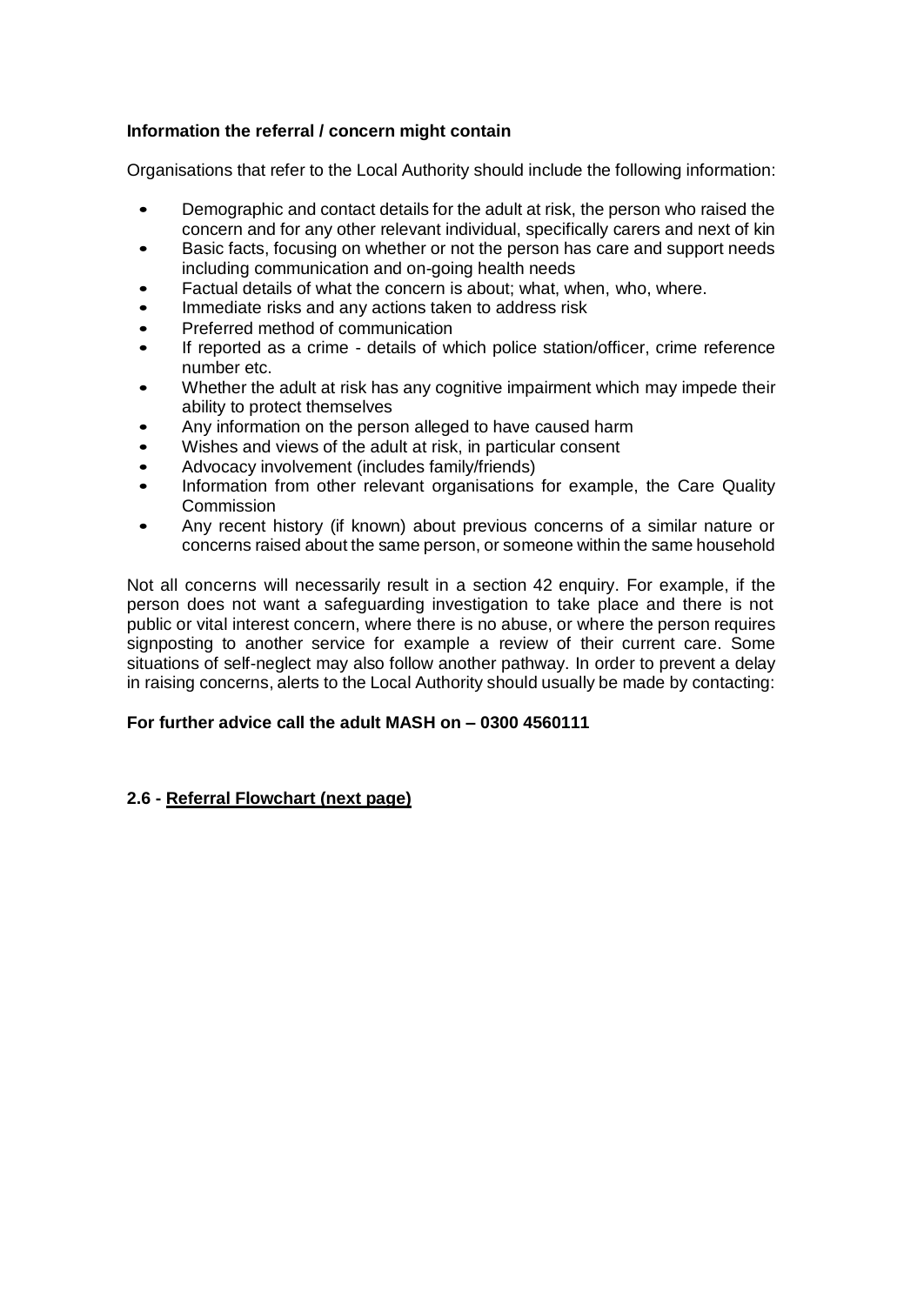

resolves the risks, all action and decisions must be documented.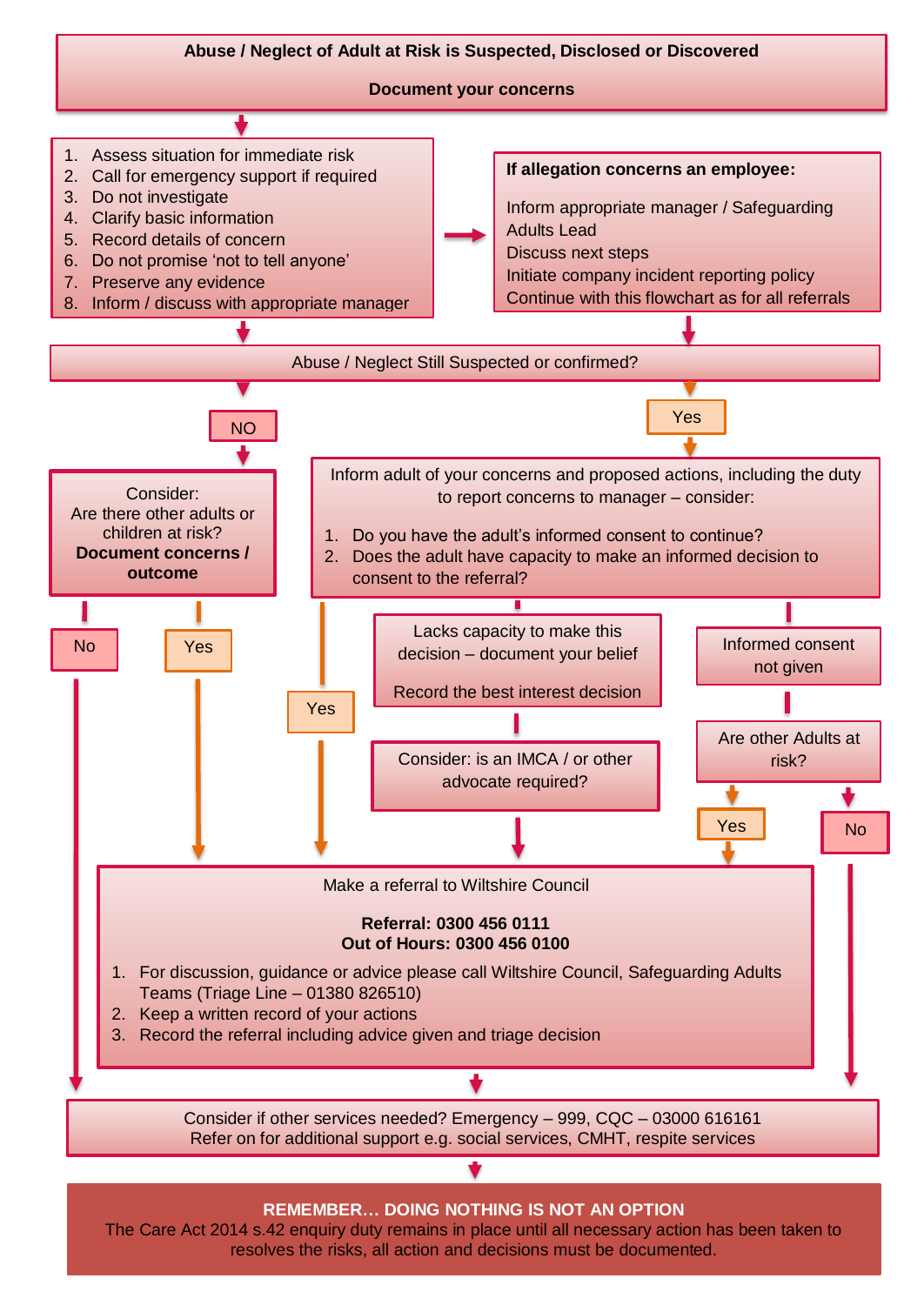# Section 3 – Procedures (s.42 enquiries)

## **3.1 – What an enquiry should consider**

- The priority should always be to ensure the safety and wellbeing of the adult at risk, they should experience the safeguarding process as empowering and supportive.
- Practitioners should wherever possible seek the consent of the adult before taking any action. However, there will be circumstances when consent cannot be obtained, this could be because the adult lacks the capacity to give it, but it is in their best interests to undertake an enquiry.
- Whether the adult has capacity to give consent, action may need to be taken if others are or will be put at risk if nothing is done, or where it is in the public interest to take action because a criminal offence has occurred.
- Any intervention in family or personal relationships needs to be carefully considered. Interventions which remove all contact with family members may also be experienced as abusive interventions and risk breaching the adult's right to family life if not justified or proportionate.
- Safeguarding should recognise that the right to safety must be balanced with other rights, such as rights to liberty and autonomy, and rights to family life.
- Action might be primarily supportive or therapeutic, or it might involve the application of civil orders, sanctions, suspension, regulatory activity or criminal prosecution, disciplinary action or de-registration from a professional body. It is important, when considering the management of any intervention or enquiry, to approach reports of incidents or allegations with an open mind.
- Talking through a concern / enguiry may result in resolving it, if not, the duties under s.42 continue.
- If the adult has capacity and expresses a clear and informed wish not to pursue the matter further, the Local Authority should consider whether it is appropriate to end the enquiry.
- It should consider whether it still has reasonable cause to suspect that the adult is at risk and whether further enquiries are necessary before deciding whether further action should be taken or not, the Local Authority must bear in mind the importance the adult at risks own views
- When the Local Authority becomes aware of a situation that meets the eligibility criteria as stated under the Care Act (2014) s.42, 'The Local Authority must make (or cause to be made) whatever enquiries it thinks necessary to enable it to decide whether any action should be taken and, if so, what and by whom.
- An enquiry should establish what action needs to be taken to prevent or stop abuse or neglect.
- Local Authorities should aim to provide swift and personalised safeguarding responses, involving the adult at risk from the outset in the decision-making process.
- Local Authorities should record the information they receive, the views and wishes of the adult at risk, as well as the decisions taken, the rationale and any advice and / or information given.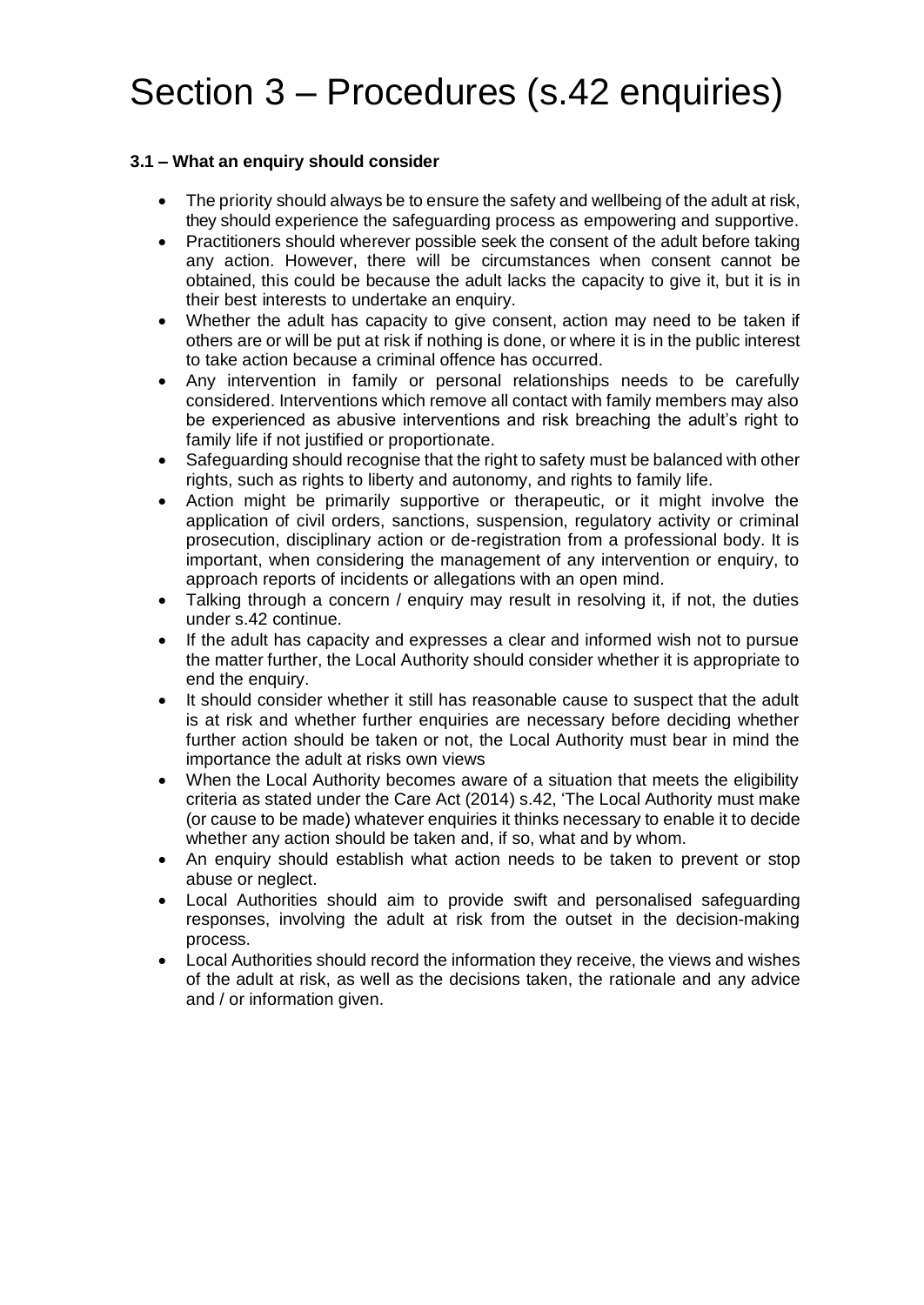## **3.2 – Role of the Local Authority**

## LGA Guidance 14.100 states:

Although the local authority is the lead agency for making enquiries, it may require others to undertake them. The specific circumstances will often determine who the right person is to begin an enquiry. In many cases a professional who already knows the adult will be the best person. They may be a social worker, a housing support worker, a GP or other health worker such as a community nurse. The local authority retains the responsibility for ensuring that the enquiry is referred to the right place and is acted upon. The local authority, in its lead and coordinating role, should assure itself that the enquiry satisfies its duty under section 42 to decide what action (if any) is necessary to help and protect the adult and by whom and to ensure that such action is taken when necessary. In this role if the local authority has asked someone else to make enquiries, it is able to challenge the body making the enquiry if it considers that the process and/or outcome is unsatisfactory.

The degree of involvement of the Local Authority will vary from case-to-case, but at a minimum must involve decision making about how the enquiry will be carried out, oversight of the enquiry, decision making at the conclusion of the enquiry about what actions are required, ensuring data collection is carried out, and any learning identified remains with the Local Authority.

This decision on how the enquiry is progressed is made by the Investigating Manager post the concern being triaged by the Adult Multi-Agency Safeguarding Hub (MASH) at Wiltshire Council.

## **Criminal Investigations**

Although the Local Authority has the lead role in making enquiries or requesting others to do so, where criminal activity is suspected, early involvement of the police is essential. Police investigations should be coordinated with the Local Authority who may support other actions, but in essence these investigations should always be police led

The police will determine whether there should be criminal investigations of people in positions of trust where there is ill treatment and wilful neglect. There are several possible offences which may apply, including the specific offences mentioned below.

Section 44 Mental [Capacity](http://www.legislation.gov.uk/ukpga/2005/9/section/44) Act 2005 makes it a specific criminal offence to wilfully illtreat or neglect a person who lacks capacity.

Section 127 Mental Health [Act 1983](http://www.legislation.gov.uk/ukpga/1983/20/section/127) creates an offence in relation to staff employed in hospitals or mental health nursing homes where there is ill-treatment or wilful neglect.

Sections 20 to 25 of the Criminal Justice [and Courts Act 2015](http://www.legislation.gov.uk/ukpga/2015/2) relate to offences by care workers and care providers. This act also creates the offence of wilful neglect against a capacitated adult.

## **Potentially Dangerous Offender**

At any stage of an investigation, if there are serious concerns about a potentially dangerous offender, any agency may request a meeting of the Multi-Agency Public Protection Arrangements (MAPPA) as detailed within the High-Risk Public Protection Protocol and Criminal Justice and Court Services Act 2000 (Sections 67 and 68).

Where there is a concern that would indicate Domestic Violence or abuse, a referral to a Multi-Agency Risk Assessment Conference (MARAC) may be appropriate to obtain wider support to safeguarding the adult at risk.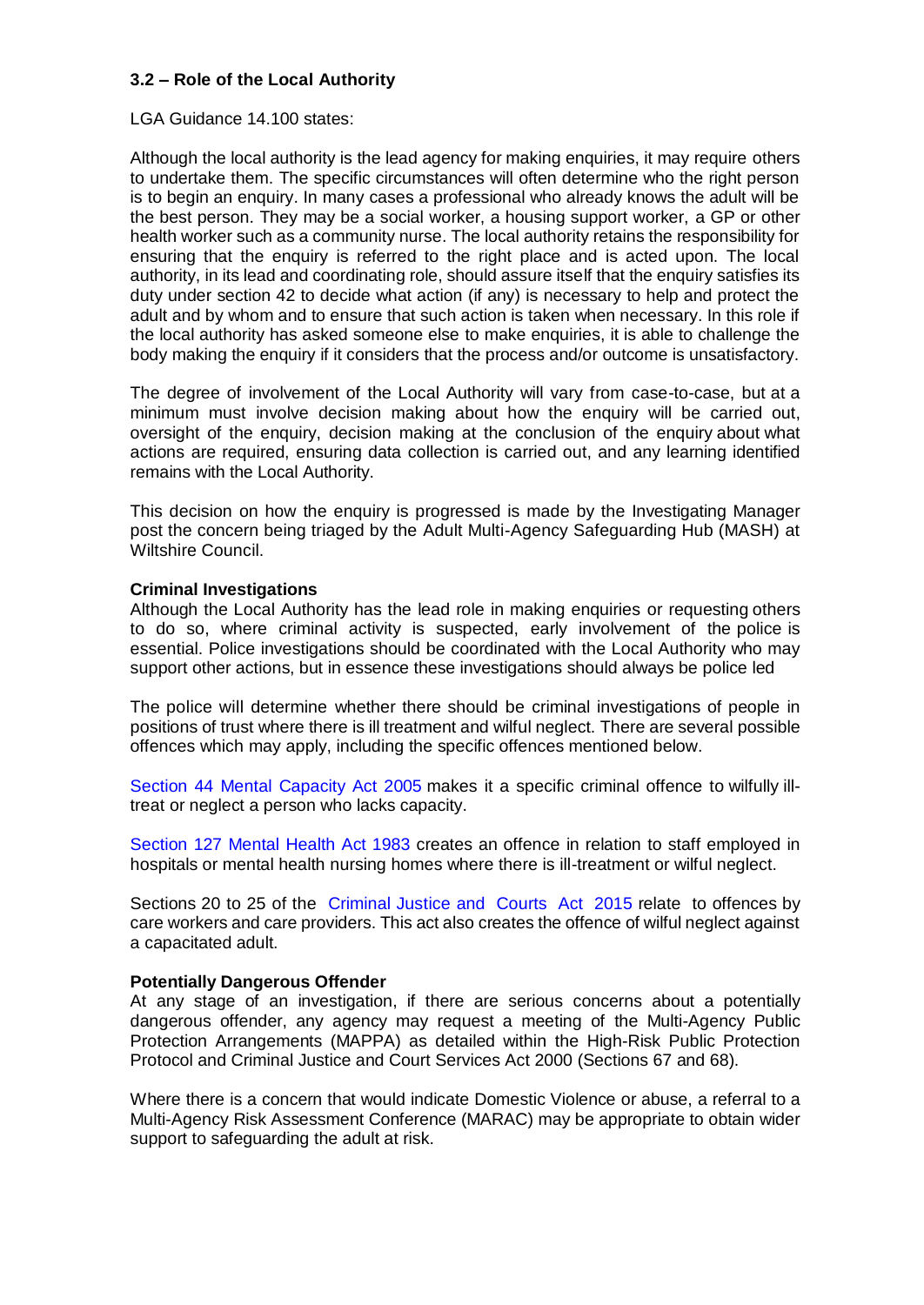**\*\*\* Please refer to Appendix 1 for Specific details regarding current Legislation which may need to be considered within Care Act s.42 enquiries.**

## **3.3 – Linking different types of enquiries**

 $\overline{\phantom{0}}$ 

There are a number of different types of enquiries. It is important to ensure that where there is more than one enquiry that information is co-ordinated this is to avoid any delays, interviewing staff more than once or making people repeat their story. Other processes, including police investigations, can continue alongside the formal safeguarding adult's enquiry. Where there are HR processes to consider, it is important to ensure an open and transparent approach with staff, and that they are provided with the appropriate support, including trade union representation. The remit and authority of organisations need to be clear when considering how different types of investigations might support Section 42 enquiries.

**DIFFERENT TYPES OF ENQUIRIES**

 $\blacksquare$ 

| DIFFERENT I TPES OF ENQUIRIES                                                                                                                                                                               |                                                                                                                        |  |
|-------------------------------------------------------------------------------------------------------------------------------------------------------------------------------------------------------------|------------------------------------------------------------------------------------------------------------------------|--|
| <b>Types of enquiries</b>                                                                                                                                                                                   | Who might be involved                                                                                                  |  |
| Criminal (including assault, theft, fraud, hate<br>crime, domestic abuse and abuse or wilful<br>neglect)                                                                                                    | Police                                                                                                                 |  |
| Domestic violence                                                                                                                                                                                           | Police coordinated via the MARAC process                                                                               |  |
| Anti-social behaviour (e.g. harassment, nuisance<br>by neighbours)                                                                                                                                          | Neighbourhood Policing Team.                                                                                           |  |
| Breach of tenancy agreement (e.g. harassment,<br>nuisance by neighbours).                                                                                                                                   | Landlord / registered social landlord/housing<br>trust/community safety services                                       |  |
| Bogus callers or rogue traders                                                                                                                                                                              | <b>Trading Standards / Police</b>                                                                                      |  |
| Complaint regarding failure of service provision<br>(including neglect of provision of care and failure to<br>protect one adult from the actions of another)                                                | Manager / proprietor of service / complaints<br>department / Ombudsman (if unresolved<br>through complaints procedure) |  |
| Breach of contract to provide care and support                                                                                                                                                              | Service commissioner (e.g. Local Authority,<br>NHS CCG)                                                                |  |
| Fitness of registered service provider                                                                                                                                                                      | CQC                                                                                                                    |  |
| Serious Incident (SI) in NHS settings                                                                                                                                                                       | Root cause analysis investigation by relevant NHS<br>provide with support from CCG.                                    |  |
| Unresolved serious complaint in health care<br>setting                                                                                                                                                      | CCG, NHS England, CQC, Health<br>Service<br>Ombudsman.                                                                 |  |
| Breach of rights of person detained under the<br>MCA 2005 - Deprivation of Liberty Safeguards<br>(DoLS) or dols (in community based setting).                                                               | CQC, Local Authority (Supervisory Body), OPG,<br><b>Court of Protection</b>                                            |  |
| Breach of terms of employment / disciplinary<br>procedures                                                                                                                                                  | Employer                                                                                                               |  |
| Breach of professional code of conduct                                                                                                                                                                      | Professional regulatory body                                                                                           |  |
| Breach of health and safety legislation and<br>regulations                                                                                                                                                  | HSE / CQC / Local Authority.                                                                                           |  |
| Misuse of enduring or lasting power of attorney or<br>misconduct of a court-appointed deputy                                                                                                                | OPG / Court of Protection / Police                                                                                     |  |
| Inappropriate person making decisions about<br>the care and wellbeing of an adult who does not<br>have mental capacity to make decisions about<br>their safety and which are not in their best<br>interests | OPG / Court of Protection                                                                                              |  |
| Misuse of Appointeeship                                                                                                                                                                                     | <b>DWP</b>                                                                                                             |  |
| Safeguarding Adults Review.                                                                                                                                                                                 | Wiltshire Safeguarding Adults Boards - SAR Policy                                                                      |  |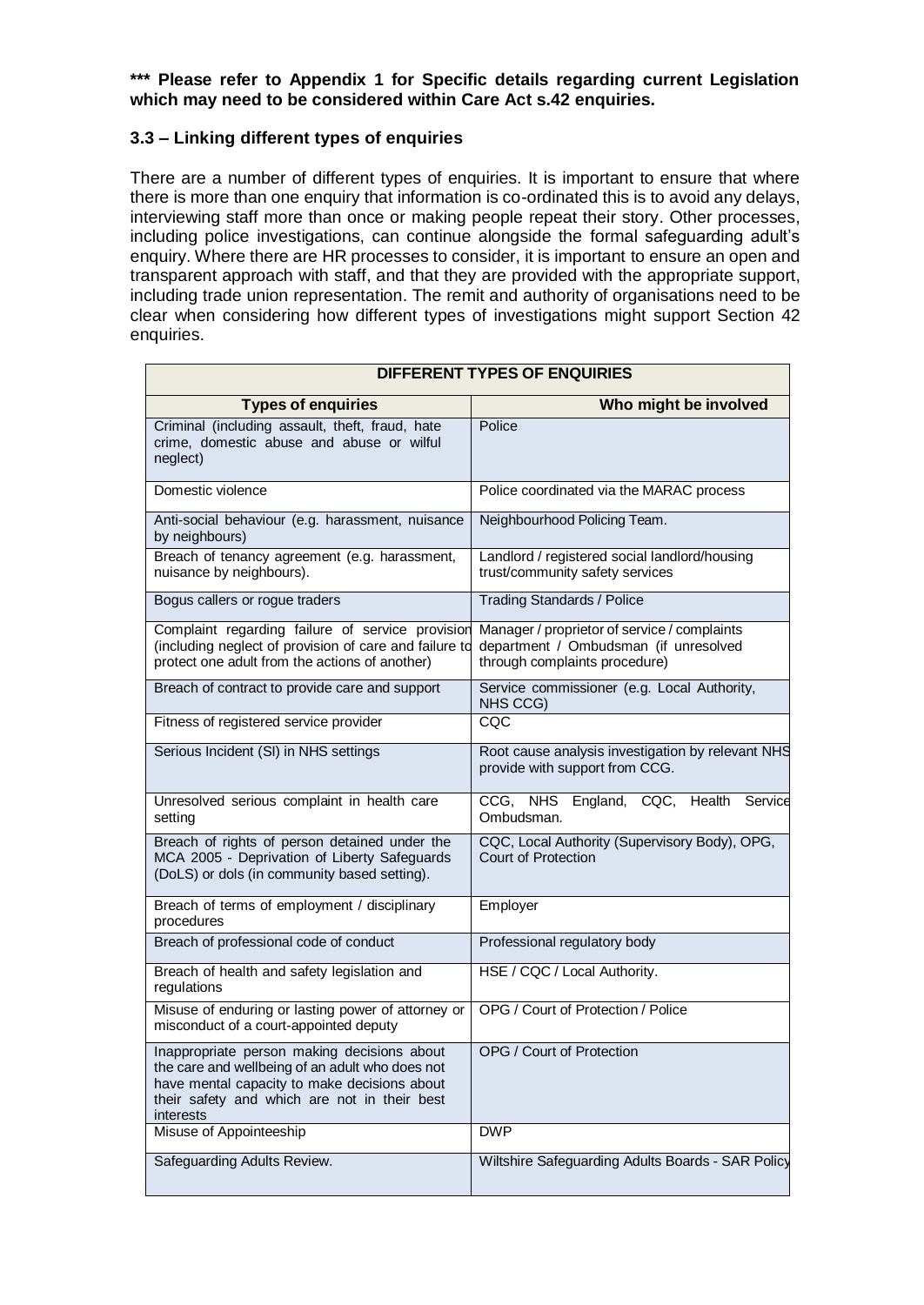## **3.4 – Establishing safeguarding outcomes**

The adult's views, wishes and desired outcomes may change throughout the course of the enquiry process. There should be on-going dialogue and conversation with the adult to ensure that their views and wishes are gained as the process continues, and enquiries re-planned should the adult change their views.

Enquiries can range from non-complex single agency interventions to multi-agency complex enquiries. The key questions in choosing the right type of enquiry, is dependent on the following key notes:

•What outcome does the adult want?

- How can enquiries be assessed as successful in achieving outcomes?
- What prevention measures need to be in place?
- How can risk be reduced?

Identifying the primary source of risk may assist in deciding what the most appropriate and proportionate response to the individual enquiry might be. There are no hard and fast rules and judgement will need to be made about what type of enquiry and actions are right for each particular situation.

Consideration must be given to the most proportionate and least intrusive response informed by the wishes of the adult and professional judgements about risks.

An important tool to inform the planning and decision-making process will be the completion of the 'MSP Outcomes Questionnaire' which will highlight the Adult at Risk's capacity and preferred outcomes. This will be completed by the Investigating Officer prior to the SASM. The Investigating Officer to also have dialogue with the adult in relation to the potential Safeguarding Plan and ascertain the adult's preferences in relation to their preferred outcomes.

## **Planning an enquiry under s.42 duties**

All enquiries need to be planned and co-ordinated and key people identified. No agency should undertake an enquiry prior to a strategy discussion, unless it is necessary for the protection of the adult at risk or others, or requested by the allocated Investigating Manager.

Enquiries are proportionate to the particular situation. The circumstances of each individual case determine the scope and who leads it. Enquiries should be outcome focussed, and best suit the particular circumstances to achieve the outcomes for the adult.

## **Disputes**

There is a statutory duty of co-operation and in most cases there will be an expectation that a s.42 enquiry will be referred as requested.

If an organisation declines to undertake an enquiry or if the enquiry is not done, local escalation procedures should be followed. The key consideration of the safety and wellbeing of the adult must not be compromised in the course of any discussions or escalation and it is important to emphasise that the duty to co- operate is mutual.

Where there is interagency dispute about a referral under this policy, it should normally be resolved by the Investigating Manager. If this is not possible mediation from senior managers may be required and you should **refer to WSAB's Escalation Process:**

[/wp-content/uploads/2019/01/WSAB-Escalation-policy-flowchart-June-2018.pdf](http://www.wiltshiresab.org.uk/wp-content/uploads/2019/01/WSAB-Escalation-policy-flowchart-June-2018.pdf)

[/wp-content/uploads/2019/01/WSAB-Escalation-Policy-Notification-Form-002.docx](http://www.wiltshiresab.org.uk/wp-content/uploads/2019/01/WSAB-Escalation-Policy-Notification-Form-002.docx)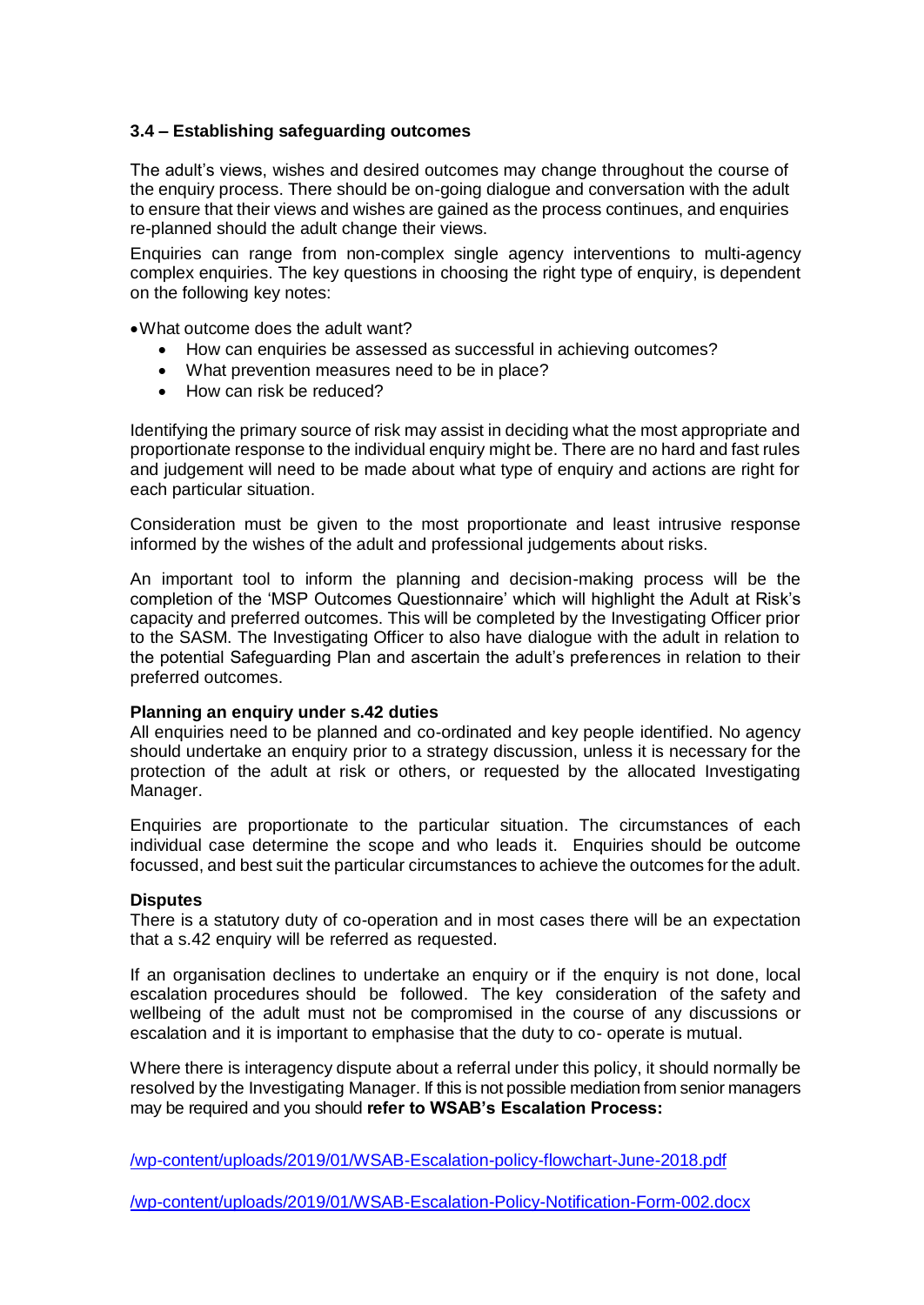## **Complaints**

At any time during an investigation, concerns may be expressed from partners on how a referral under this policy has been handled. Each of the agencies involved in this policy should have "Comments and Complaints" procedures and these should be referred to address concerns and outline to the complainant how matters are to be resolved. If the complaint is not successfully resolved at this stage it would be possible for the complainant to make use of external organisations to pursue this including Local Government Ombudsmen and other professional bodies.

Occasionally, consideration may be given to a joint response if the conduct of more than one agency is raised.

Any learning identified as a result of a complaint should be shared with key agencies to inform ongoing best practice.

## **3.5 – Individual's support networks**

The strengths of the adult at risk should always be considered, mapping out with the adult to identifying their strengths and resources. Taking into consideration their personal network, as this may reduce risks sufficiently so that people feel safe without the need to take matters further.

- Who can they count on?
- How would they reach them?
- What would they count on them for?
- Who visits them frequently? How often?
- Who do they miss?
- Why are they not able to see/keep in touch with these people?
- Who do they communicate with? How? With what frequency?
- Who else do they know that could be part of their lives?
- Are there any other people helping the individual? Any other professionals?
- Is there anything that could facilitate this network to increase, either in quantity or quality?
- Do they want it to increase?
- What has been working until now, and how have things changed?
- What could help to enable them to return to previous means of support which worked for them?
- Which needs/outcomes can be met / achieved now?
- What is preventing the individual from doing what they would like to do or seeing who they would like to see?
- What do they think they can do to change this?
- Who do they think can help to change it?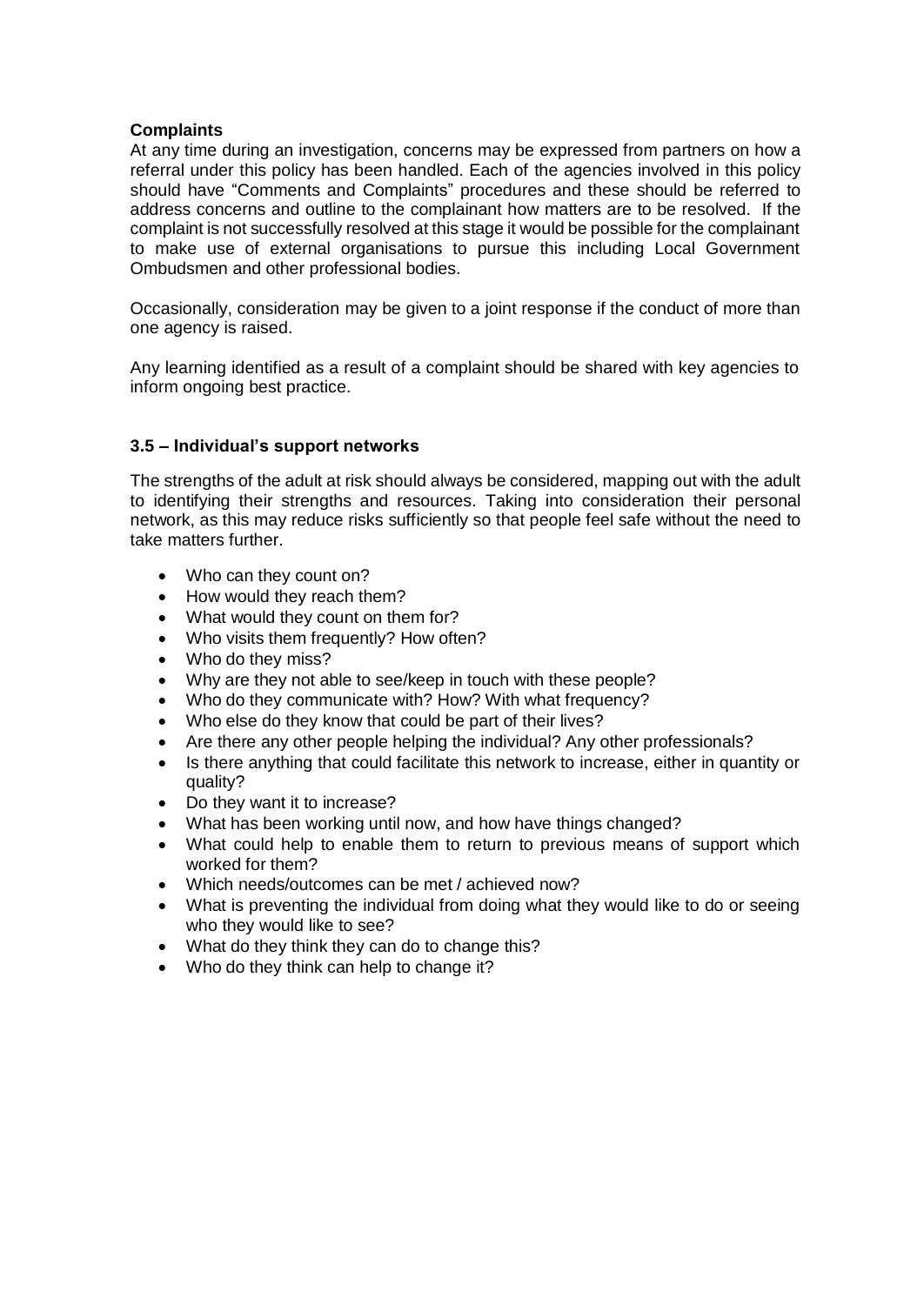## **3.6 – Care Act (2014) s.42 LGA / ADASS - Decision Making Framework**

## **Section 42 (1) and (2) of the Care Act (2014).**

The Section 42 duty requires consideration of the following criteria under Section 42 (1) and (2) of the Care Act (2014):

## **S42 (1)**

Whether there is "reasonable cause to suspect" that an adult:

- i. has needs for care and support
- ii. is experiencing, or is at risk abuse or neglect, and
- iii. as a result of their needs is unable to protect themselves

## **S42 (2)**

- iv. Making (or causing to be made) whatever enquiries are necessary
- v. Deciding whether action is necessary and if so what and by whom.

The framework sets out to support the view that there is a duty from the outset which starts with s42 (1) information gathering to inform a decision as to whether the duty will continue to a statutory s42 enquiry s42 (2). Only if it is established if there is reasonable cause to suspect that the criteria in s42 (1) are fulfilled is the duty under s42 (2) to make enquiries triggered.

With reference to s.42 (1) criteria 3. The Local authority needs to gather information to support decision making in relation to the following:

- What insight does the person have in relation to the risk?
- Does the person understand why others have concerns?
- Is the person's vulnerability linked to care and support needs?
- Is there evidence of incapacity, coercion, undue influence or distress?
- What outcomes matter to the person will these reduce or remove the risk related to the duty of care?

Wiltshire Council Adult MASH MUST carry out proportionate information gathering to ascertain whether or not there is reasonable cause to suspect that the criteria for a s.42 (2) is met. It may be that the duty is not substantiated because it does not meet the s.42 (1) criteria.

## **If ALL 3 criteria in s.42 (1) are NOT MET, then ADULT MASH must consider early intervention and preventative measures.**

Where the criteria is NOT met, the duty does not continue to s.42 (2), issues may still need to be addressed and risks mitigated under other processes and powers. Within the Care Act s.42 (1) the Local Authority needs to consider the enquiry in relation to 'human rights' context, with reference to is it fair, lawful and reasonable to interfere. It is recognised that information may be shared that may indicate that the enquiry does not need to progress to s.42 (2) and preventative measure / capability will be considered.

This framework advocates a flexible response to people's needs which reflects the Care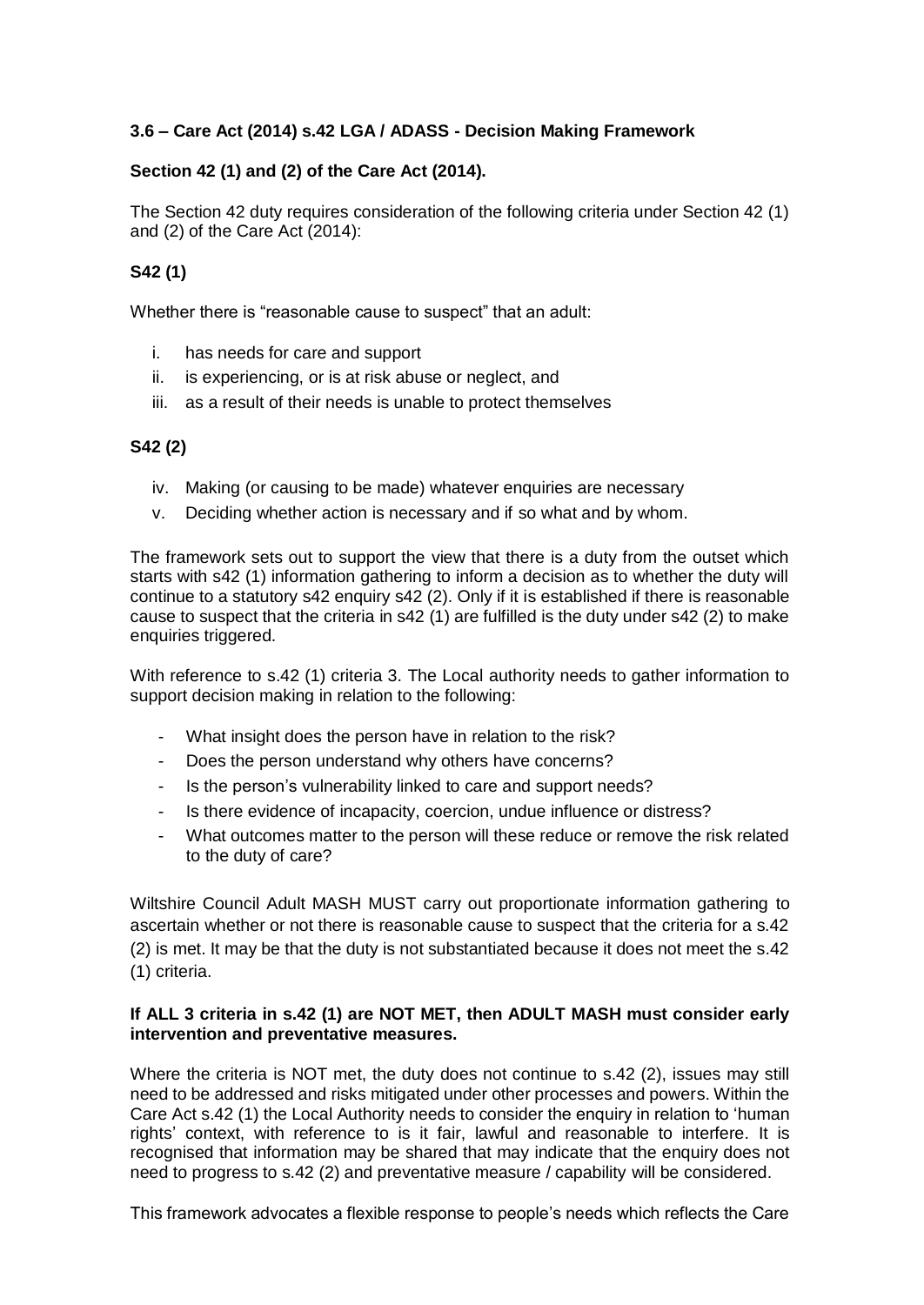Act 2014 'Safeguarding Principles; Making Safeguarding Personal (MSP) and the Care Act wellbeing principle.

The authority are responsible for ensuring the public law decision as to whether or not to proceed with the duty to make enquiries under s.42 (2) is evidenced and recorded.

**There is no fixed point during the early phase of an enquiry when an Investigating Manager must determine to progress to s.42 (2).** It may be that this is recorded as a s.42 (2) enquiry after the Investigating Manager has already undertaken actions under the s.42 enquiry. The Investigating Manager will ensure that the rationale and decision making are recorded and reflect best practice.

## **3.7 – Flowchart for Care Act (2014) Enquiries**

The flow chart below is representative from the point of a Care Act (2014) s.42 concern being referred to Wiltshire Council. Triage is undertaken by the Adult MASH Team. It is the responsibility of the allocated Investigating Manager to ensure that s.42 enquiries are appropriately managed and reviewed on a regular basis.

Please also note that the Safeguarding Adults Procedure may be closed at any stage of the enquiry.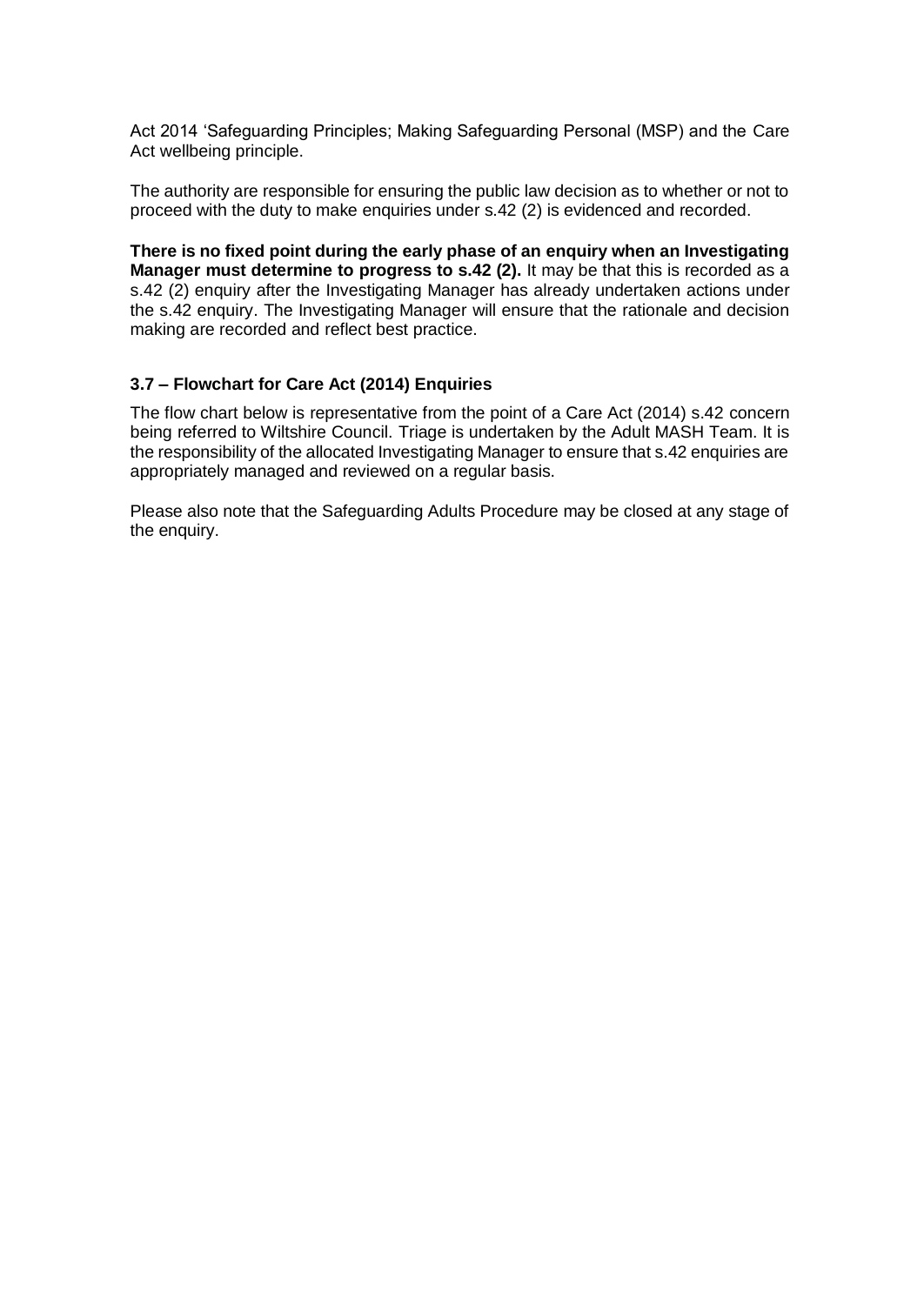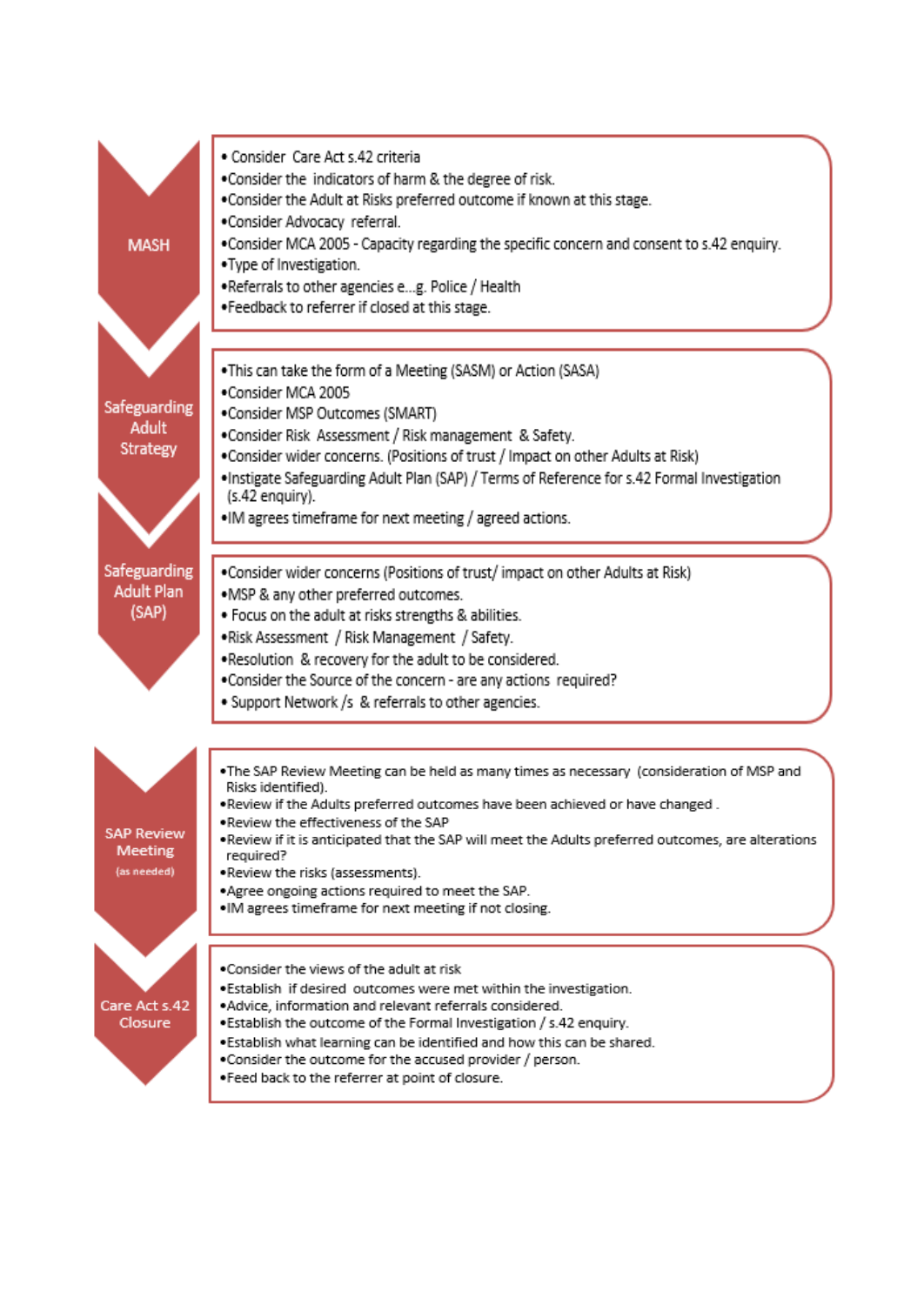## **3.8 - Safeguarding Adults Strategy Meeting / Action (SASM / SASA).**

Consistent with the Making Safeguarding Personal (MSP) ethos, the adult and/or their representative will be given the opportunity to participate. Consideration needs to be given to the degree of risk and the Adults at Risk's preferred means of involvement.

Any meetings held should be flexible and geared towards supporting the meaningful participation of the adult. Meetings could be held at the adult's home or alternatively, a neutral venue. Some adults may appreciate a one to one meeting in advance of the strategy meeting to help them prepare. The main focus of pre-meeting activities will be on supporting the adult to prepare for the Safeguarding Adult Strategy Meeting (SASM) and the development of a possible chronology of key events to inform the discussion and decision-making process.

## **\*\*\* Please refer to Appendix 2 for 'Agenda' Templates.**

## **Initial actions for the Investigating Officers**

The following activities should be considered as determined by the circumstances of the situation:

- Providing information to the adult about the process and what to expect
- Making a referral for an independent advocate
- Considering communication needs and any necessary arrangements to address these
- Completion of a mental capacity assessment where appropriate.
- Establish the best place to hold the meeting, the length of the meeting, share the agenda.
- Having a one to one pre-meeting to help prepare the adult.
- Further discussions with the adult about their preferred outcomes.
- Completion of a chronology of key events / MSP Outcomes Questionnaire

Information sharing should be timely, co-operation between organisations to achieve outcomes is essential and a II actions co-ordinated. K eeping the adult at risk safe is paramount. Information sharing should comply with all legislative requirements.

Where one agency is unable to progress matters further, for example a criminal investigation may be completed but not necessarily achieve desired outcomes (e.g. criminal conviction), the Local Authority in consultation with the adult and others will decide if and what further action is needed.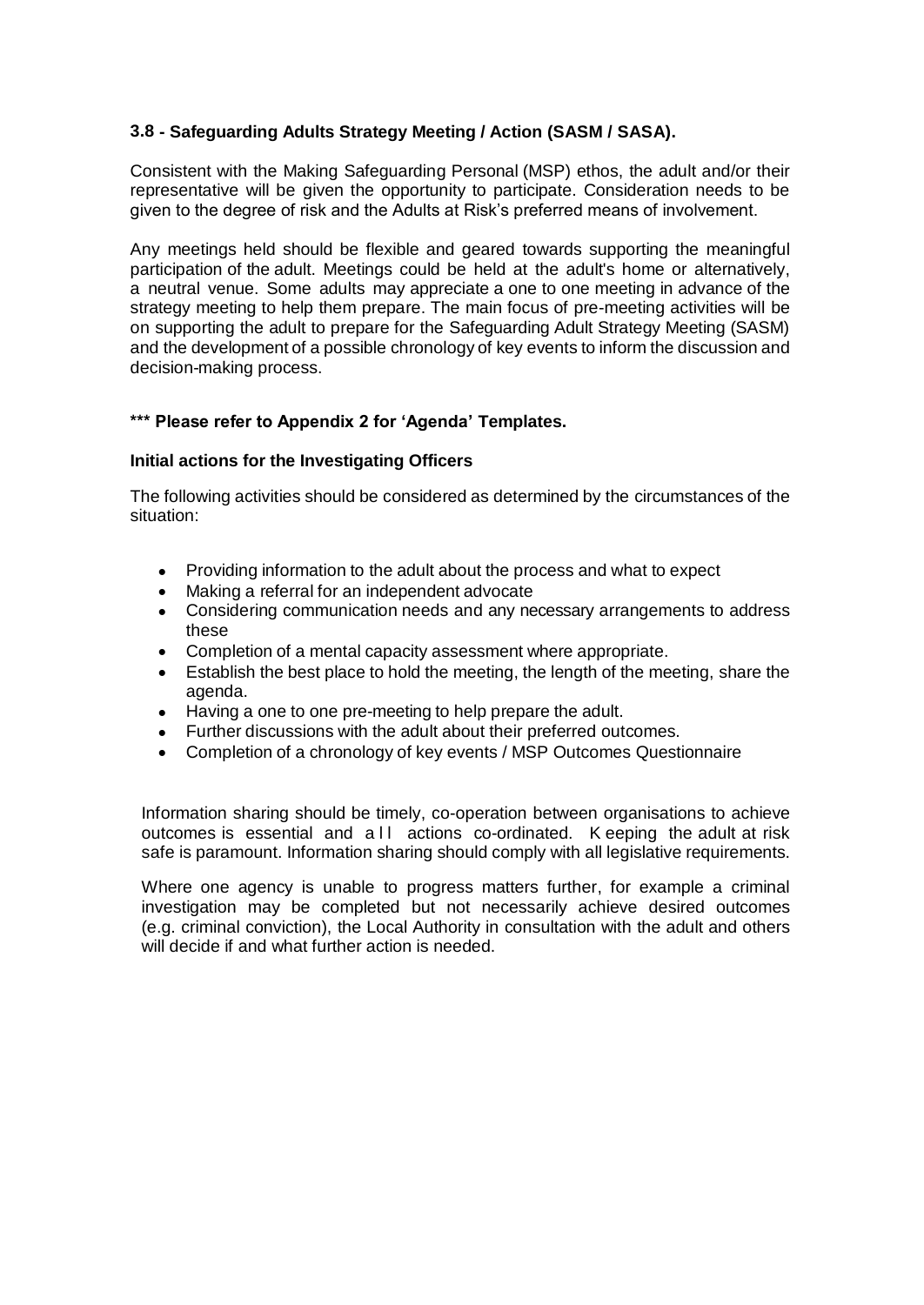## **PURPOSE OF THE SAFEGUARDING ADULTS STRATEGY MEETING.**

- a. Provide a summary of concerns and risks.
- b. Share the perspective of the 'Adult at Risk' and their desired outcomes.
- c. Agree an Action / Safeguarding plan.
- d. Identify who should be the key worker to support and liaise with the adult.
- e. Identify any parallel proceedings (e.g. regulatory action, health and safety issues, serious incidents requiring investigation, disciplinary processes etc.)
- f. Agree an investigation action plan, as part of the Safeguarding Plan; what kind of assessments and/or enquiries will need to take place, and if so, how they should be conducted and by whom.
- g. Agree timescales and the need for any variation in those suggested

## **For consideration:**

- a. Consider any communication needs of the adult at risk.
- b. Reconsider the adult's need for an independent advocate support.
- c. Reconsider the adult's mental capacity to make decisions about protecting themselves from harm
- d. Consider support for the person at risk who may have caused the harm.
- e. Identify any powers or remedies available to resolve risks.
- f. Consider the need for legal intervention
- g. Consider the likelihood of media attention.
- h. Make judgements about the risks and agree how the adult will be supported to manage risk (consider Safeguarding Adults – Risk Assessment, or equivalent).

## **\*\*\* Please refer to Appendix 3 for 'Safeguarding Adult – Risk Assessment' Template.**

- i. Consider the safety and well-being of other adults/children at risk.
- j. Agree arrangements for reporting back on outcomes of the activity
- k. Agree arrangements for involving and updating the adult at risk.

## **Participants of Safeguarding Meetings.**

The people who should be involved in the SASM should be limited to those who 'need to know' and who have a lead responsibility to ensure that an assessment and investigation is undertaken and can contribute to the decision-making process. Those attending from partner agencies/organisations should be of sufficient seniority to make decisions concerning their organisation's role and the resources they may contribute to the assessment or enquiry and to the agreed safeguarding support plan. Where possible this should include the Adult at Risk and their representative.

The safeguarding meeting should be chaired by an Investigating Manager in adult social care who will act in an impartial and objective way in conducting the meetings and will facilitate the meeting to reach decisions and recommendations with the person at risk wherever possible.

NB. The allocated Investigating Officer maybe employed by another agency, dependent upon type of risk / harm alleged.

## **Quorum**

To be quorate, the Safeguarding Adults Strategy Meeting must include the Investigating Manager and appropriate representative(s) from 2 or more agencies appropriate to the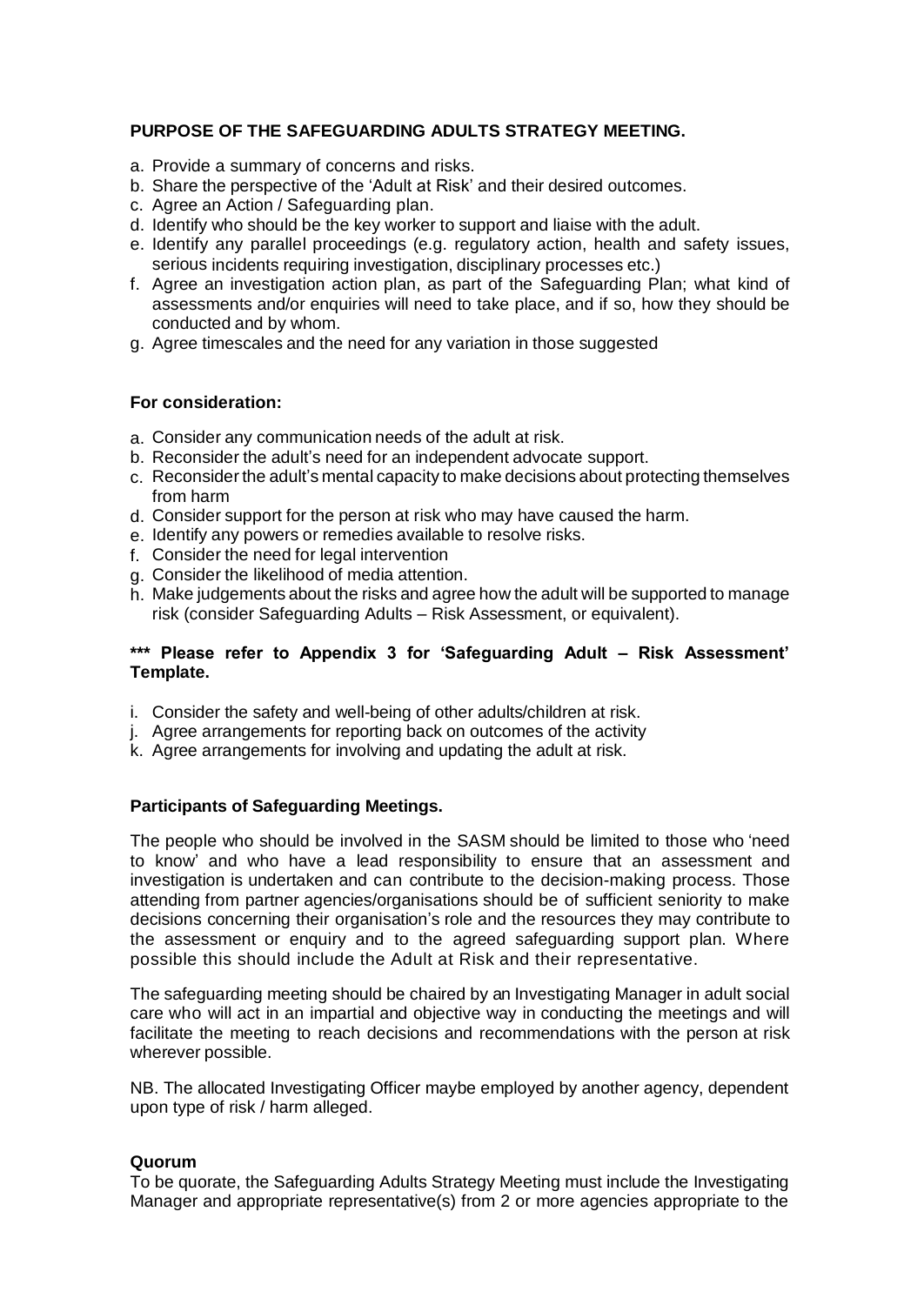referral. For example, if a crime is considered to have been committed, this should include the police, or it should include health staff in the event of a concern regarding a clinical service.

Agencies who consistently refuse or fail to be involved in the process when invited at any stage will be reported by the Investigating Manager to the local authority lead manager.

\*\*\* Please refer to WSAB: Information sharing protocol, which should be followed in reference to confidentiality.

## **3.9 – Professionals who may be asked to investigate**

Local Authority Investigating Officers (IO's) will be the most appropriate professionals to undertake a safeguarding enquiry where abuse or neglect is suspected within a family or informal relationships. Personal and family relationships within community settings can prove both difficult and complex to assess and intervene in.

Police will be the appropriate agency to undertake a safeguarding enquiry where a crime is suspected. Whilst the police must undertake the criminal investigation, Local Authority IO's may need to support this process for example, by providing information and assistance. The Local Authority has an on-going duty to promote the wellbeing of the adult in these circumstances.

## **Nominated Enquiries.**

At the Local Authorities consideration other organisations could be asked to take on the role of a 'Nominated Enquirer' (NE). Within this role the allocated Investigating Manager will request a report to be completed with reference to specific agreed actions / outcomes. This could form all or part of the enquiry. As a Nominated Enquirer the organisation / agency completes specific investigations and then reports back to the allocated IM, who will review as needed. The IM will determine if further actions and investigations are necessary under the enquiry procedures on receipt of the report.

## **Specific responsibilities**

The specific role will be determined either at the triage stage by the Duty Investigating Manager (IM) or at the point of the Safeguarding Adults Strategy Meeting (SASM) through discussions with the relevant agency as the s.42 (1) or s.42 (2) enquiry proceeds. The responsibilities may include:

Talking to the adult or witnesses

 Gathering information from records held by their agency, case notes, financial records

- Preserving evidence
- Reviewing and reporting of evidence, e.g. checking CCTV, case records, log books
- Contribute to risk assessment
- Reporting on elements of the safeguarding plan
- Provide information regarding their own area of expertise, e.g. medication management
- Provide historical information, e.g. previous reports
- Provide verbal updates to the Investigating Manager (IM).
- Complete Nominated Enquirer Report
- Attend meetings as required
- Ensure Risk Management Plan is in place
- ▶ Work to agreed actions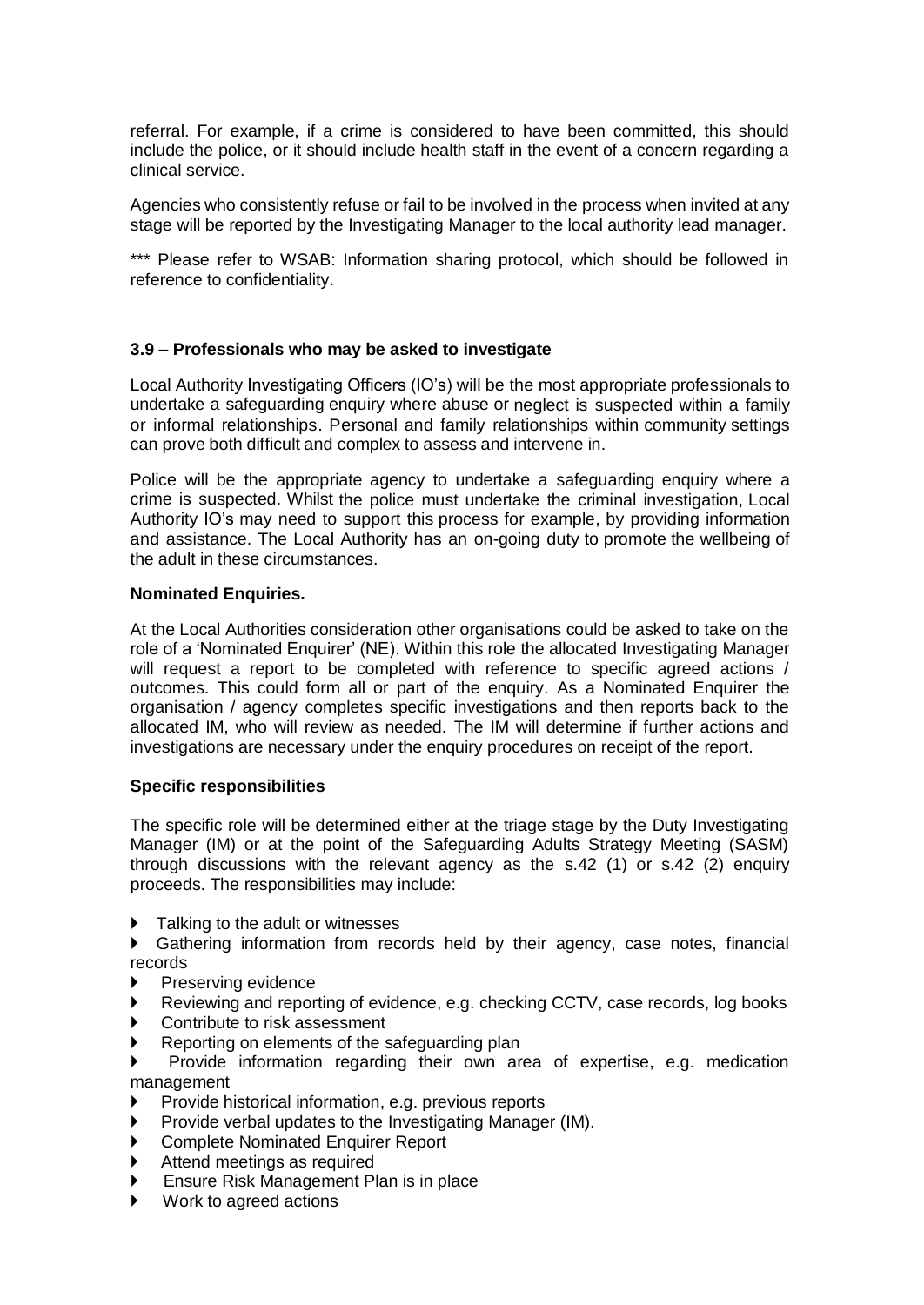For example - Health professionals will be the most appropriate professionals to undertake a safeguarding 'nominated enquiry' relating to health care and treatment plans for example, medicines management or pressure sores.

Health and social care providers and employers will be the appropriate body to undertake enquiries relating to internal care concerns and staff misconduct and poor practice issues in line with their Human Resource policy and allegation management processes.

## **\*\*\* Please refer to Appendix 4 for Safeguarding Adult – 'Investigation Report' Templates, which may be considered by all agencies.**

Contracts and quality monitoring staff based in Local Authorities and Clinical Commissioning Groups will be the appropriate professionals to undertake enquiries relating to concerns about quality of care or poor care and to support any service improvement processes.

Local Authority and NHS commissioning teams are most appropriately placed to undertake enquiries relating to organisational abuse, repeating or escalating patterns of concerns, where the responsible individual for the service is implicated or where the provider is not considered to be competent to undertake the enquiry in competent manner.

**\*\*\* The WSAB's Large Scale Investigation policy is currently under review. Please visit [www.wiltshiresab.org.uk](http://www.wiltshiresab.org.uk/) for more information.** 

Trading Standards will be the most appropriate organisation to undertake a safeguarding enquiry regarding concerns relating to for example: scams, rogue traders, and / or door step crime.

Housing organisations and / or environmental / Public Health services will be the most appropriate organisations to undertake enquiries relating to anti-social behaviour (with consideration of **ASBRAC** referral).

**PREVENT** referrals will need to be considered on a case by case basis. Check own agency referral process. Please visit the WSAB for more information <http://www.wiltshiresab.org.uk/prevent/>

**Modern Slavery** – Referrals via The National Referral Mechanism (NRM) Process.

Domestic abuse services, such as **MARAC** will be the most appropriate organisation to whom to make a referral when there are concerns about domestic abuse

The Care Quality Commission will be the appropriate body to respond to regulatory breaches and non- compliance with mandatory standards of care.

## **3.10 – Safeguarding Action Plan (SAP)**

In most cases there will be a natural transition between establishing the adult's preferred outcomes and any other concerns and deciding what actions are needed, formalising what these actions are and who needs to be responsible for each action. This is the 'Safeguarding Adult Plan'.

A 'Safeguarding Adult Plan' is not a care and support plan, and it will focus on care provision only in relation to the aspects that safeguard against abuse or neglect, or which offer a therapeutic or recovery based resolution.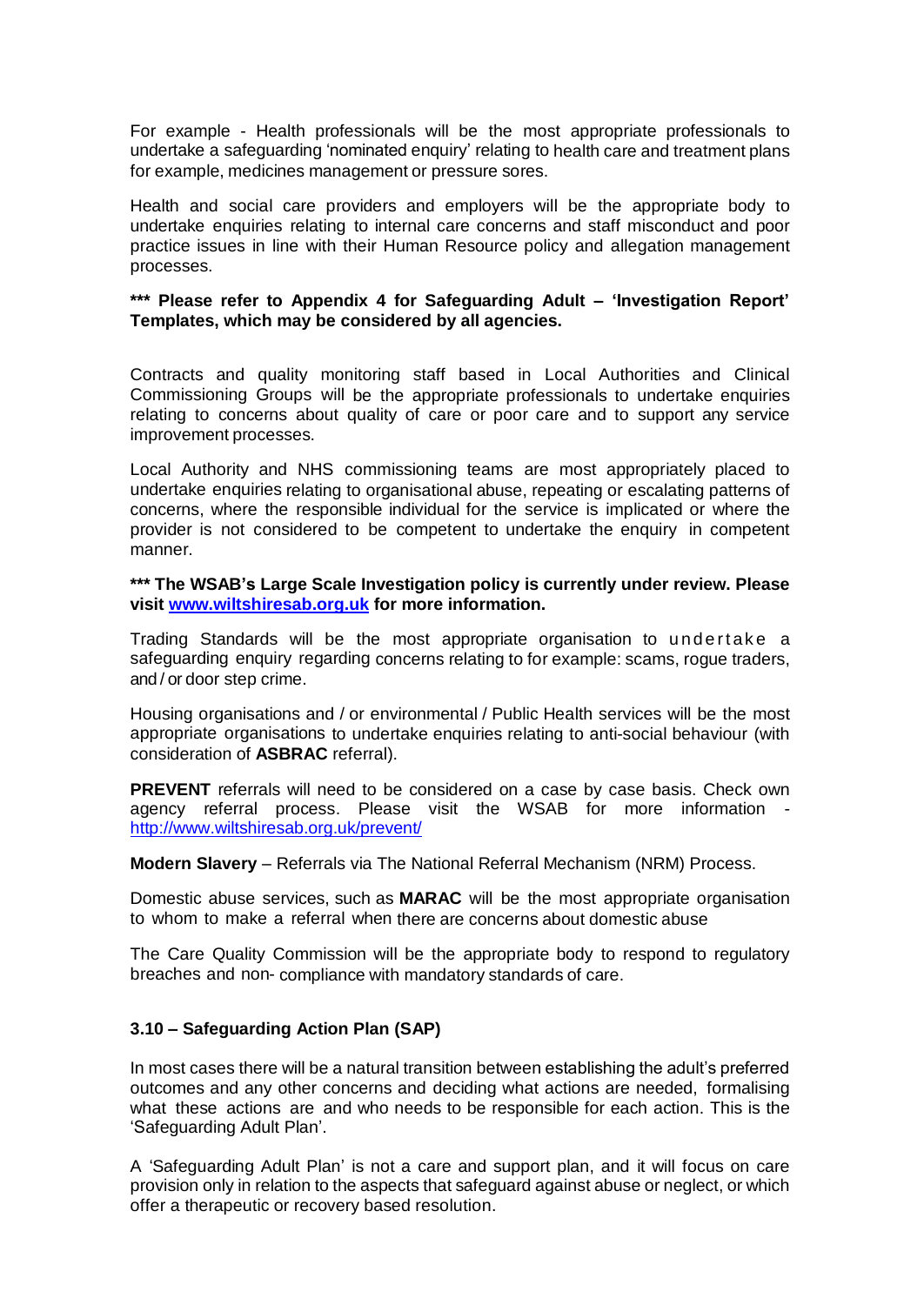In many cases the provision of care and support may be important in addressing the risk of abuse or neglect, but where this is the intention the 'Safeguarding Adult Plan' must be specific as to how the intervention will achieve this outcome.

## **The 'Safeguarding Adult Plan' should include:**

- What steps are to be taken to assure the future safety of the adult at risk.
- The provision of any support, treatment or therapy, including on-going advocacy.
- Any modifications needed in the way services are provided.
- How best to support the adult through any action they may want to take to seek justice or redress.
- Any on-going risk management strategy as appropriate.

The plan should outline the roles and responsibilities of all individuals and agencies involved, and should identify the lead professional who will monitor and review the plan, and when this will happen. Safeguarding Adult Plans should be person-centred and outcome-focused. Safeguarding plans should be made with the full participation of the adult at risk. In some circumstances, it may be appropriate for safeguarding plans to be monitored through ongoing care management responsibilities. In other situations, a specific safeguarding review may be required.

## **Recovery & Resilience**

Adults who have experienced abuse and neglect may need to build up their resilience. This a process whereby people use their own strengths and abilities to overcome what has happened, learn from the experience and have an awareness that may prevent a reoccurrence, or at the least, enable people to recognise the signs and risks of abuse and neglect, and know who and how to contact for help.

Resilience is supported by recovery actions, which includes adults identifying actions that they would like to see to prevent the same situation arising. The process of resilience is evidenced by:

- The ability to make realistic plans and being capable of taking the steps necessary to follow through with them;
- A positive perception of the situation and confidence in the adult at risks own strengths and abilities;
- Increasing their communication and problem-solving skills.

Resilience processes that either promote well-being or protect against risk factors, benefits individuals and increases their capacity for recovery. This can be done through individual coping strategies assisted by:

- Strong personal networks and communities
- Social policies that make resilience more likely to occur
- Handovers/referrals to other services for example care management, or psychological services to assist building up resilience
- Restorative practice

If no further safeguarding action is required and there are alternative ways of supporting adults, then the adult safeguarding process can be closed down.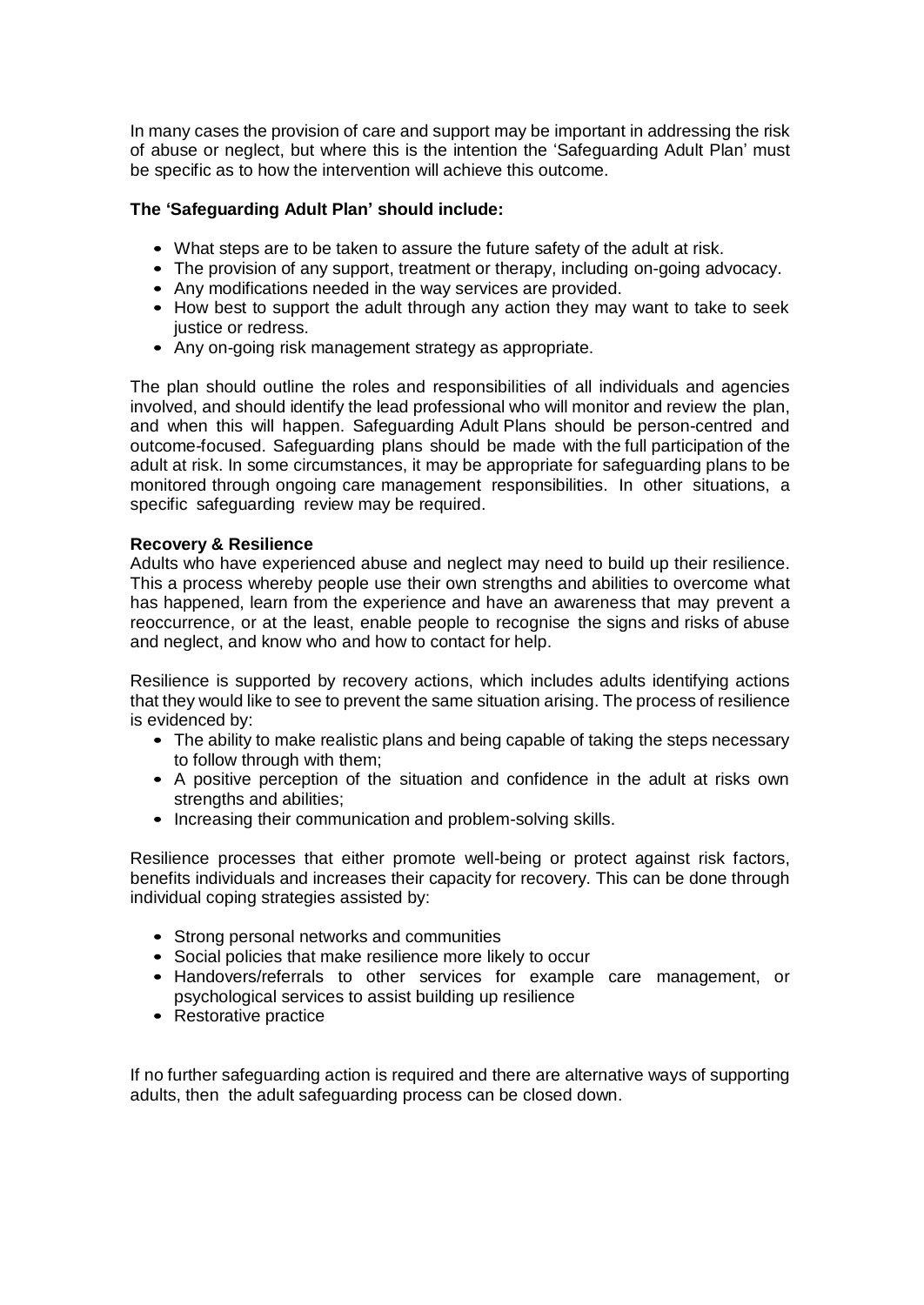## **3.11 – Safeguarding Adult Plan (SAP) Review Meeting**

The evaluation is that of the adult, and not of other parties. Whilst staff may consider that enquiry and actions already taken have made the adult safe, and that their outcomes were met, the important factor is how actions have impacted on the adult. This should be clarified when assessing the performance of the safeguarding formal investigation.

## **\*\*\* Please refer to Appendix 2 for 'Safeguarding Adult – Agenda' Template.**

The Investigating Manager should monitor the plan on an on-going basis, within the agreed timescales. The purpose of the review is to:

- Evaluate the effectiveness of the 'Safeguarding Adult Plan';
- Evaluate whether the plan is meeting/achieving outcomes;
- Evaluate risk.

Reviews of 'Safeguarding Adult Plans' (SAP) and decisions about plans should be communicated and agreed with the Adult at Risk.

Following the review process, it may be determined that:

- The 'Safeguarding Adult Plan' is no longer required; or
- The 'Safeguarding Adult Plan' needs to continue.

Any changes or revisions to the Safeguarding Adult Plan (SAP) should be made, new or reviewed timescales set (if needed) and an agreement reached regarding how the Investigating Manager will continue monitoring and reviewing. New safeguarding enquiries will only be needed when the Local Authority determines it is necessary. If the decision is that further enquiries would be a disproportionate response to new or changed risks, further review and monitoring may continue.

## **The purpose of a 'Safeguarding Adult Plan (SAP) Review Meeting'**

- To ensure the views and wished of the adult at risk are respected as much as possible. This is to include decisions about:
	- a. Their desired outcome of the investigation.
	- b. Their agreement to attend the SAP Review Meeting, confirmation of how they want to be involved in the investigation.
	- c. Who they want to represent their views if they choose not to attend.
	- d. Further involvement in the investigation and support required as the case progresses.
	- e. Advocacy support.
- To ensure that all professionals are working in a co-ordinated way and to assess all relevant information and plan how to safeguard the 'adult at risk' and promote his/her welfare and that of any others who may be at risk (Looking at potential wider concerns).
- To ensure that the original 'Terms of Reference' of the investigation and Safeguarding Adult Plan agreed are central to the progress of the enquiry, and followed at all times.
- Consideration of other avenues of support in relation to other information that may be discussed within the safeguarding arena i.e. care and support / carers support.
- To record all discussions and decisions in relation to the proposed course of action.
- To draw together and analyse in an inter-agency setting the information which has been obtained through the enquiries initiated at the SASM or previous SAP Review Meeting.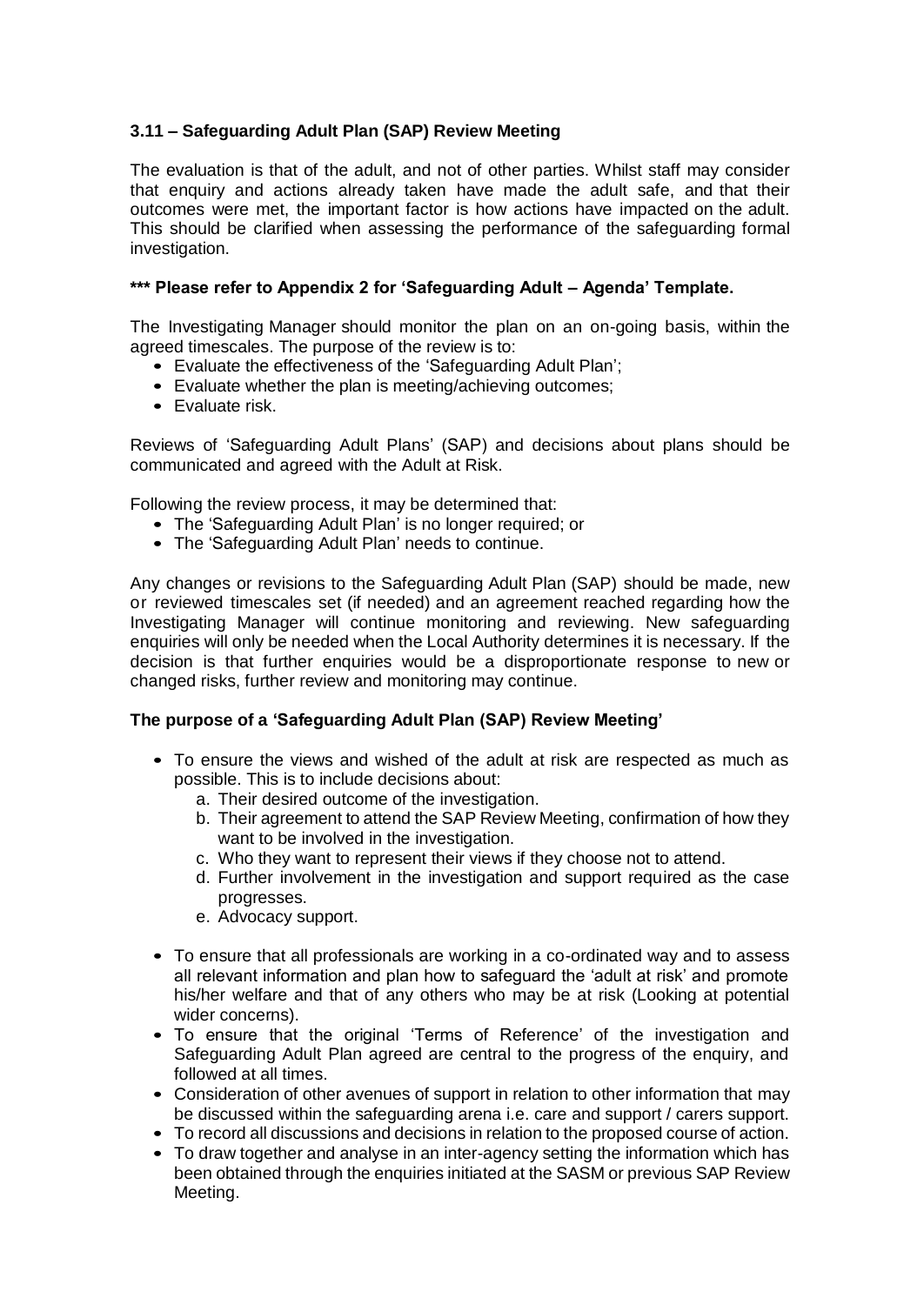- To make judgements about the likelihood of the adult at risk being at risk of harm in the future and of others who may be affected.
- To consider issues regarding mental capacity and best interests particularly when the adult at risk or the person alleged to have caused harm lack mental capacity. This may include receiving a report from the Independent Mental Capacity Advocate (IMCA).
- To decide what future action is needed to safeguard the adult at risk and promote his/her welfare, how that action will be taken forward, and with what intended outcomes.
- To resolve issues when there are serious concerns that an adult at risk may not otherwise be safeguarded adequately or where there is dissatisfaction with the outcome of the SASM.
- Review action taken to protect the alerter(s).
- To consider additional action required following the closure of a criminal investigation.
- To review the Safeguarding Adult Plan which will ensure the safety of the adult at risk and others who may be at risk.
- To consider if a referral to the Disclosure & Barring Service is required.
- To consider if a review of the current care plan is required.
- To agree how best to support the adult at risk through any action that is taken to seek justice or redress.
- To determine an on-going risk management strategy where appropriate and agree how this will be co-ordinated.
- Within the bounds of confidentiality, what information is to be fed back to the alerter and who is to be responsible for feeding back this information.
- To decide whether there are any other individuals or organisations that have a legitimate right to know about the progress or outcome of the investigation.
- To close an investigation.
- Consideration as to whether the case should be subject of an 'Adult Safeguarding Adult Review' (SAR) via WSAB or a potential large-scale investigation (LSI).
- **To set a future date for the Adult's Safeguarding Plan to be reviewed as needed. IM to ensure that the time frame is appropriate and reviewed on regular basis and communicated to all involved.**

## **3.12 – Investigator's Report**

The Investigating Manager will decide the format of the Investigators Report, i.e. whether it is required in writing or verbally. Where a case is likely to be subject to criminal or civil court proceedings, is a large scale or complex case, a written report should always be made available. Where an Investigating Manager has decided that a full written report is not required from the Investigating Officer, the details of the investigation must be fully recorded within the minutes of the safeguarding meetings and care records.

A report will be presented to the Investigating Manager and will form the basis of discussion at the Safeguarding Adults Plan (SAP) Review Meeting. It may also be used as evidence in Criminal and other proceedings.

The report will need to include the following areas:

- Details of the initial alert:
- Outline of the current allegations and any previous allegations;
- An assessment of the seriousness and impact of the alleged abuse;
- Location of the abuse;
- Possible causes of the abuse;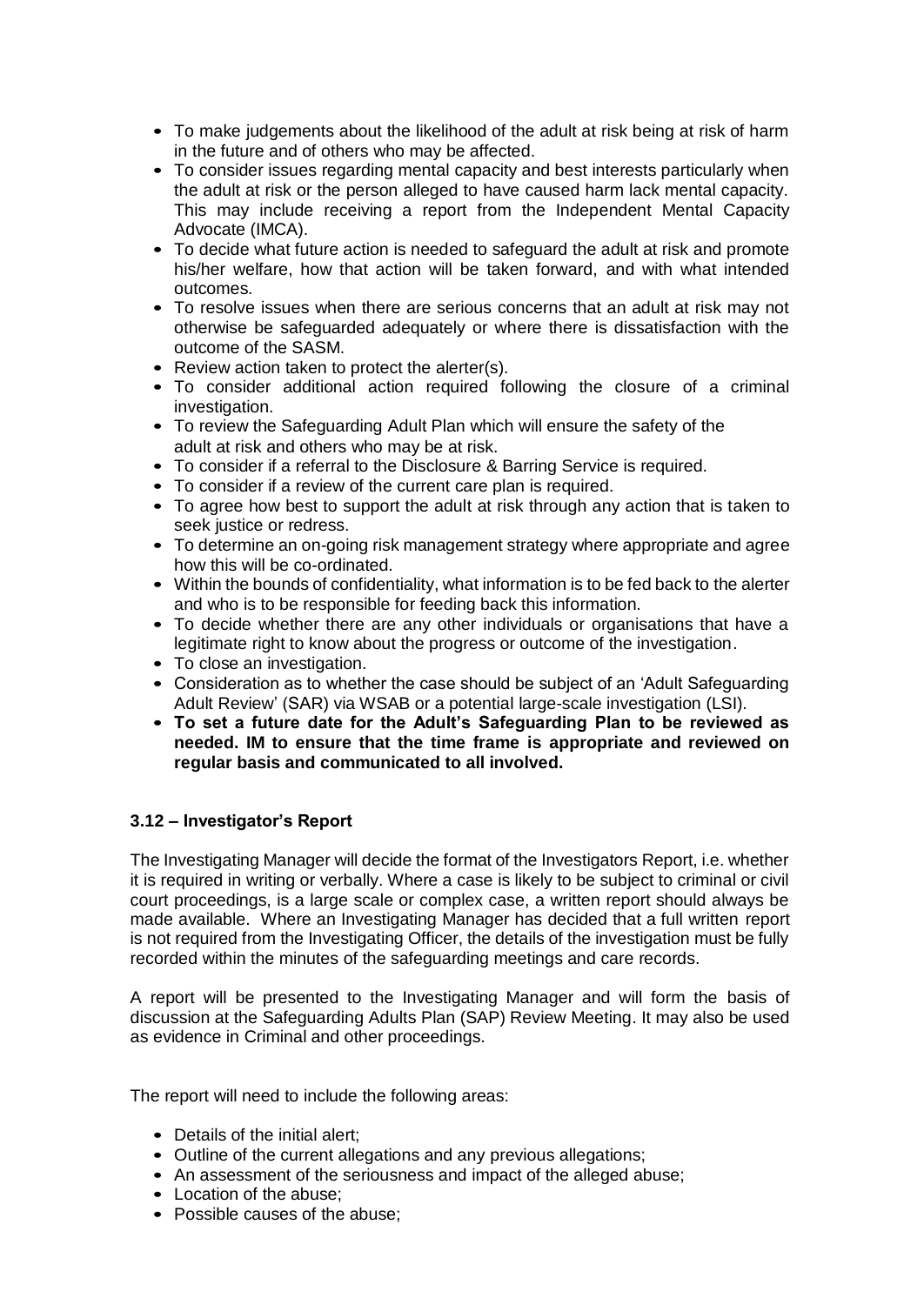- Background information about the adult at risk;
- The mental capacity of the adult at risk;
- Issues and opinions relating to consent;
- The desired outcomes of the adult at risk;
- Social circumstance of the adult at risk;
- Information about the person alleged to have caused harm (if applicable):
- A description of the investigation process;
- Identification of any concerns regarding the co-operation given to the investigation process;
- Identification of any concerns regarding the co-operation given to the investigator in carrying out their duties;
- Presentation and evaluation of the evidence;
- A view about future risks; and
- Recommendations about future action required.

## **3.13 – Closure of S.42 (1) AND s.42 (2) Enquiries**

Safeguarding can be closed at any stage. Individuals should be advised on how and who to contact with agreement on how matters will be followed up with the adult at risk if there are further concerns. It is good practice where a care management assessment, Care Programme Approach (CPA), reassessment of care and support, health review, placement review or any other pre-booked review is due to take place following the safeguarding enquiry, for a standard check to be made that there has been no reoccurrence of concerns.

Closure records should note the reason for this decision and the views of the adult at risk to the proposed closure. The Investigating Manager responsible should ensure that all actions have been taken, building in any personalised actions, this may include:

- Agreements with the adult at risk to closure;
- Referral for assessment and support;
- Advice and Information provided;
- All organisations involved in the enquiry updated and informed;
- Feedback has been provided to the referrer;
- Action taken with the person alleged to have caused harm;
- Action taken to support other service users:
- Referral to children and young people made (if necessary);
- Outcomes noted and evaluated by adult at risk;
- Consideration for a SAR via WSAB.
- Any lessons to be learnt.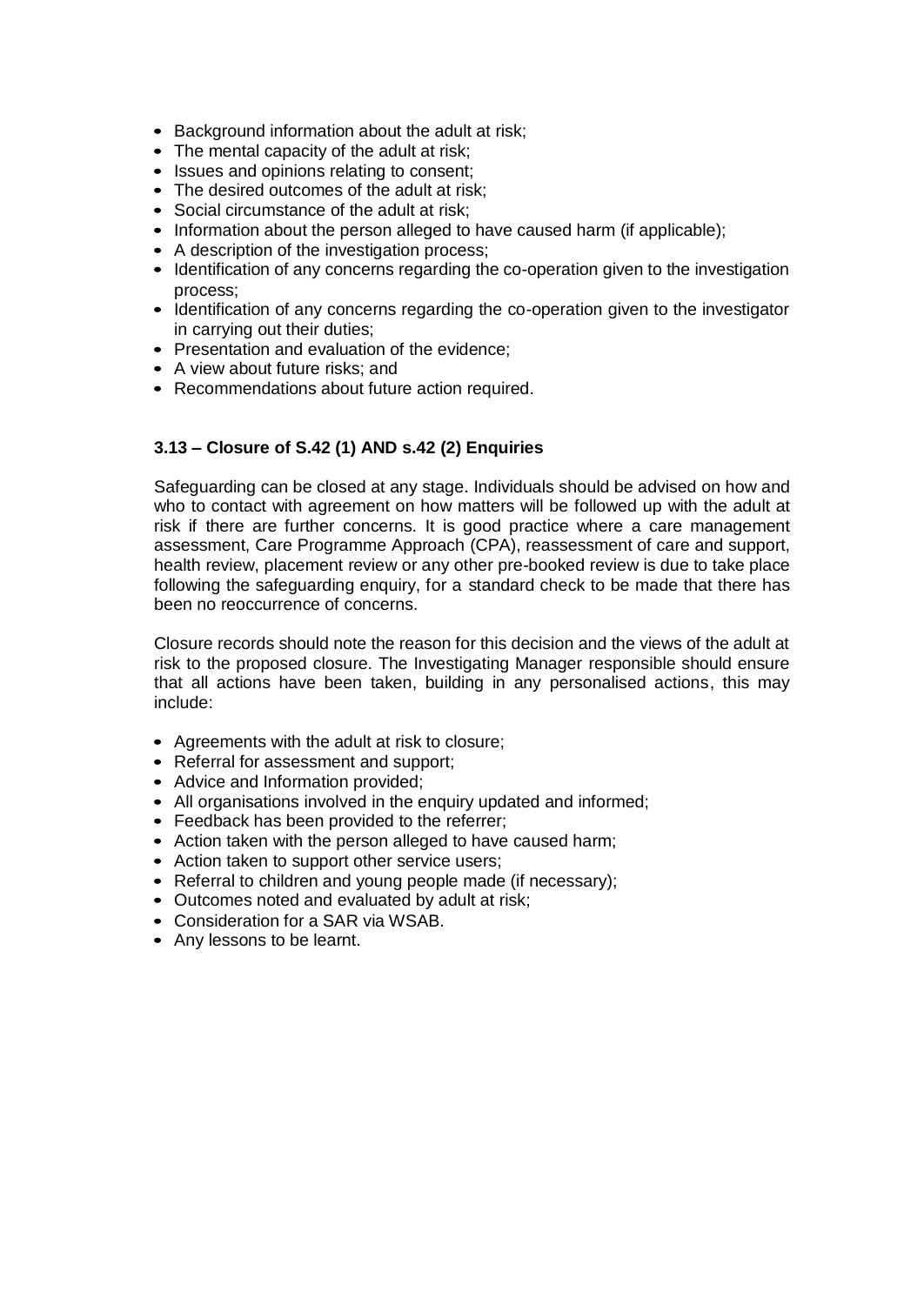## **3.14 – Closing s.42 enquiries when other processes continue**

The adult safeguarding process may be closed but other processes may continue, for example, a disciplinary or professional body investigation. These processes may take some time. Consideration may need to be given to the impact of these on the adult and how this will be monitored. Where there are outstanding criminal investigations and pending court actions, the adult safeguarding process can also be closed providing that the adult is safeguarded and supported within the specific framework.

All closures no matter at what stage are subject to an evaluation of outcomes by the adult at risk. If the adult at risk disagrees with the decision to close safeguarding down their reasons should be fully explored and alternatives offered.

## **\*\*\* Please refer to Appendix 2 regarding the Template Agenda to be considered at point of closure & Closure checklist for Investigating Managers.**

## **At the close of each enquiry there should be evidence of:**

Safeguarding practice should ensure that people have an opportunity to discuss the outcomes they wanted at the start of safeguarding process and how these may have changed.

Follow-up discussions with people at the end of safeguarding activity to see to what extent their desired outcomes have been met.

Recording the results in a way that can be used to inform practice and provide aggregated outcomes information for safeguarding adults boards.

All Final Investigation reports / minutes should be considered from all relevant agencies involved. This should include feedback from other agencies directly involved in the investigation.

The meeting should address any ongoing risks and potential actions.

- Record the views of all professionals involved, including Advocacy support if needed on an ongoing basis.
- Actions further required to achieve resolution and recovery for the adult at risk.
- Whether a needs assessment or changes to the adult's care plan is required.
- Continued safeguarding support for the adult risk management strategy as seen appropriate. Consider their continued safety and wellbeing.
- Actions required with regards to the source of the abuse, to mitigate ongoing risk.
- Any onward referrals to be considered. E.g. DBS, HCPC, NMC....
- Were the Terms of Reference (ToR) for investigation addressed.
- Confirmation of ongoing Safeguarding Plan, if required.

The concluding statement of the investigation should also consider the following:

- Feedback to Adult at Risk.
- Were the adults desired outcomes met through the investigation?
- The outcome of investigation.
- What learning opportunities have been identified from the investigation, how will these be imbedded in to future practice.
- Consideration of outcome for accused provider / person.
- Consideration of WSAB SAR.

At this point feedback should be provided to the referrer to ensure that they are aware that any investigation has now been closed. Consideration needs to be given that some details will remain confidential to the investigation.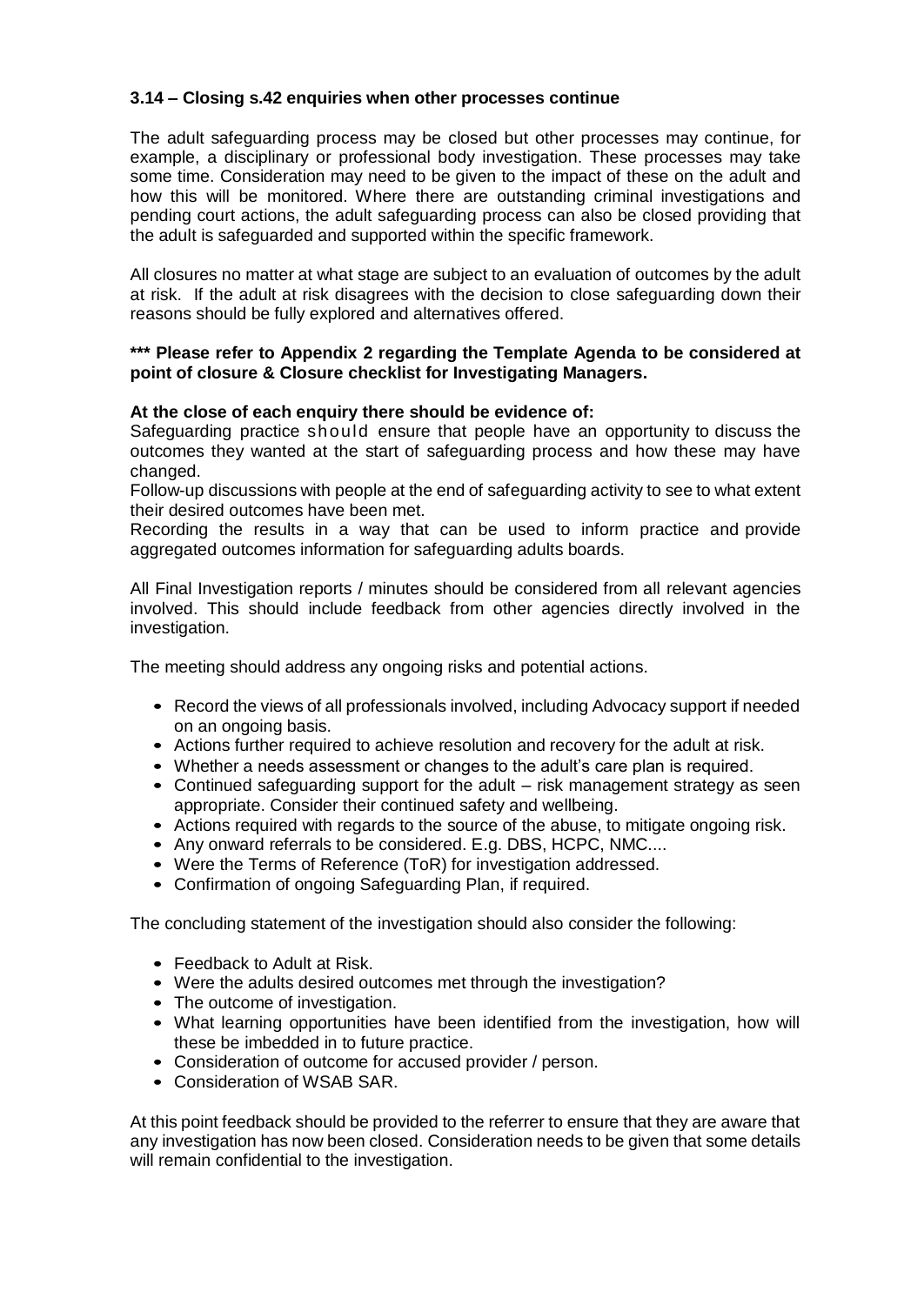## **3.15 – Safeguarding Adult Reviews (SAR)**

## **When should a Safeguarding Adults Review take place?**

One of the Safeguarding Adults Board's core statutory duties is to conduct any SAR in accordance with Section 44 of the Care Act 2014.

Under the statutory requirements of the Care Act 2014, a Safeguarding Adults Board (SAB) must arrange a SAR when:

An adult in its area dies as a result of abuse or neglect, whether known or suspected, and there is concern that partner agencies could have worked more effectively to protect the adult (s.14.133).

SABs must also arrange a SAR if:

An adult in its area has not died, but the SAB knows or suspects that the adult has experienced serious abuse or neglect. In the context of SARs, something can be considered serious abuse or neglect where, for example, it would have been likely that the individual would have died but for an intervention, or has suffered permanent harm or has reduced capacity or quality of life (whether because of physical or psychological effects), as a result of the abuse or neglect.

SABs are also free to arrange for a SAR in any other situations involving an adult in its area with needs for care and support (s.14.134).

In all cases, **the adult must have needs for care and support**, but does not have to have been in receipt of care and support services for a SAR to be considered.

SARs may also be used to explore examples of good practice where this is likely to identify lessons that can be applied to future cases.

## Essentially, **SARs are concerned with the abuse or neglect of adults with care and support needs, who are not able to protect themselves because of those care and support needs.**

In summary, a SAR must take place when **both**:

- 1) An adult with care or support needs who is resident in Wiltshire has died of, or been seriously harmed by, abuse or neglect (whether known or suspected).
- 2) There is concern that partner agencies could have worked more effectively to protect the adult.

## **What is a Safeguarding Adults Review?**

Safeguarding Adults Reviews are undertaken to:

- Determine what the relevant agencies and individuals involved in a case could have done differently, that may have prevented serious harm or death
- Establish what can be learned from the case
- Apply that learning to future cases to prevent similar harm occurring again

SARs are not inquiries into how an adult with care and support needs died or who is culpable; that is a matter for Coroners or Criminal Courts to determine as appropriate. The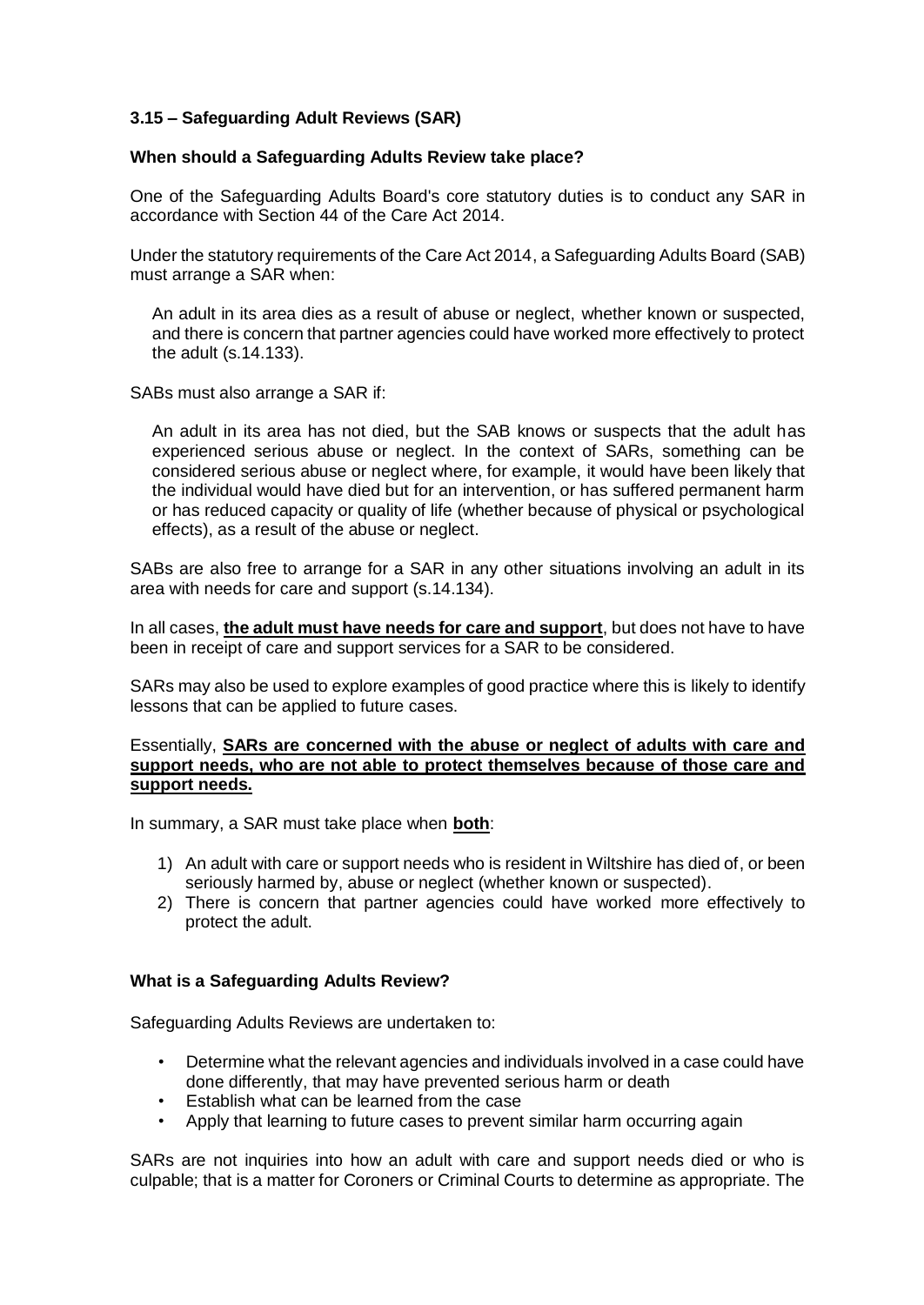purpose of a SAR is not to hold any individual or organisation to account - other processes exist for this, including:

- Criminal proceedings
- Disciplinary procedures
- Employment law and systems of service and professional regulation, such as the Care Quality Commission (CQC), the Nursing and Midwifery Council, the Health and Care Professions Council, and the General Medical Council.

It is vital, if individuals and organisations are to be able to learn lessons from the past, that reviews are trusted and are safe experiences that encourage honesty, transparency and sharing of information in order to obtain maximum benefit from them. If individuals and organisations are fearful of SARs, their response will be defensive and their participation guarded and partial (s14.140).

The purpose of a SAR is not to re-investigate an incident or incidents, nor is it to apportion blame but to identify whether lessons can be learnt about the effectiveness of professionals and agencies working together to safeguard adults at risk.

## **Making a referral**

It is the responsibility of those who work with adults with care or support needs to make a referral for a SAR where there are reasonable grounds to consider that the criteria, as set out above, may be met. When deciding whether to make a referral, there are four key questions to consider:

- Does the adult involved have care or support needs?
- Has serious abuse or neglect taken place? (statutory guidance sets out that in the context of SARs, something can be considered serious abuse or neglect where, for example the individual would have been likely to have died but for an intervention, or has suffered permanent harm or has reduced capacity or quality of life (whether because of physical or psychological effects) as a result of the abuse or neglect, or the individual has died as a result)
- Is the adult living in, or were they subject to abuse or neglect in, Wiltshire?
- Could agencies have done more, by working together, to protect the adult from abuse or neglect?

If the answer to all of the questions above is yes, a referral must be made.

A SAR may also be considered where the Board believes there would be value in doing so, or it is in the public interest. However, referrals **must be made** in the above circumstances.

Partner agencies should not draw their own conclusions on whether the criteria is met when that is not immediately clear, but should make a referral to the SAB in order for this decision to be made.

Visit <http://www.wiltshiresab.org.uk/safeguarding-adults-reviews/> to find out more about making a referral.

Enquiries about the referral process can be made by phone to 01225 718093.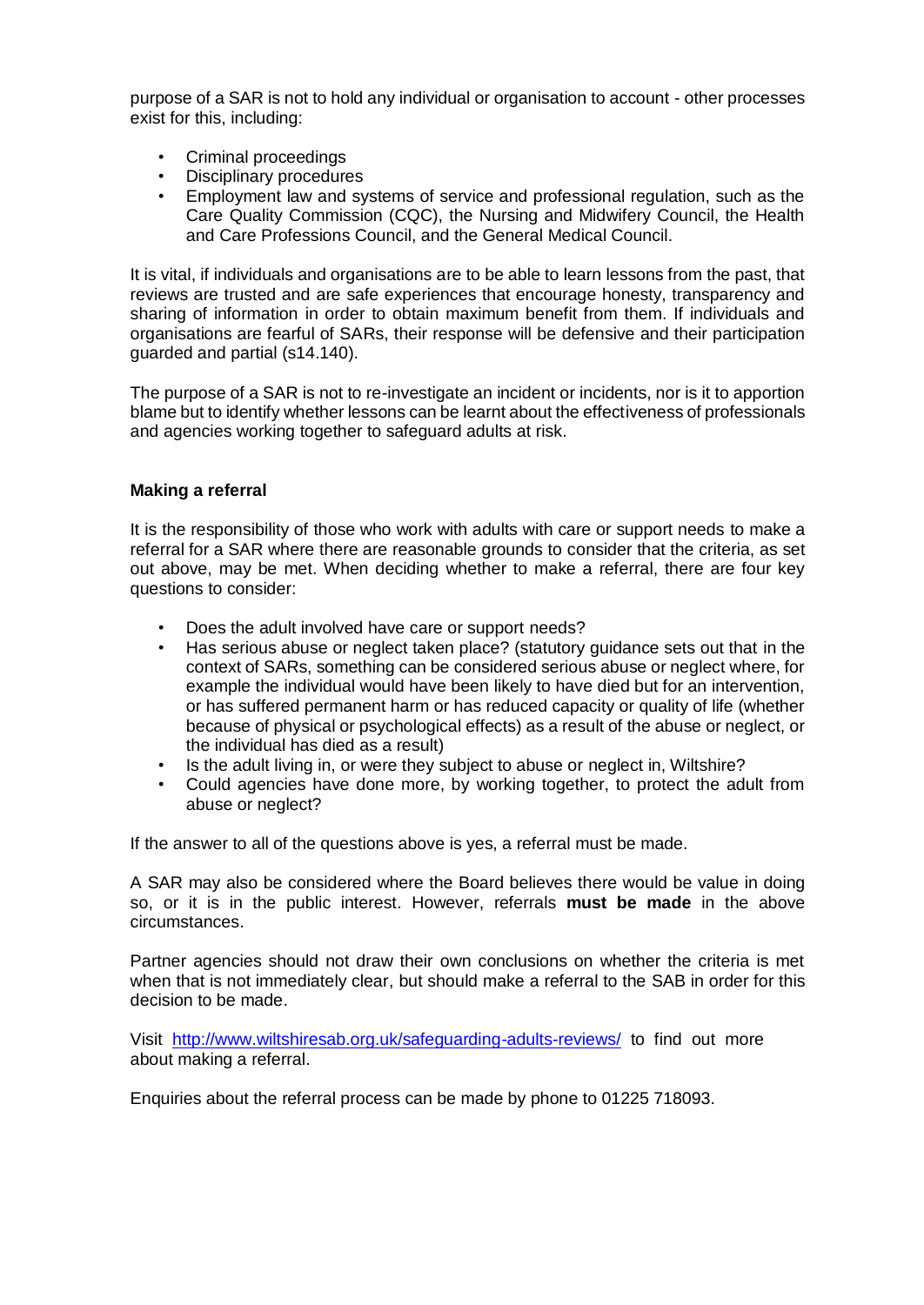## **Appendix 1: Current Legislation to consider**

## **Key Adult Safeguarding Legislation & Guidance 2017/18 Contract**

| <b>Key Legislation / Guidance</b>                                                                                                     | <b>Links</b>                                                                                                                                                       |
|---------------------------------------------------------------------------------------------------------------------------------------|--------------------------------------------------------------------------------------------------------------------------------------------------------------------|
| Care Act (2014)                                                                                                                       | www.legislation.gov.uk/ukpga/2014/23/pdfs/ukpga_2014002<br>3 en.pdf                                                                                                |
| Policing and Crime Act (2017)                                                                                                         | www.legislation.gov.uk/ukpga/2017/3/contents/enacted                                                                                                               |
| Care & Support Statutory Guidance (UK Gov.<br>2016)                                                                                   | www.gov.uk/quidance/care-and-support-statutory-quidance                                                                                                            |
| Care Act 2014 (Chapter 14, Section 42-46)                                                                                             | www.gov.uk/government/uploads/system/uploads/attachmen<br>t_data/file/366104/43380_23902777_Care_Act_Book.pdf                                                      |
| False or Misleading Information Offence;<br>Guidance for Providers 2015                                                               | www.gov.uk/government/uploads/system/uploads/attachmen<br>t data/file/403084/FOMI Guidance.pdf                                                                     |
| The Counter Terrorism and Security Act 2015                                                                                           | www.legislation.gov.uk/ukpga/2015/6/contents/enacted                                                                                                               |
| Prevent<br>Training<br>Competencies<br>and<br>Framework NHSE 2015                                                                     | https://www.england.nhs.uk/wp-<br>content/uploads/2015/02/train-competnc-frmwrk.pdf                                                                                |
| Building Partnerships, staying safe DH 2011                                                                                           | www.dh.gov.uk/en/Publicationsandstatistics/Publications/Pu<br>blicationsPolicyAndGuidance/DH_131911                                                                |
| The Modern Slavery Act 2015                                                                                                           | www.legislation.gov.uk/ukpga/2015/30/contents/enacted                                                                                                              |
| The Lampard Report February 2015                                                                                                      | www.gov.uk/government/uploads/system/uploads/attachmen<br>t_data/file/407209/KL_lessons_learned_report_FINAL.pdf                                                   |
| Safeguarding Adults Multi-Agency Policy                                                                                               | www.wiltshire.gov.uk/                                                                                                                                              |
| The Public Interest Disclosure Act 2013                                                                                               | www.legislation.gov.uk/ukpga/1998/23/section/1                                                                                                                     |
| Improving the Safety of Patients in England<br>Berwick report (2013)                                                                  | www.gov.uk/government/uploads/system/uploads/attachmen<br>t_data/file/226703/Berwick_Report.pdf                                                                    |
| Mental Capacity Act: post-legislative scrutiny<br>2014 (Select Committee on the MCA)                                                  | www.publications.parliament.uk/pa/ld201314/ldselect/ldment<br>alcap/139/139.pdf                                                                                    |
| Criminal Justice and Courts Act 2015,<br>Sections 20-25                                                                               | www.legislation.gov.uk/ukpga/2015/2/pdfs/ukpga_20150002<br>en.pdf                                                                                                  |
| Serious Crime Act 2015<br>Coercive and<br>controlling behaviour                                                                       | www.legislation.gov.uk/ukpga/2015/9/pdfs/ukpga_20150009<br>_en.pdf                                                                                                 |
| <b>NICE</b><br>Domestic Violence<br>Abuse<br>and<br>Guidance 2016                                                                     | www.nice.org.uk/guidance/ph50                                                                                                                                      |
| Controlling or Coercive Behaviour in an<br>Intimate or Family Relationship -Statutory<br><b>Guidance Framework</b>                    | www.gov.uk/government/uploads/system/uploads/attachmen<br>t_data/file/482528/Controlling_or_coercive_behaviour_-<br>_statutory_guidance.pdf                        |
| CQC Regulation 20: Duty of Candour                                                                                                    | www.cqc.org.uk/sites/default/files/20150327_duty_of_cando<br>ur_guidance_final.pdf                                                                                 |
| Domestic violence & abuse: how health<br>services, social care and the organisations<br>they work with can respond effectively (2014) | httpwww.nice.org.uk/guidance/ph50                                                                                                                                  |
| Female Genital Mutilation HM GOV 2016                                                                                                 | www.gov.uk/government/uploads/system/uploads/attachmen<br>t_data/file/512906/Multi_Agency_Statutory_Guidance_on_F<br>- FINAL.pdf<br>GM                             |
| Mid Staffordshire Public<br>Inquiry<br>Report,<br>Executive summary (2013)                                                            | www.midstaffspublicinquiry.com/sites/default/files/report/Exe<br>cutive%20summary.pdf                                                                              |
| Safeguarding Vulnerable People in the NHS -<br>Accountability and Assurance Framework<br>2015                                         | www.england.nhs.uk/wp-<br>content/uploads/2015/07/safequarding-accountability-<br>assurance-framework.pdf                                                          |
| Disclosure & Barring Service (DBS)                                                                                                    | www.gov.uk/government/organisations/disclosure-and-<br>barring-service/about                                                                                       |
| NHS Employers: Criminal record and barring<br>checks (2013)                                                                           | www.nhsemployers.org/RecruitmentAndRetention/Employm<br>ent-checks/Employment-Check-<br>Standards/CriminalRecordChecksStandard/Pages/CriminalR<br>ecordChecks.aspx |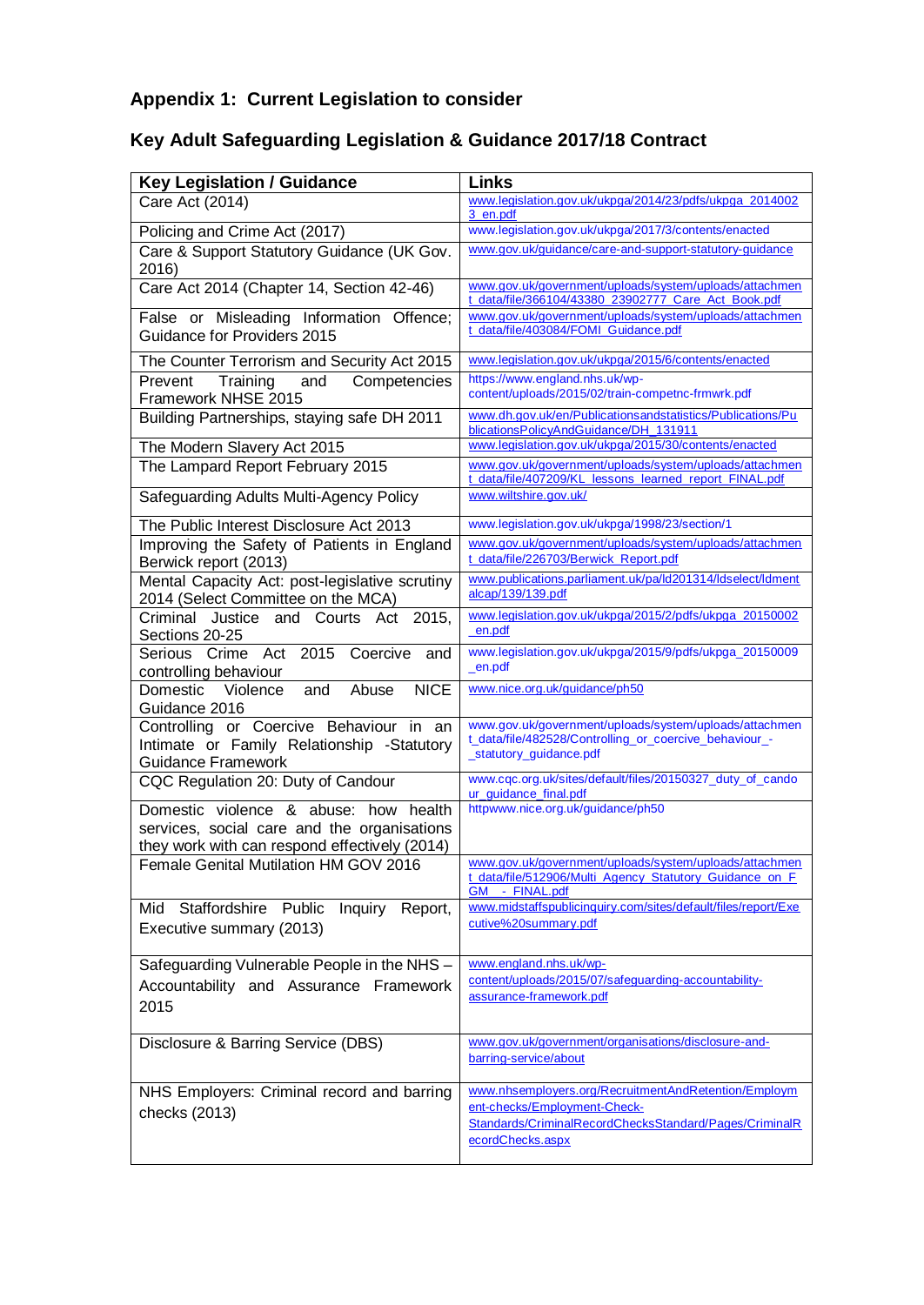| Improving the Safety of Patients in England<br>Berwick report (2013)                                                        | www.gov.uk/government/uploads/system/uploads/attachmen<br>t data/file/226703/Berwick Report.pdf                                                               |
|-----------------------------------------------------------------------------------------------------------------------------|---------------------------------------------------------------------------------------------------------------------------------------------------------------|
| 13:<br>Fundamental<br>Standard<br>CQC.<br>Safeguarding service users from abuse and<br>improper treatment                   | www.cqc.org.uk/content/regulation-13-safeguarding-service-<br>users-abuse-and-improper-treatment#full-regulation                                              |
| Serious Incident Framework<br>Supporting learning to prevent recurrence<br><b>NHSE 2015</b>                                 | www.england.nhs.uk/wp-content/uploads/2015/04/serious-<br>incidnt-framwrk-upd.pdf                                                                             |
| Violence<br>short-term<br>and<br>aggression:<br>health and<br>management in mental health,<br>community settings. NICE 2015 | www.nice.org.uk/guidance/ng10/resources/violence<br>-and-<br>aggression-shortterm-management-in-mental-health-health-<br>and-community-settings-1837264712389 |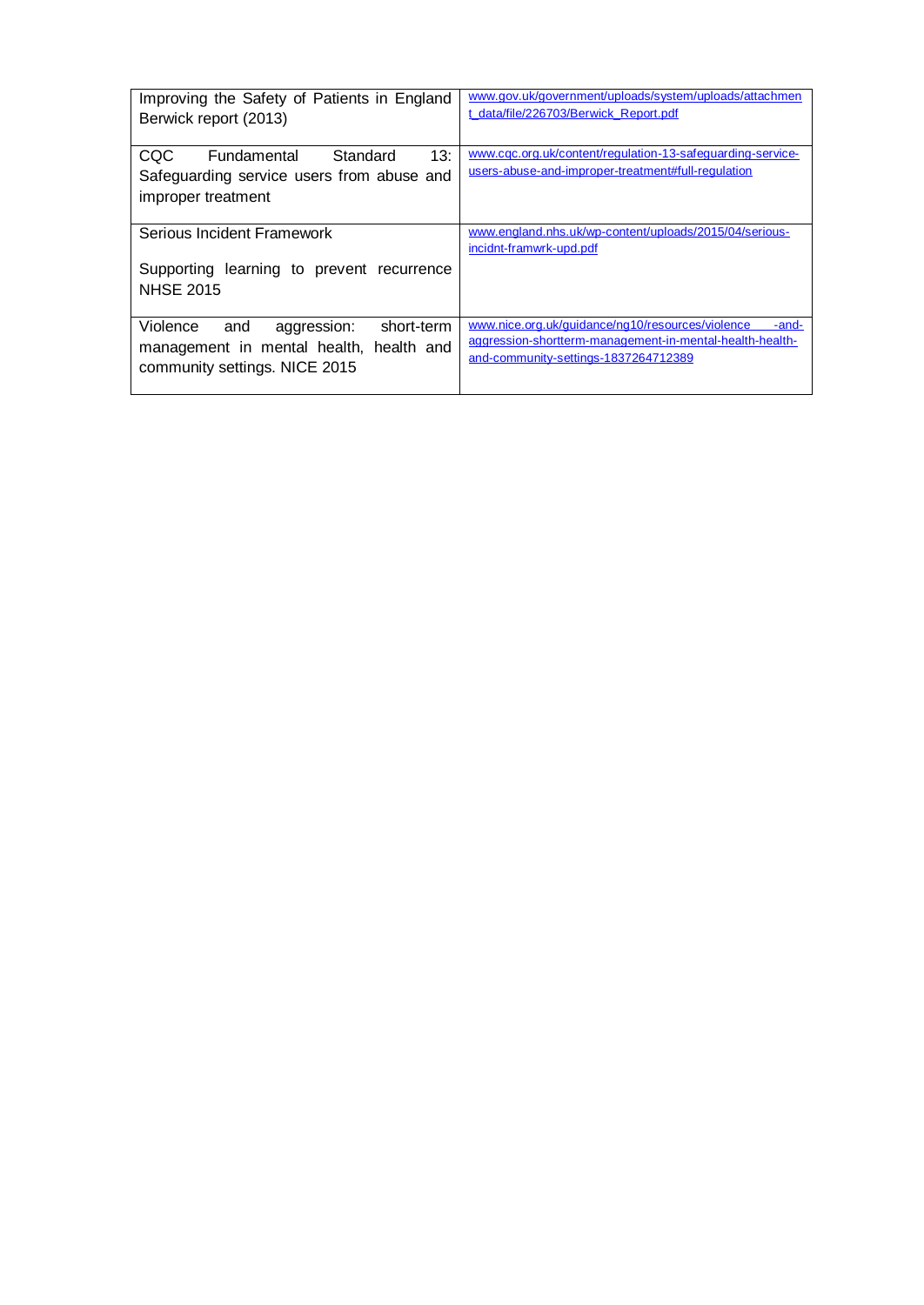**Appendix 2:** Agenda's - SASM /A, SAP Review Meeting & Closure Checklist templates

## **AGENDA**

## **Name:**

**Type of Meeting:** Safeguarding Adult Strategy Meeting / Action (SASM / SASA)

**Date:**

- Welcome to adult at risk and representative (IM)
- Introductions and apologies (IM) *Introduction of others (IMCA, professionals ...) in relation to role and relationship to Adult at Risk.*
- Confidentiality Statement (IM)
- Purpose of meeting (IM) *To develop at safeguarding plan in relation to concerns that have been raised.*

Confirm 'Adult at Risk' details (A@R / IO) *if A@R not present at the meeting*.

- Details of the Alert. (A@R / IO)
- Confirmation of the adult at risks desired / agreed outcomes. (A@R / IO)
- Making Safeguarding Personal (MSP) Outcomes questionnaire (IO)
	- MCA 2005 (Best Interests)
	- IMCA referral / representative.
	- Safeguarding Outcomes.
	- Other outcomes.
- Summary and determination of next steps. (IM)
	- Protective interventions considered.
	- Resolution.
	- Recovery.
	- Risk to others. *(Wider concerns considered, signs of safety and risk assessment)*
- Immediate safeguarding measures to be considered to reduce any risk. (IM)
- Consideration of agreed actions for investigation if required (ALL) lead by IM
	- Agree time frame for investigation and next meeting.
- Confirmation of Safeguarding Plan. (IM)
- Conclusion. (IM) *Feedback to Adult at Risk / referrer if needed.*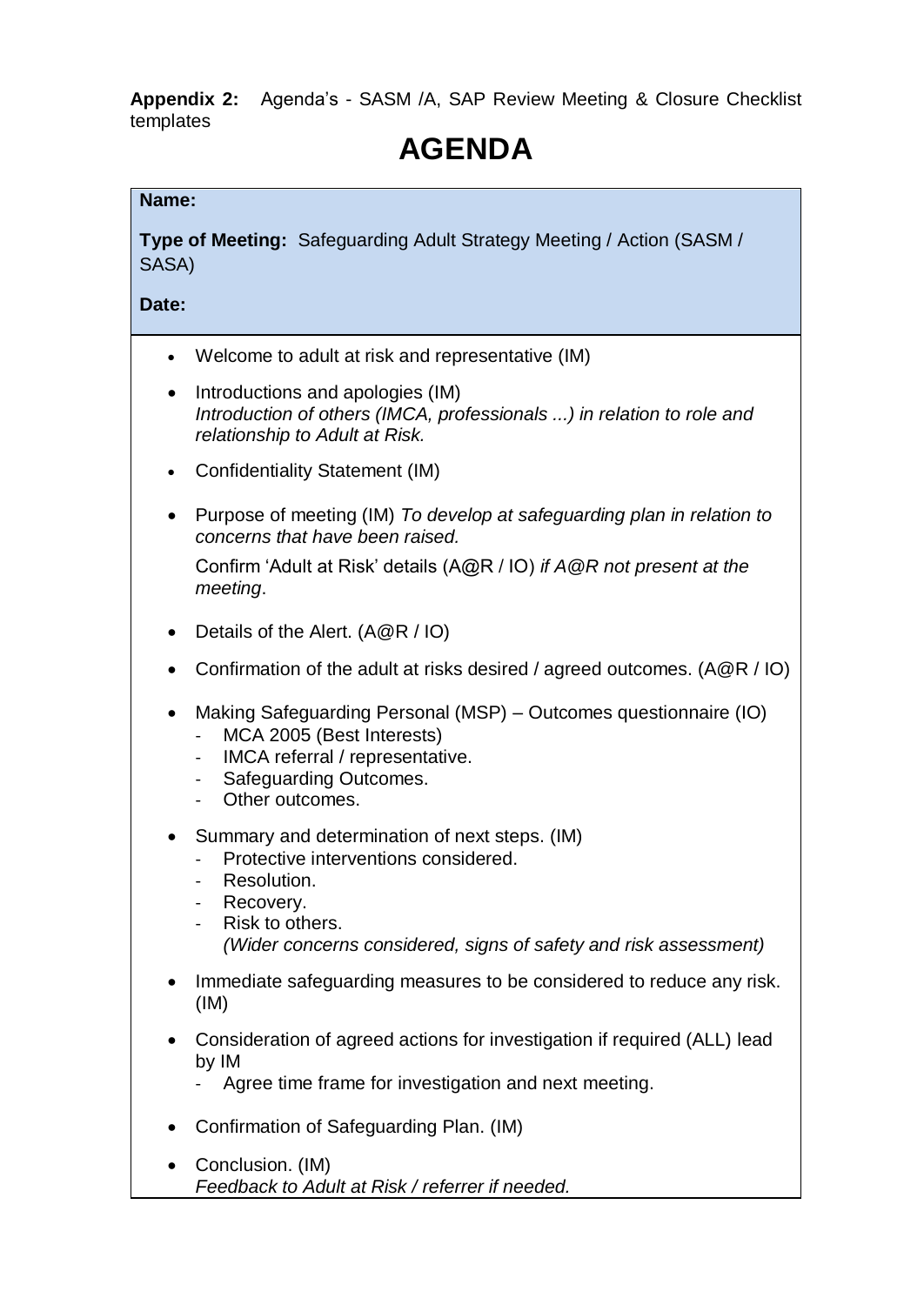## **AGENDA**

## **Name:**

**Type of Meeting:** Safeguarding Adult Plan (SAP) Review Meeting.

**Date:**

- Welcome to adult at risk and representative (IM)
- Introductions and apologies (IM) *Introduction of others (IMCA, professionals ...) in relation to role and relationship to Adult at Risk.*
- Confidentiality Statement (IM)
- Purpose of meeting (IM) *To review safeguarding plan in relation to concerns that have been raised. Were the immediate safeguarding measures effective / risks reduced?*
- Update from Adult at Risk or their representative, including a review of their desired / agreed outcomes. (A@R / IO)
- Situation and investigation update. (ALL) *From all relevant agencies involved (there should be written submission). Including feedback from other agencies directly involved in the investigation.*
- Summary of ongoing risks and potential actions. (IM)
	- Protective interventions considered.
	- Resolution.
	- Recovery.
	- Risk to others *(Wider concerns considered, 'Signs of safety' and risk assessment)*
- Review of actions for investigation. (IM)
	- Review time frame for investigation and next meeting.
- Confirmation of ongoing Safeguarding Plan, if required. (A @R / IM)
- Conclusion. (IM)
	- *Feedback to Adult at Risk / referrer if needed.*

## *If this investigation is to be closed please refer to Agenda prompts:*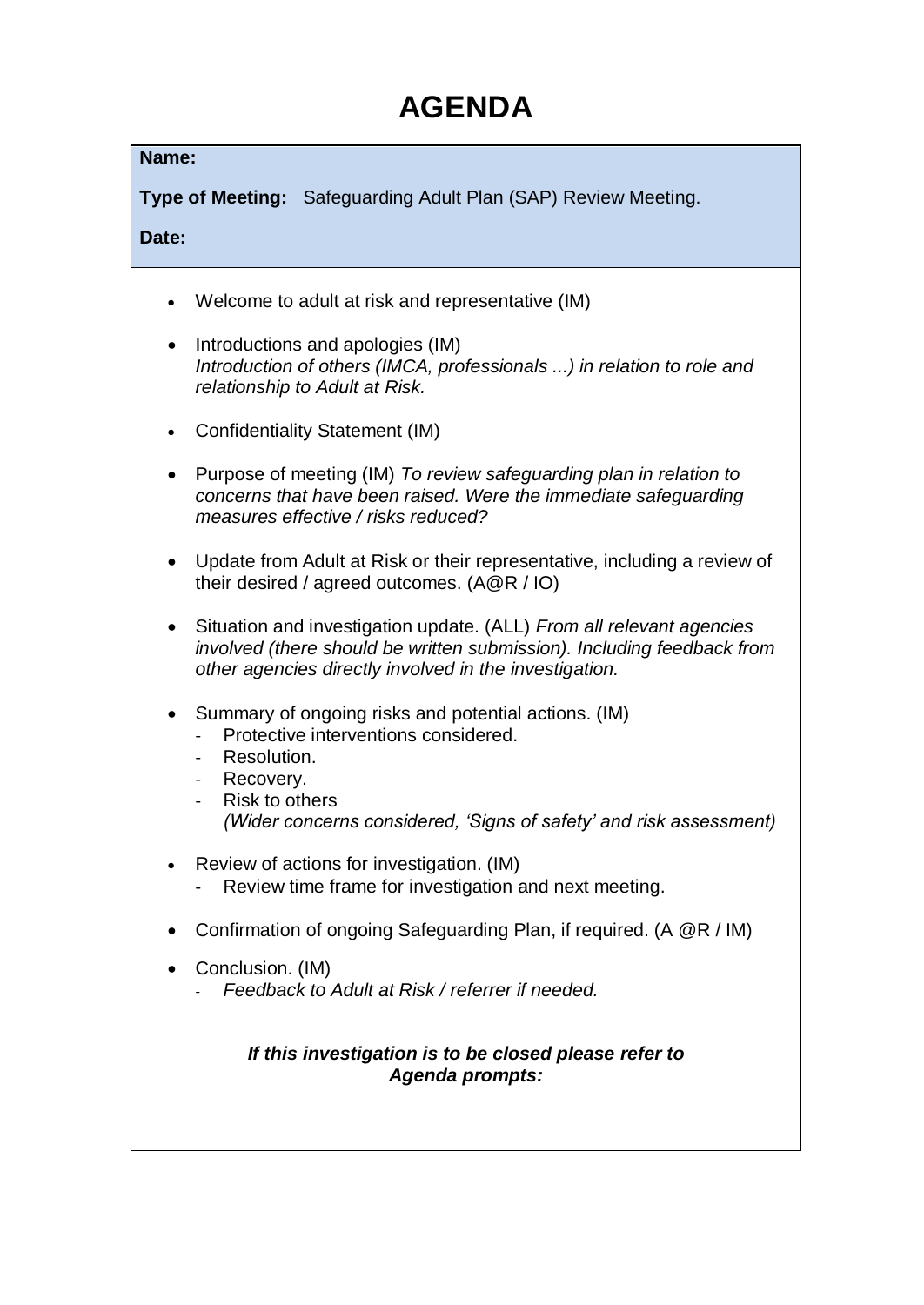- **Final Investigation reports.** (ALL) *From all relevant agencies involved (there should be written submission). Including feedback from other agencies directly involved in the investigation.*
- **Summary of ongoing risks and potential actions**. (IM)
	- *Record the views of all professionals involved, including Advocacy support if referred on an ongoing basis.*
	- *Actions further required to achieve resolution and recovery for the adult at risk.*
	- *Whether a needs assessment or changes to the adult's care plan is required.*
	- *Continued safeguarding support for the adult – risk management strategy as seen appropriate. Consider their continued safety and wellbeing.*
	- *Actions required with regards to the source of the abuse, to mitigate ongoing risk.*
	- *Any onward referrals to be considered. E.g. DBS, HCPC, NMC....*
	- *Were the Terms of Reference (ToR) for investigation addressed.*
- **Confirmation of ongoing Safeguarding Plan**, if required.
- **Conclusion.** (IM)
	- *Feedback to Adult at Risk / referrer (if needed).*
	- *Were the adults desired outcomes met through the investigation?*
	- *The outcome of investigation.*
	- *What learning opportunities have been identified from the investigation, how will these be imbedded in to future practice.*
	- *Consideration of outcome for accused provider / person.*
	- *Consideration of WSAB ASR.*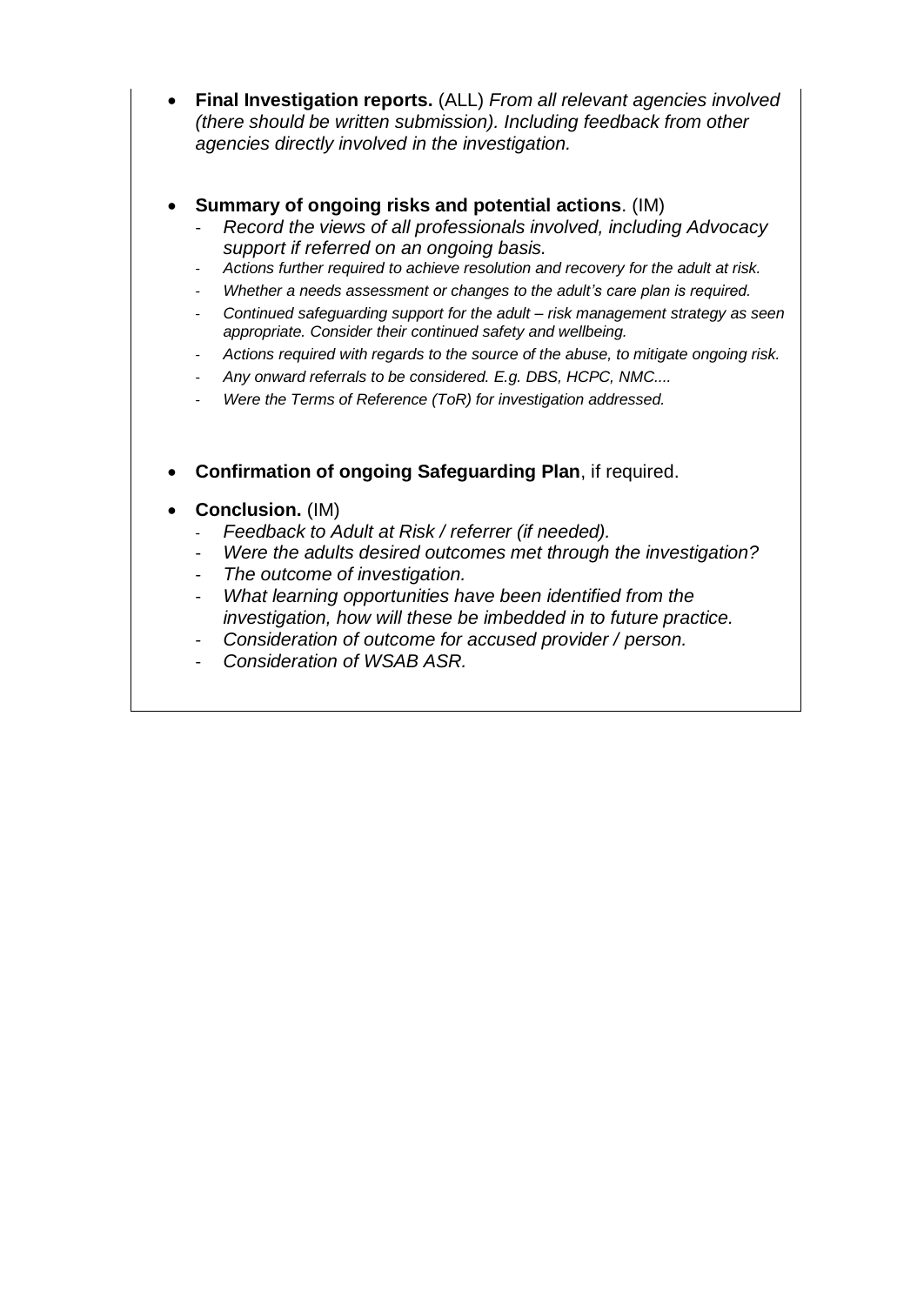## **IM closure checklist**

| <b>Potential actions</b>                                                                                                            | <b>Actions completed by IM &amp; Date</b> |
|-------------------------------------------------------------------------------------------------------------------------------------|-------------------------------------------|
| the<br>views<br>0f<br>Record<br>all<br>professionals involved, including<br>Advocacy support if referred on<br>an ongoing basis.    |                                           |
| further<br>actions<br>What<br>are<br>required to achieve resolution<br>and recovery for the adult at<br>risk?                       |                                           |
| Is an assessment / changes to<br>the adult's care plan is required?                                                                 |                                           |
| Is an ongoing Safeguarding<br>Adult Plan or Risk management<br>strategy in situ? Consider their<br>continued safety and wellbeing.  |                                           |
| Any further actions required with<br>regards to the source of the<br>abuse, to mitigate ongoing risk?                               |                                           |
| Any onward referrals to be<br>considered. E.g. DBS, HCPC,<br>NMC.                                                                   |                                           |
| Were the Terms of Reference<br>(ToR)<br>for<br>investigation<br>addressed?                                                          |                                           |
| Have you fed back to Adult at<br>Risk / referrer?                                                                                   |                                           |
| desired<br>Were<br>adults<br>the<br>outcomes<br>met<br>through<br>the<br>investigation?                                             |                                           |
| What was the outcome of the<br>investigation?                                                                                       |                                           |
| What learning opportunities<br>have been identified from the<br>investigation, how will these be<br>imbedded in to future practice? |                                           |
| Consideration of outcome for<br>accused provider / person.                                                                          |                                           |
| <b>WSAB</b><br>Consideration<br>of<br>Adults<br>Safeguarding<br><b>Review</b><br>policy.                                            |                                           |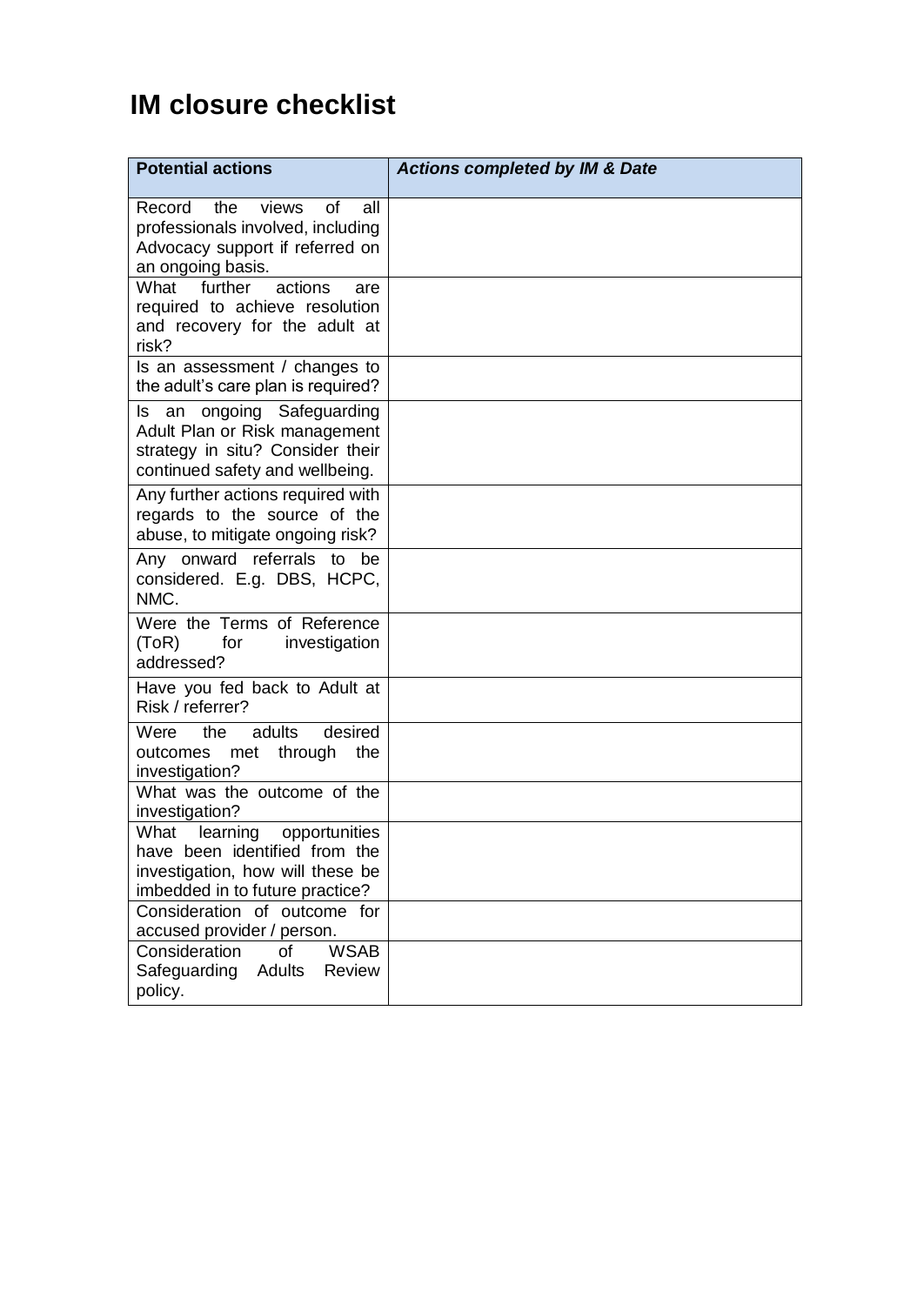| Safeguarding Adults - Person Centred Risk Assessment.                                                                                                                                                                                                                                                                                                                  |                                                                        |                          |  |
|------------------------------------------------------------------------------------------------------------------------------------------------------------------------------------------------------------------------------------------------------------------------------------------------------------------------------------------------------------------------|------------------------------------------------------------------------|--------------------------|--|
| <b>Name</b>                                                                                                                                                                                                                                                                                                                                                            |                                                                        |                          |  |
| <b>Address</b>                                                                                                                                                                                                                                                                                                                                                         |                                                                        |                          |  |
| <b>Reason for</b><br>assessment                                                                                                                                                                                                                                                                                                                                        |                                                                        |                          |  |
| Location                                                                                                                                                                                                                                                                                                                                                               |                                                                        |                          |  |
| <b>Assessor</b>                                                                                                                                                                                                                                                                                                                                                        |                                                                        |                          |  |
| Date started                                                                                                                                                                                                                                                                                                                                                           |                                                                        | <b>Date</b><br>completed |  |
| <b>YES/NO</b>                                                                                                                                                                                                                                                                                                                                                          | Is there a reason to question the person is making an informed choice? |                          |  |
| It is assumed that the person has the capacity to understand the consequences of taking the risk/<br>action. If this is potentially not the case, a Mental Capacity Assessment needs to be carried out and<br>a Best Interests decision made concerning the risk of capacity around the issue. (Please use MCA<br>2005 assessment tool).<br>If so what is the outcome? |                                                                        |                          |  |
| <b>Nature of Risk.</b>                                                                                                                                                                                                                                                                                                                                                 |                                                                        |                          |  |
|                                                                                                                                                                                                                                                                                                                                                                        |                                                                        |                          |  |
|                                                                                                                                                                                                                                                                                                                                                                        | Why does the person choose to take the risk / action?                  |                          |  |
| What is important to the person? What are their future aspirations? What is working / not working? What<br>does the outcome give the person? What does the outcome do for the person? What does the outcome<br>make it possible for them to do?                                                                                                                        |                                                                        |                          |  |
| What are the possible dangers / disadvantages of taking the risk / action?                                                                                                                                                                                                                                                                                             |                                                                        |                          |  |
| Consider past factors. Consider harm & risk of potential harm. Ensure if the person does not see<br>specific dangers then these are explained to them according to the $2^{nd}$ principle of the MCA 2005.<br>Record conversation in relation to what consequences of taking the action have been discussed.                                                           |                                                                        |                          |  |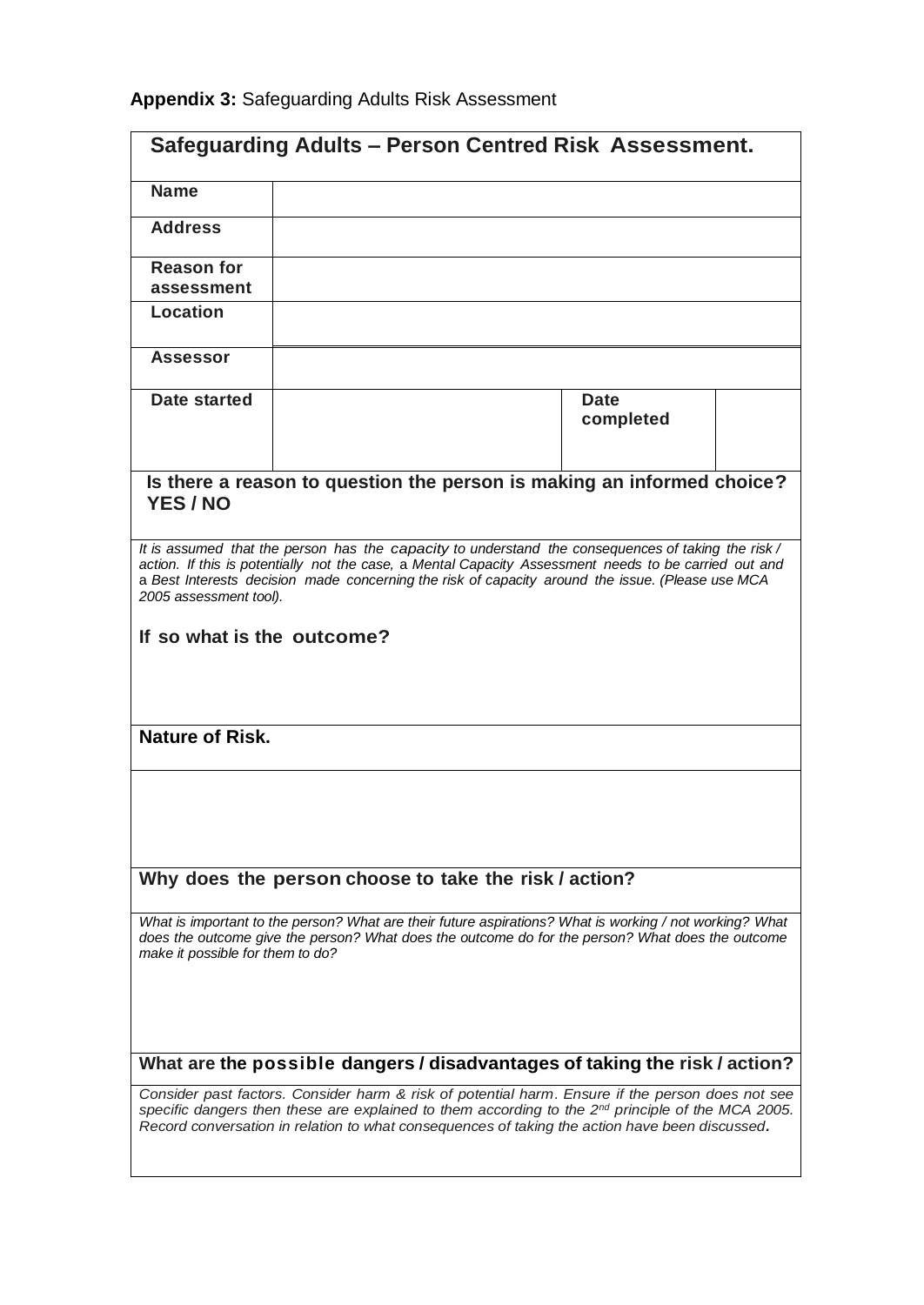| Discussion re: risk (the real effect of taking risk)                                                                                                                                                                                                                                                                                                                                                                                                 |             |  |
|------------------------------------------------------------------------------------------------------------------------------------------------------------------------------------------------------------------------------------------------------------------------------------------------------------------------------------------------------------------------------------------------------------------------------------------------------|-------------|--|
| Looking at the outcomes what is getting in the way? Does it change what is not working or build on<br>what is working? What will happen if nothing changes? How safe is the person? Is this safety conditional<br>(affected by other dynamics)? Can we reduce the risk? Is there an impact on the adult or others who are<br>involved?                                                                                                               |             |  |
| Options explored to minimise the risk                                                                                                                                                                                                                                                                                                                                                                                                                |             |  |
| What safeguards would need to be in place not to have further worries? What safety measures<br>have been proven and tested over time? What does the person see as their assets in terms of<br>protecting themselves? What resources do they have access to? Do they have support from<br>others? Does this take the person closer to their aspirations? State the person's preferred<br>outcome. What's getting in the way of achieving the outcome? |             |  |
|                                                                                                                                                                                                                                                                                                                                                                                                                                                      |             |  |
| <b>Action Plan:</b>                                                                                                                                                                                                                                                                                                                                                                                                                                  |             |  |
| Prioritise the ideas and agree targets / steps to achieve them. Set first steps / actions                                                                                                                                                                                                                                                                                                                                                            |             |  |
| Review date:                                                                                                                                                                                                                                                                                                                                                                                                                                         |             |  |
| Completed:                                                                                                                                                                                                                                                                                                                                                                                                                                           |             |  |
| <b>Adult at Risk:</b>                                                                                                                                                                                                                                                                                                                                                                                                                                | <b>DATE</b> |  |
| Assessor:                                                                                                                                                                                                                                                                                                                                                                                                                                            | DATE        |  |
| <b>Investigating Manager:</b>                                                                                                                                                                                                                                                                                                                                                                                                                        | <b>DATE</b> |  |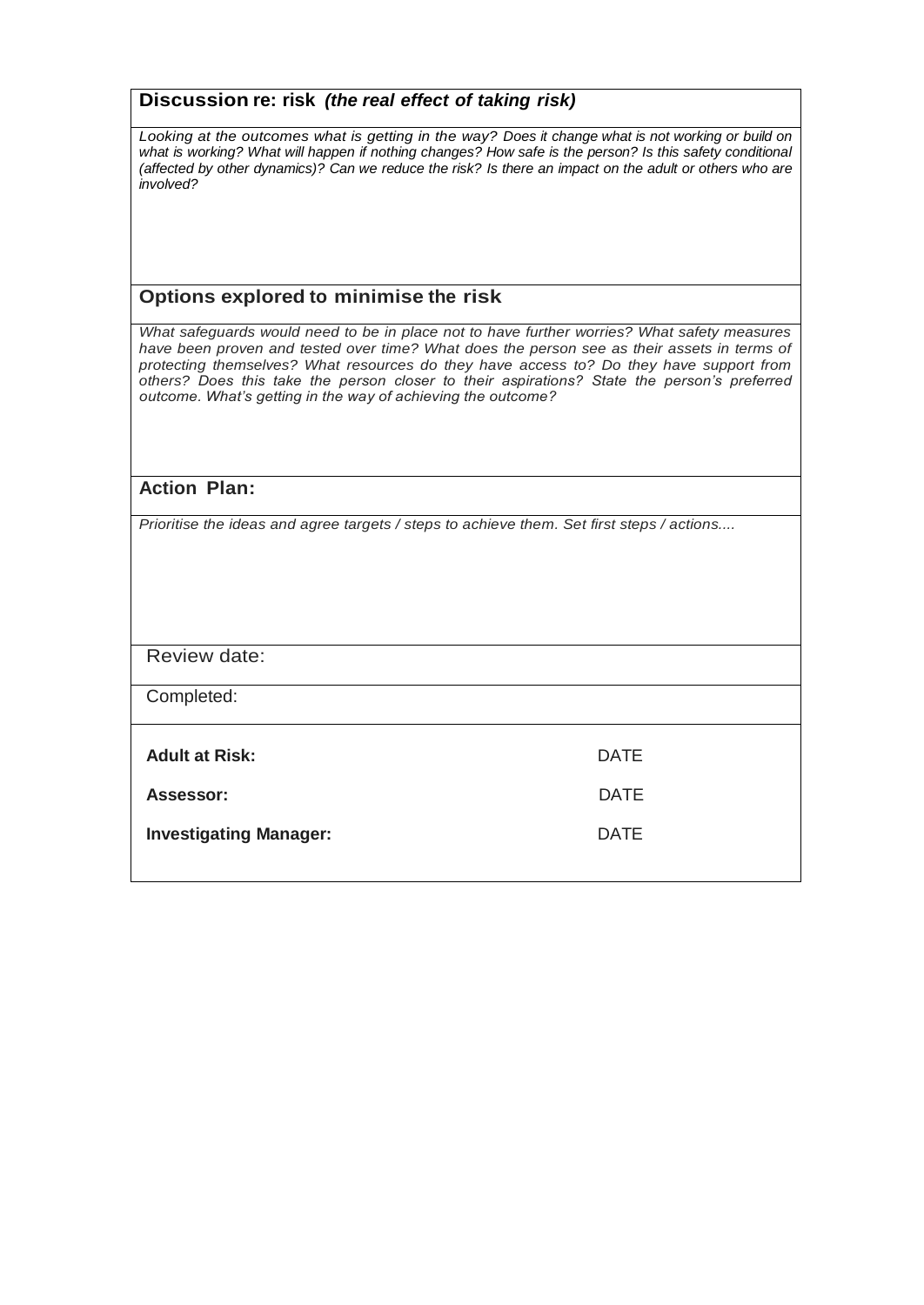**Appendix 4:** Investigator's reports templates

| Care Act 2014 - s.42 enquiry.                                               |  |  |
|-----------------------------------------------------------------------------|--|--|
| <b>Investigating Officers Report.</b>                                       |  |  |
|                                                                             |  |  |
| <b>Completed by:</b>                                                        |  |  |
| <b>Adult's name:</b>                                                        |  |  |
| Date of Birth:                                                              |  |  |
| <b>Home Address:</b>                                                        |  |  |
| <b>NOK/Significant family</b><br><b>/other relationships</b><br>identified: |  |  |
| <b>Significant or key information:</b>                                      |  |  |
| (Including factual relevant background information).                        |  |  |
|                                                                             |  |  |
|                                                                             |  |  |
|                                                                             |  |  |

| Details of the<br>current Care Act<br>s.42 enquiry,<br>including<br>location. |  |
|-------------------------------------------------------------------------------|--|
| <b>Details of any</b><br>previous<br>concerns / s.42<br>enquiries             |  |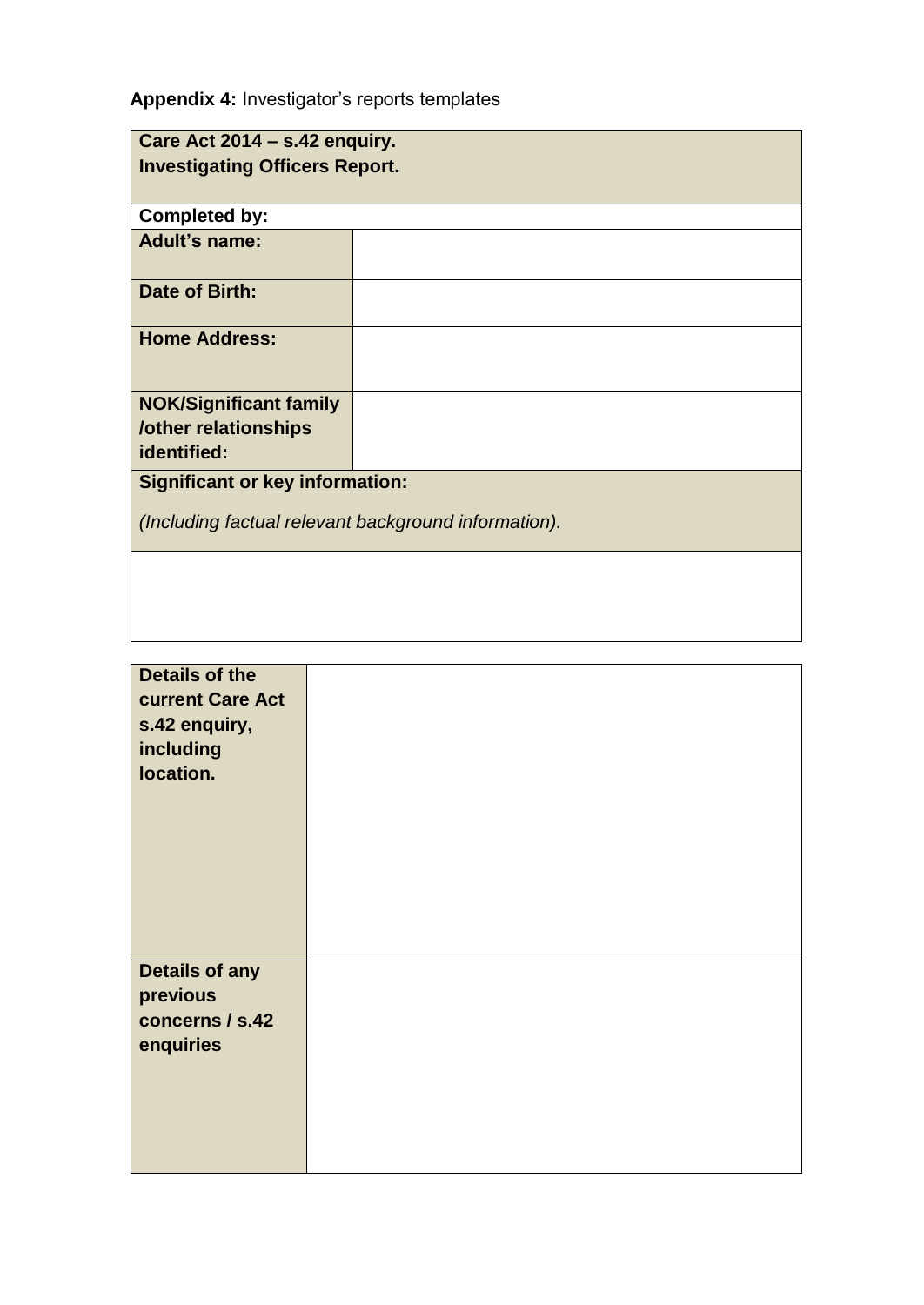| <b>Consider the</b>          | a)                                                                        |
|------------------------------|---------------------------------------------------------------------------|
| mental capacity              |                                                                           |
| of the adult at              |                                                                           |
| risk.                        |                                                                           |
|                              |                                                                           |
|                              |                                                                           |
| <b>Consider any</b>          |                                                                           |
| issues and                   | b)                                                                        |
| opinions relating            |                                                                           |
| to consent.                  |                                                                           |
|                              |                                                                           |
|                              |                                                                           |
| <b>Consider who to</b>       | $\mathbf{C}$                                                              |
| liaise with if there         |                                                                           |
| are concerns                 |                                                                           |
| regarding                    |                                                                           |
| capacity.                    |                                                                           |
|                              |                                                                           |
|                              |                                                                           |
|                              | To be recorded on the Safeguarding Adult Plan (SAP).                      |
| <b>Highlight the</b>         |                                                                           |
| preferred<br>outcomes of the |                                                                           |
| adult at risk.               |                                                                           |
|                              |                                                                           |
|                              |                                                                           |
|                              |                                                                           |
|                              |                                                                           |
|                              |                                                                           |
|                              |                                                                           |
|                              |                                                                           |
|                              |                                                                           |
| <b>Information about</b>     | To be recorded on the Safeguarding Adult Plan (SAP).                      |
| the person                   |                                                                           |
| alleged to have              |                                                                           |
| caused harm (if              |                                                                           |
| applicable).                 |                                                                           |
|                              |                                                                           |
| A description of             | Who has been involved? Contributed, or<br>$\overline{\phantom{0}}$        |
| the s.42 enquiry             | interviewed as part of this enquiry?<br>What records or documentation was |
| process.                     | considered?                                                               |
|                              | Risk assessment or other safeguarding tools                               |
|                              | considered?                                                               |
|                              | What agencies were involved?                                              |
|                              |                                                                           |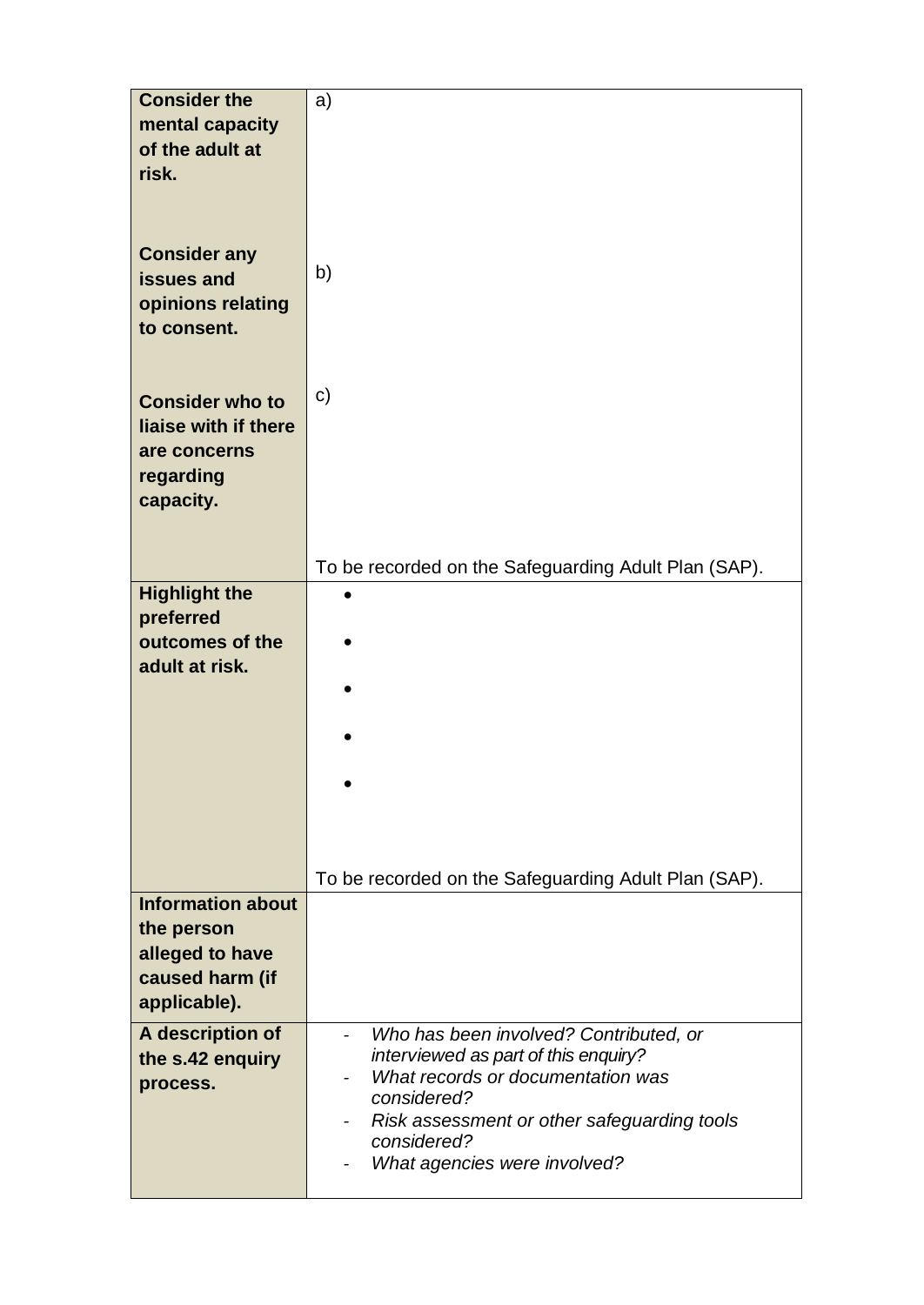| <b>Identification of</b><br>any concerns<br>regarding the co-<br>operation given to<br>the enquiry<br>process. |                                                                                                   |
|----------------------------------------------------------------------------------------------------------------|---------------------------------------------------------------------------------------------------|
| <b>Summary &amp;</b><br>evaluation of the<br>evidence collated<br>to date.                                     | Consider chronology.<br>$\sim$ 10 $\pm$<br>Address specific individual concerns<br>independently. |
| A view about<br>future risks.<br><b>Recommendations</b><br>about future<br>action required.                    | Safeguarding Adults - Risk Assessment.<br>MCA 2005: Best Interests decision if needed.            |
|                                                                                                                | To be recorded on the Safeguarding Adult Plan (SAP).                                              |
| <b>Further</b><br>information or<br>comments.                                                                  |                                                                                                   |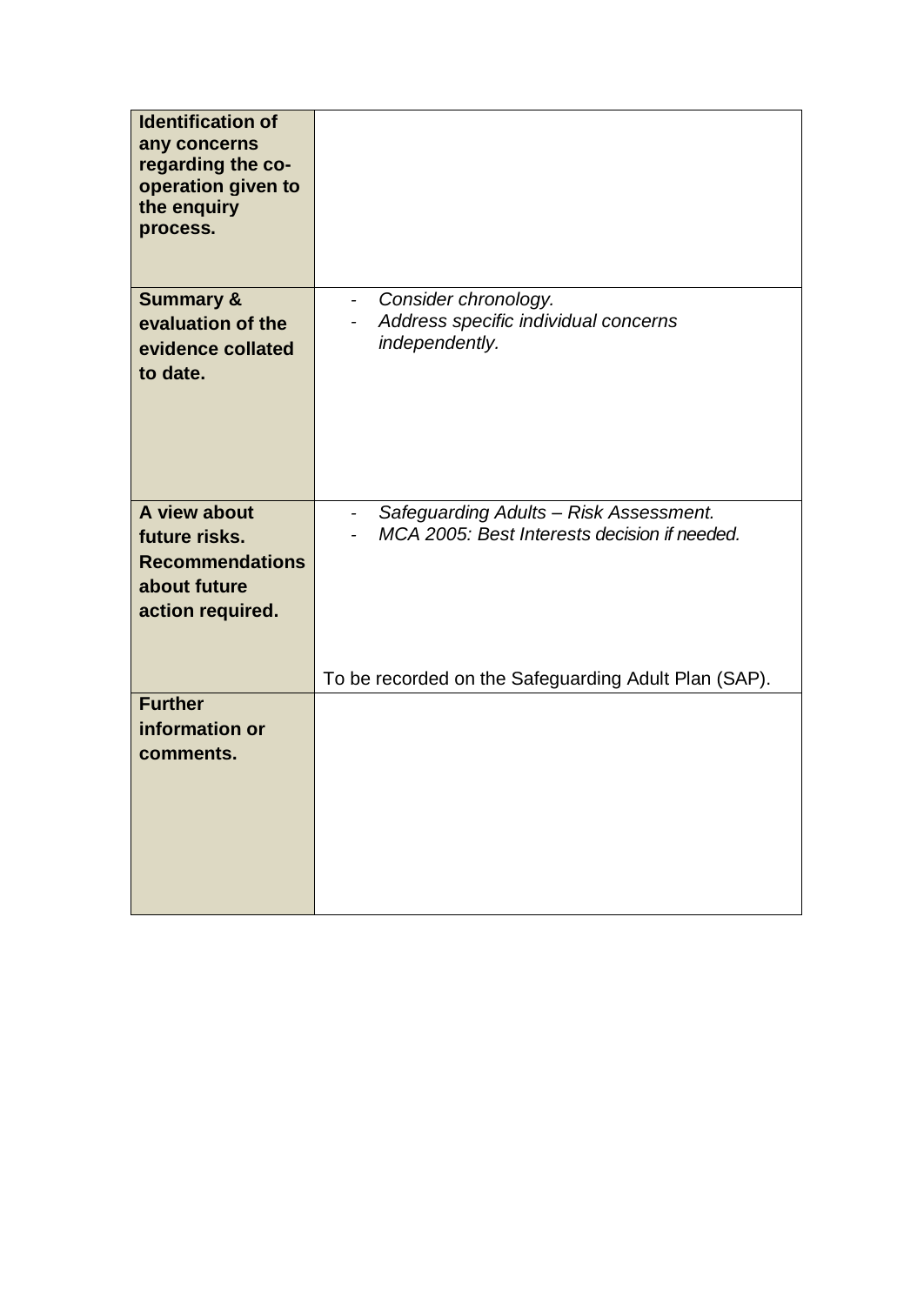**Appendix 5:** MSP Outcomes / Safeguarding Adults Plan (SAP) template

## **Making Safeguarding Personal Outcomes & Safeguarding Adult Plan**

| Name:                | <b>Address:</b>    |
|----------------------|--------------------|
| <b>CareFirst ID:</b> |                    |
|                      |                    |
| DOB:                 | Postcode:          |
| Telephone:           | <b>GP Surgery:</b> |

## **Section One.**

Please complete this section prior to Safeguarding Adult Strategy Meeting / Action (SASM / SASA).

## **Details of the alleged abuse:**

**Consider the capacity of the adult at risk to understand the abuse and decide on any action they would like to be taken.**

**Is there an impairment of or a disturbance in the working of the persons mind or brain?**

**Details:**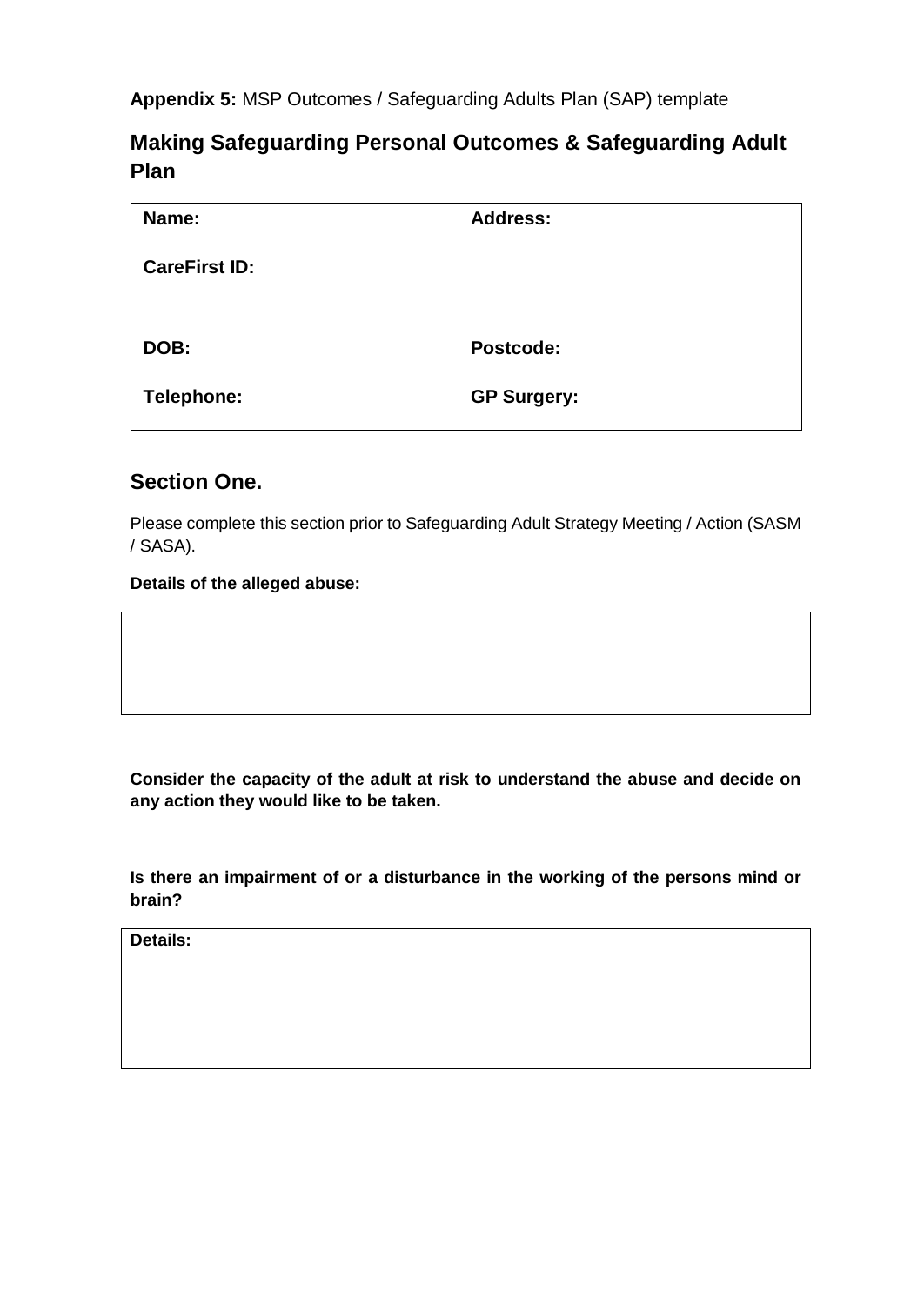- **Is the person able to understand the information relating to the abuse they have suffered?**
- **Are they able to retain that information in order to make a decision about outcomes?**
- **Can they communicate this decision?**
- **Is the person able to weigh the information pertinent to the risks?**

**If the answer is no approach an advocate, or a family member / friend who can assist with any best interest decisions that needs to be made.** 

**Details:**

## **People present at, or have contributed to the capacity assessment**

Include details of who is present at the capacity assessment and names of others who are not present but have contributed.

## **Adult at Risk's representative in attendance:**

| <b>Support network.</b>  | Name of representative | Representation at Safeguarding<br>Adults Strategy<br>Meeting<br>Safeguarding Adults Plan Review<br>Meeting - Please delete as<br>appropriate: |
|--------------------------|------------------------|-----------------------------------------------------------------------------------------------------------------------------------------------|
| Advocate / IMCA:         |                        | Yes / No                                                                                                                                      |
| Family / Friend / Other: |                        | Yes / No                                                                                                                                      |

## **Other professionals involved:**

Discuss visits by other professionals such as GP, nurse, other health professional or HTLAH provider, housing department, Police etc.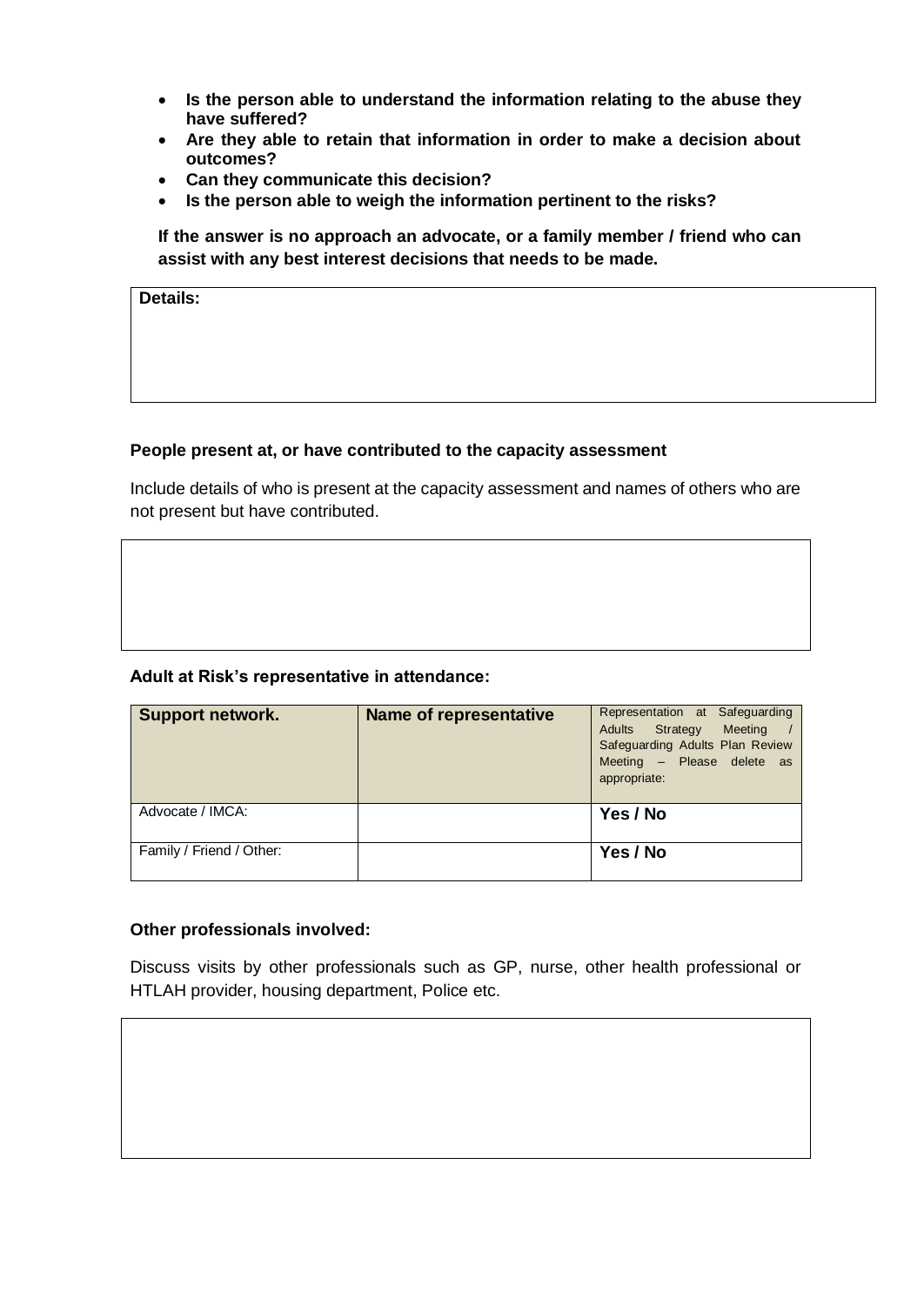## **What are the agreed SMART Outcomes for this investigation?**

## **SMART outcomes must be:**

- *SPECIFIC List specific actions necessary to achieve this goal.*
- *MEASUREABLE- Explain why this number or value is important, and how you will measure success.*
- *ACTION-oriented List the group members responsible for each action.*
- *REALISTIC List some potential obstacles and the resources you'll need.*
- *TIMELY.*

|    | <b>Making Safeguarding Personal</b><br>(MSP) Outcomes.<br>(Individuals preferred outcomes) | <b>By</b><br>whom | <b>When</b> | <b>Progress notes</b> |
|----|--------------------------------------------------------------------------------------------|-------------------|-------------|-----------------------|
| 1. |                                                                                            |                   |             |                       |
| 2. |                                                                                            |                   |             |                       |
| 3. |                                                                                            |                   |             |                       |
| 4. |                                                                                            |                   |             |                       |
| 5. |                                                                                            |                   |             |                       |

**List any outcomes that were identified that do not fit with the safeguarding process and indicate how these outcomes will be addressed.** 

| $\mathbf{1}$ . |  |  |
|----------------|--|--|
| 2.             |  |  |
| 3.             |  |  |
| 4.             |  |  |
| 5.             |  |  |
|                |  |  |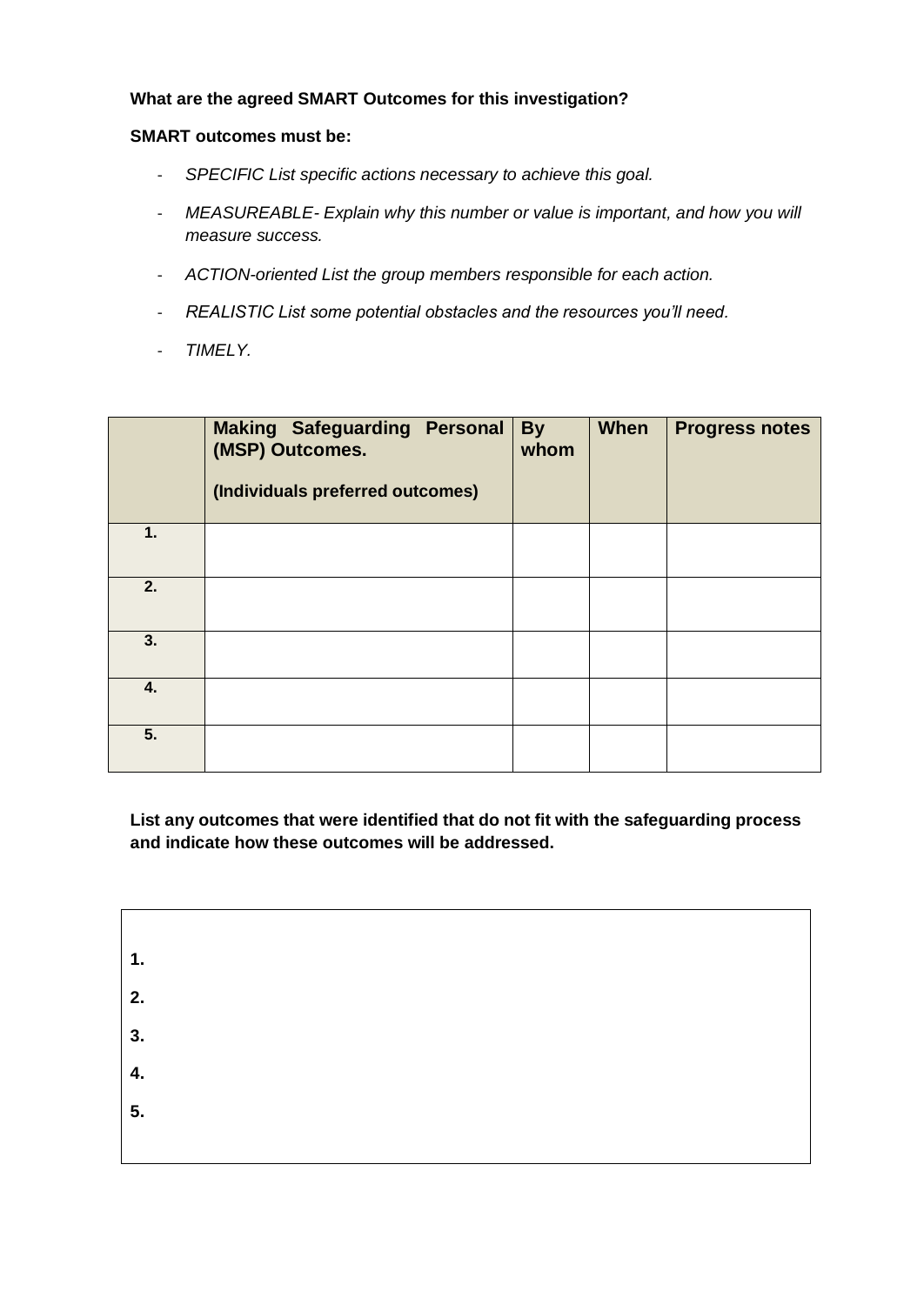## **Section 2.**

**Please complete once outcomes have been established with the Adult at Risk, for consideration at the Safeguarding Adult Plan (SAP) Review Meeting.**

**Where abuse appears to have taken place, or an ongoing risk is identified, a 'Safeguarding Adult Plan' will be agreed to prevent possible further abuse or to decrease the risk. Please consider:**

- *Indicate if there is a risk to others, the wider community or whether additional action is required in the public interest.*
- *Highlight the preferred outcomes of the adult at risk, with their involvement.*
- *Record the views of all professionals involved, including Advocacy support if referred.*
- *Continued safety and well-being of the individual, what risks need to be addressed?*
- *Actions required to achieve resolution and recovery for the adult.*
- *Whether a needs assessment or changes to the adult's care plan is required.*
- *Continued safeguarding support for the adult (particularly if there is a likelihood a criminal case could be an outcome).*
- *Actions required with regards to the source of the abuse.*
- *Any onward referrals to be considered*.

| <b>Safeguarding Adult Plan (SAP).</b> |             |                                                      |                                |                                                 |  |  |
|---------------------------------------|-------------|------------------------------------------------------|--------------------------------|-------------------------------------------------|--|--|
| <b>Outcome</b>                        | <b>Date</b> | Action agreed to achieve<br>resolution and recovery. | <b>By</b><br>whom<br>and when. | When and how<br>will<br>this<br>be<br>reviewed. |  |  |
| 1.                                    |             |                                                      |                                |                                                 |  |  |
| 2.                                    |             |                                                      |                                |                                                 |  |  |
| 3.                                    |             |                                                      |                                |                                                 |  |  |

## **Any other significant details**:

*Please include any information relevant to the service user that is not detailed in the risk management/protection plan. Including other actions that may impact on the plan. i.e. recommendations for the service provider, Care Quality Commission actions plans, any civil action recommended to the service user or their representative, support provided to the carer. Details of support to the service user if there is to be ongoing legal actions. Any risks to others and actions to deal with this.*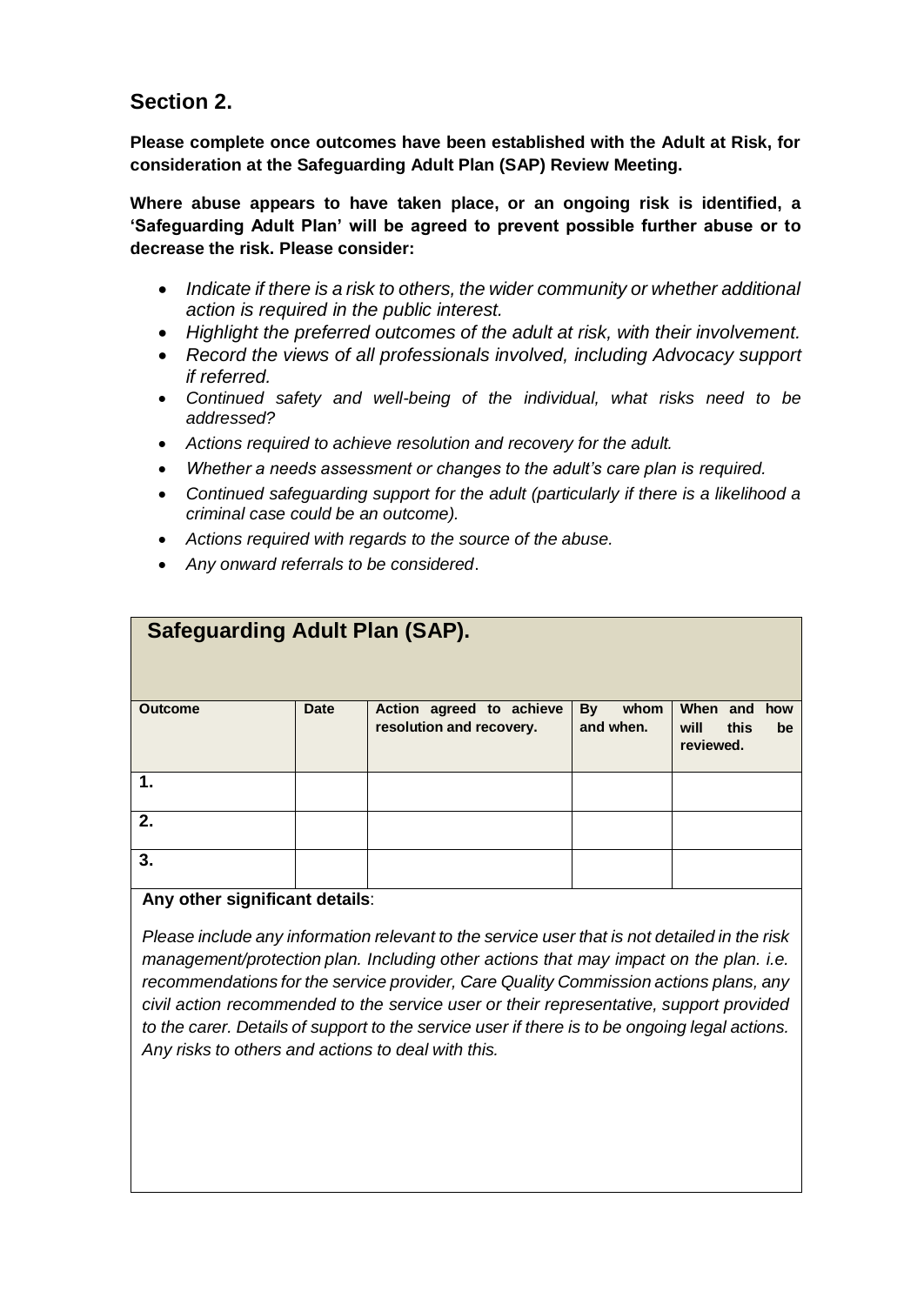## **Section 3.**

To be completed when the investigation closes.

**Was the Adult at Risk updated and consulted in relation to the outcomes they identified in the 'Safeguarding Adult Plan' (SAP), at the SAP Review Meeting/s stage and at the conclusion of the investigation? Give details:**

Yes or No:

**Were the Terms of Reference (ToR) for the investigation altered in anyway following this discussion? Give details:**

Yes or No:

**Have all the safeguarding outcomes been met at end of the safeguarding investigation.**

Yes or No:

## **Are there any outstanding concerns at the point of closure? What actions have been agreed.**

Yes / No:

Details of ongoing concerns and actions agreed:

## **Completed By**

This is a copy of your assessment, if you have any problems or concerns please contact our advice and contact by calling 0300 456 0111 or email [customeradvisors@wiltshire.gov.uk](mailto:customeradvisors@wiltshire.gov.uk)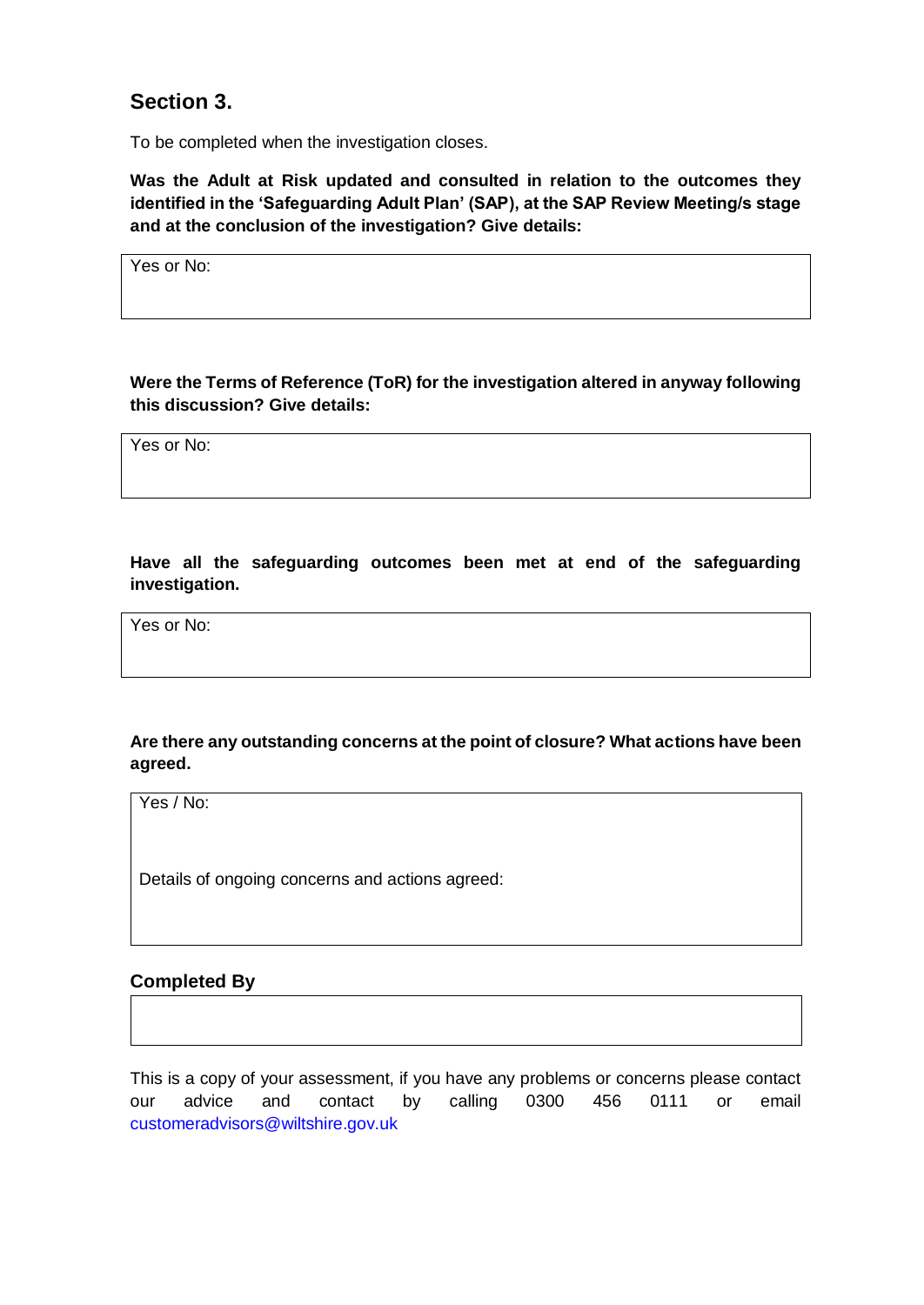## **Data Protection Statement**

Wiltshire Council has a duty to protect personal information and will process personal data in accordance with the General Data Protection Regulation (GDPR) 2016.

Wiltshire Council will use your personal data to identify your care needs and to provide the relevant service for your needs.

Your personal data may also be used for the prevention or detection of fraud or crime and in an anonymous form for statistical purposes.

The data will be stored on computer and/or manual files.

Wiltshire Council is required by various laws to provide these services and in order for Wiltshire Council to do this they may share your personal information with other partner agencies for example:

• Your GP

.

- The NHS
- Care Centres/Residential/Nursing Homes
- Respite Homes
- The Independent Living Fund
- Home adaptation services
- Domiciliary Agencies
- Avon & Wiltshire Mental Health Partnership NHS Trust
- Medvivo (Wiltshire Medical Services)

Only information necessary to provide a specific part of your care will be shared with the agency involved.

If you have specific information that you do not wish to be shared or an agency that you do not wish to receive your information, please inform your key worker who will be able to discuss this and any implications with you.

You need to be aware that your care and the service Wiltshire Council provides may need to be adapted and/or changed if you decide not to allow information to be shared.

You have a right to gain access to your records. If you have a key worker, please contact them and they will be able to allow you to access your file and provide assistance. If you do not have a key worker and you wish to gain a copy of your file please contact Wiltshire Council's Data Protection Team, by writing to Corporate Information team, County Hall, Bythesea Road, Trowbridge BA14 8JN or email dataprotection@wiltshire.gov.uk